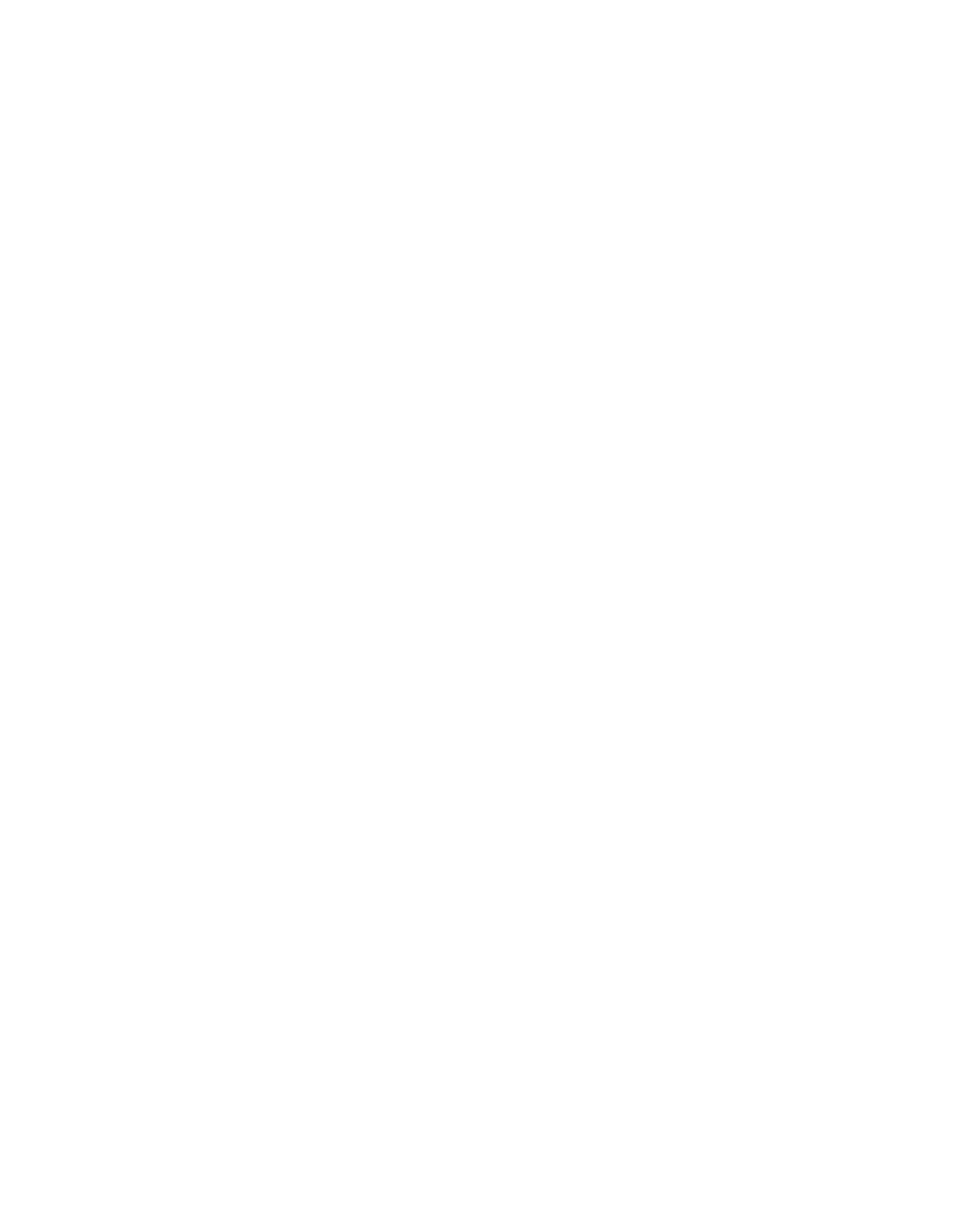**Approved by**

Dr. Linda F. Ettinger Academic Director, AIM Program

 $\mathcal{L}_\text{max}$  and the contract of the contract of the contract of the contract of the contract of the contract of the contract of the contract of the contract of the contract of the contract of the contract of the contrac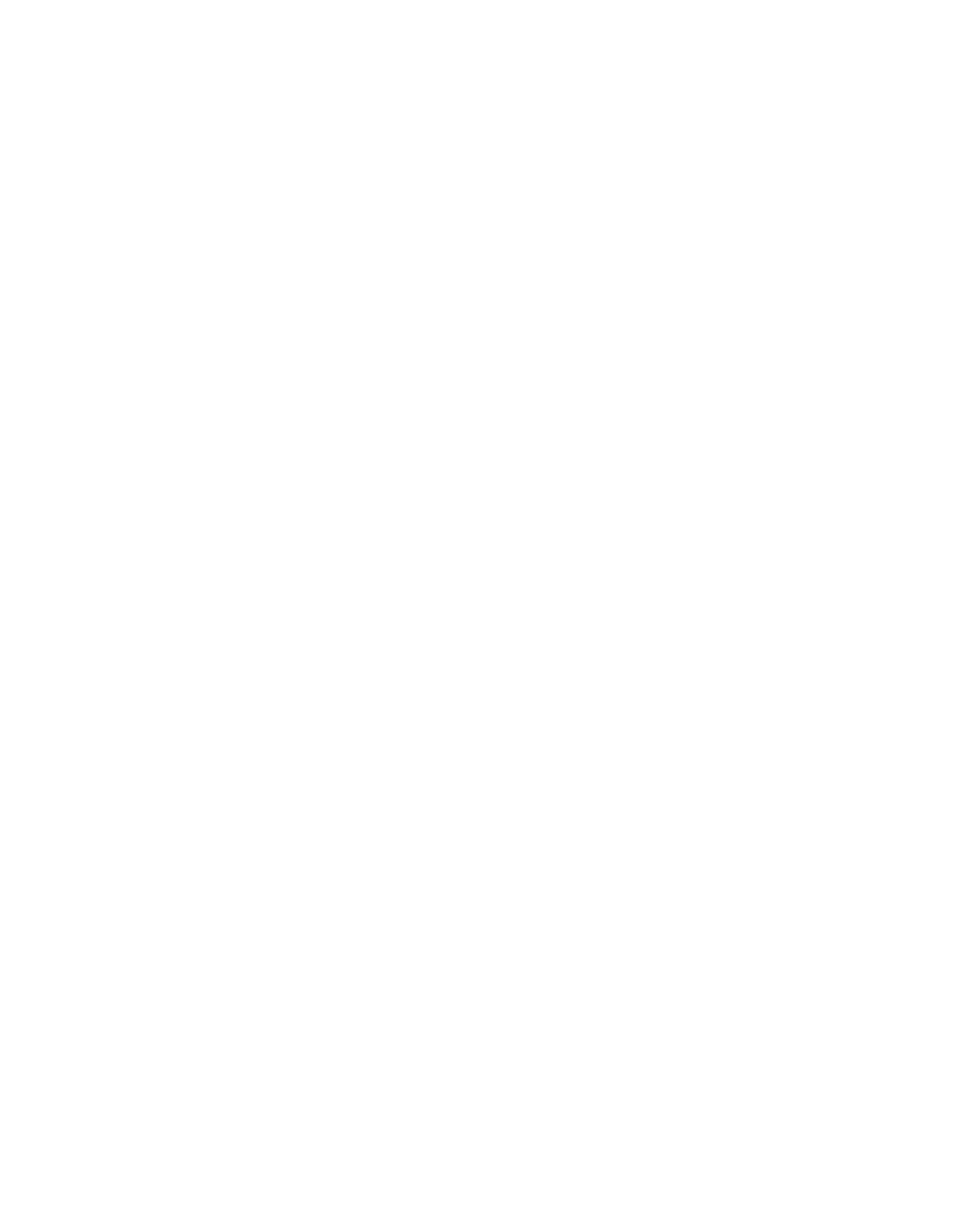Running head: IDENTIFICATION OF ORGANIZATIONAL CULTURAL FACTORS

Identification of Organizational Cultural Factors That

Impact Knowledge Sharing

Michael J. Campbell

University of Oregon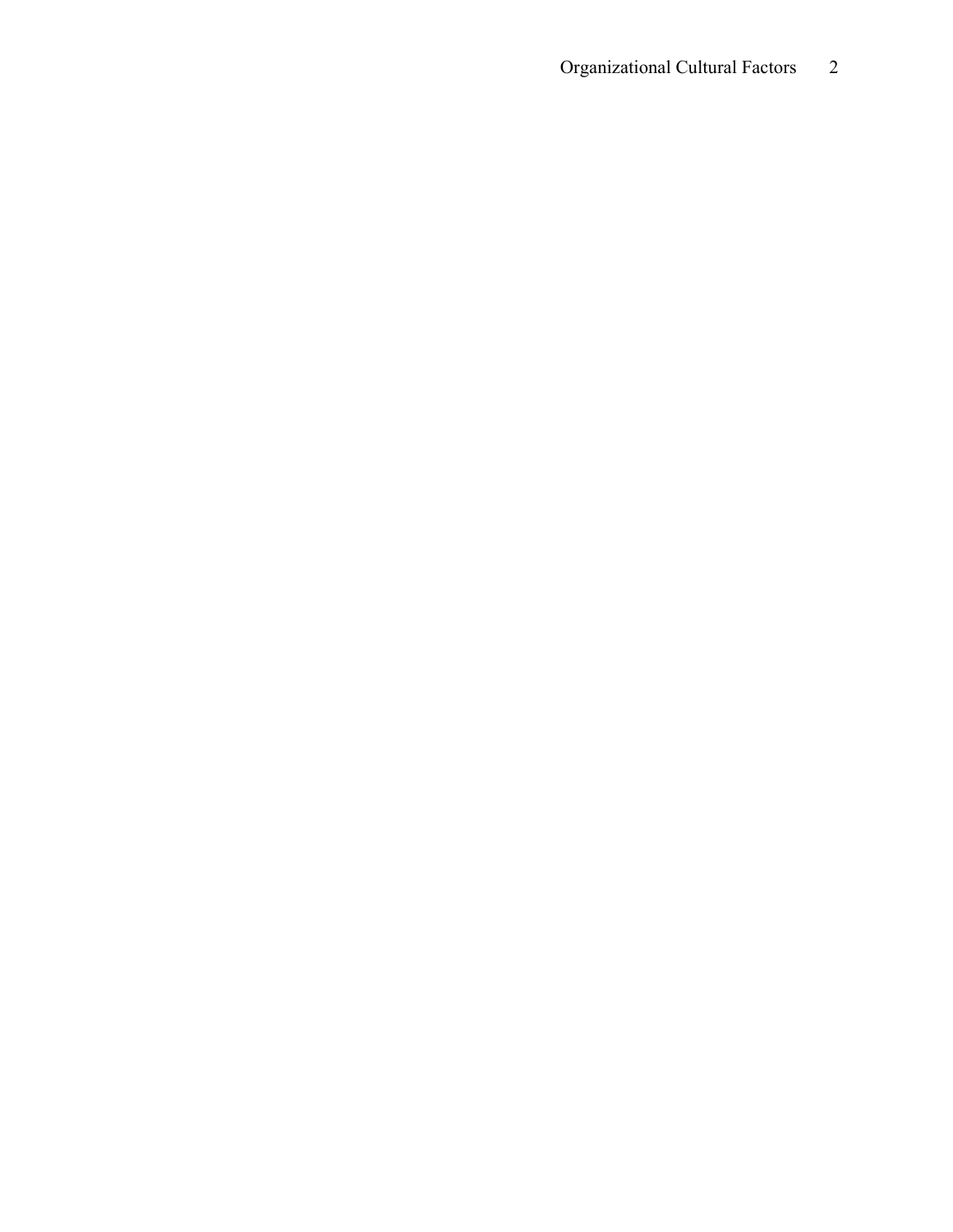### Abstract

The purpose of this literature review is to identify organizational cultural factors that impact knowledge sharing. In organizations able to cultivate a knowledge-sharing work environment, employees share ideas as a natural part of their job function, rather than something they are forced to do. The selected literature reveals that there are six key social factors that impact knowledge sharing: trust, autonomy, power politics, care, competence leverage, and collaboration; and two key motivational factors: incentives and motivation.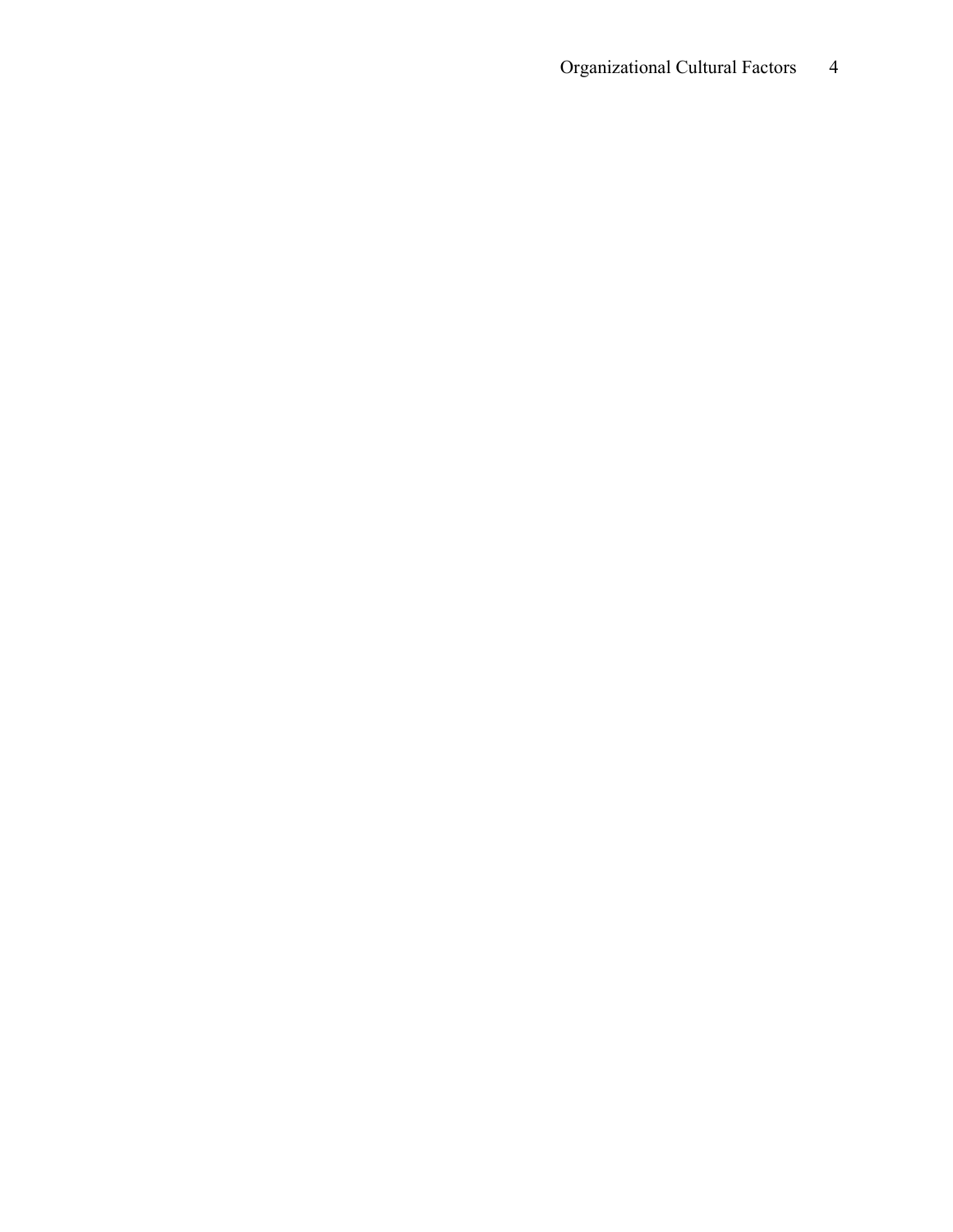|                                                                               | $\ldots$ 25 |
|-------------------------------------------------------------------------------|-------------|
|                                                                               |             |
|                                                                               |             |
| Theme #1: Defining Data, Information and Knowledge and Their Relationships 51 |             |
| Theme #2: Knowledge Types: Tacit, Explicit, Individual and Organizational  52 |             |
|                                                                               |             |
|                                                                               |             |
| Theme #5: The Impact of Organizational Culture on Knowledge Sharing 57        |             |
|                                                                               |             |
|                                                                               |             |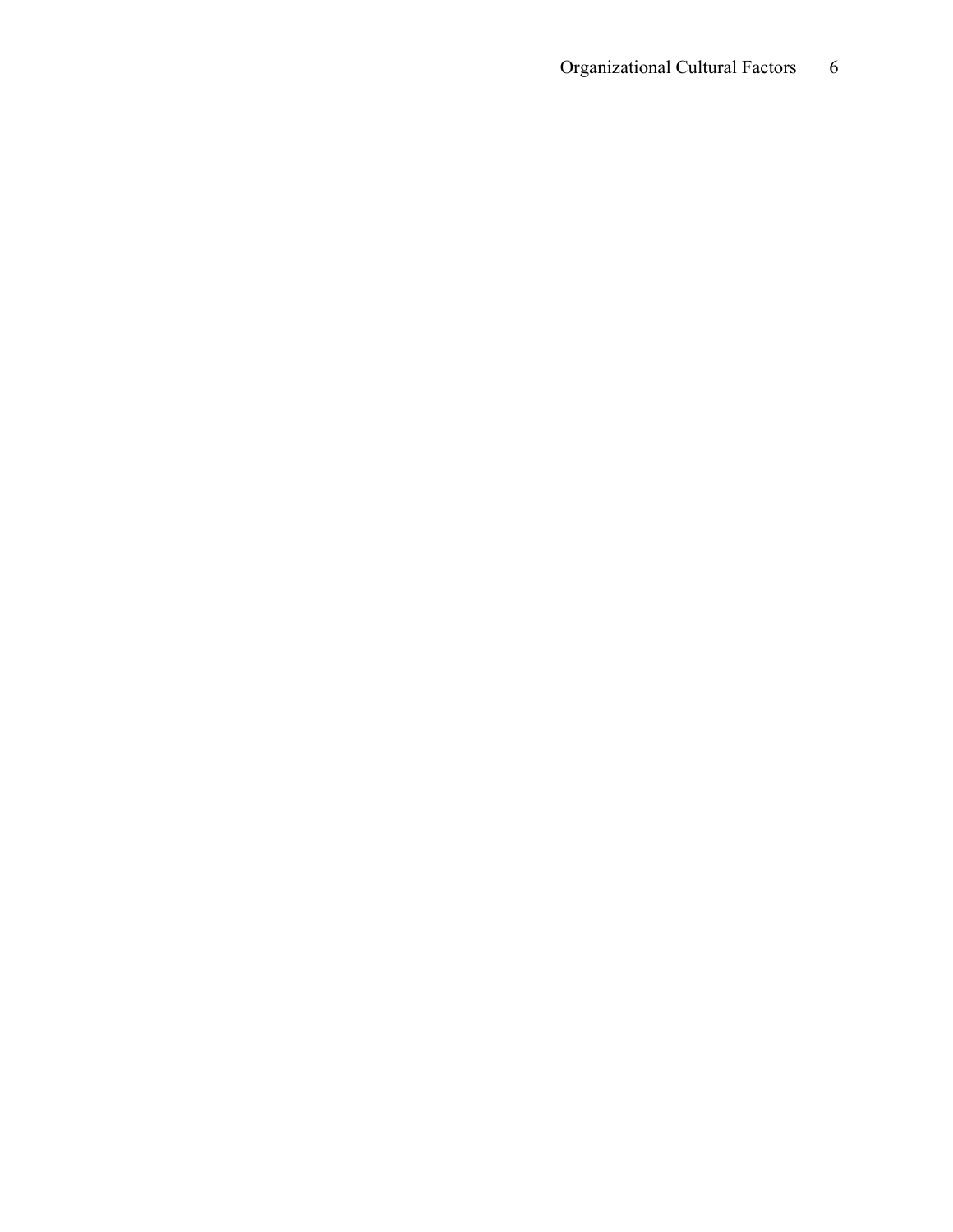#### Introduction

#### *Problem*

Knowledge sharing is a concept that, in general, refers to the exchange of framed experiences, values, contextual information and expert insight (Davenport & Prusak, 1998). According to Davenport and Prusak (1998), knowledge sharing provides a framework for evaluating and incorporating new experiences and information.

Karlsen and Gottschalk (2004) maintain that culture, defined as the values, rules, practices, rituals and norms through which an organization conducts business (Brache, 2002, p.102), plays a critical role in the knowledge sharing process. They describe a number of ways in which culture interacts with knowledge sharing: (a) it shapes assumptions about what knowledge is worth exchanging; (b) it defines the relationship between employee knowledge and organizational knowledge; (c) it establishes the context for social interaction that plays a key role in how knowledge will be shared; and (d) it shapes the processes by how new knowledge is created, validated and disseminated throughout the organization.

Widen-Wulff and Ginman (2004) examine how organizational culture plays a central role in how readily employees share knowledge. They suggest that in organizations able to cultivate a knowledge-sharing work environment, employees tend to share ideas and insights because they see knowledge sharing as a natural part of their job function, rather than as something they are being forced to do. Janz and Prasarnphanich (2003) state that organizations that desire to improve their knowledge sharing efforts should aim at strengthening and developing an environment where employees are motivated to share what they know.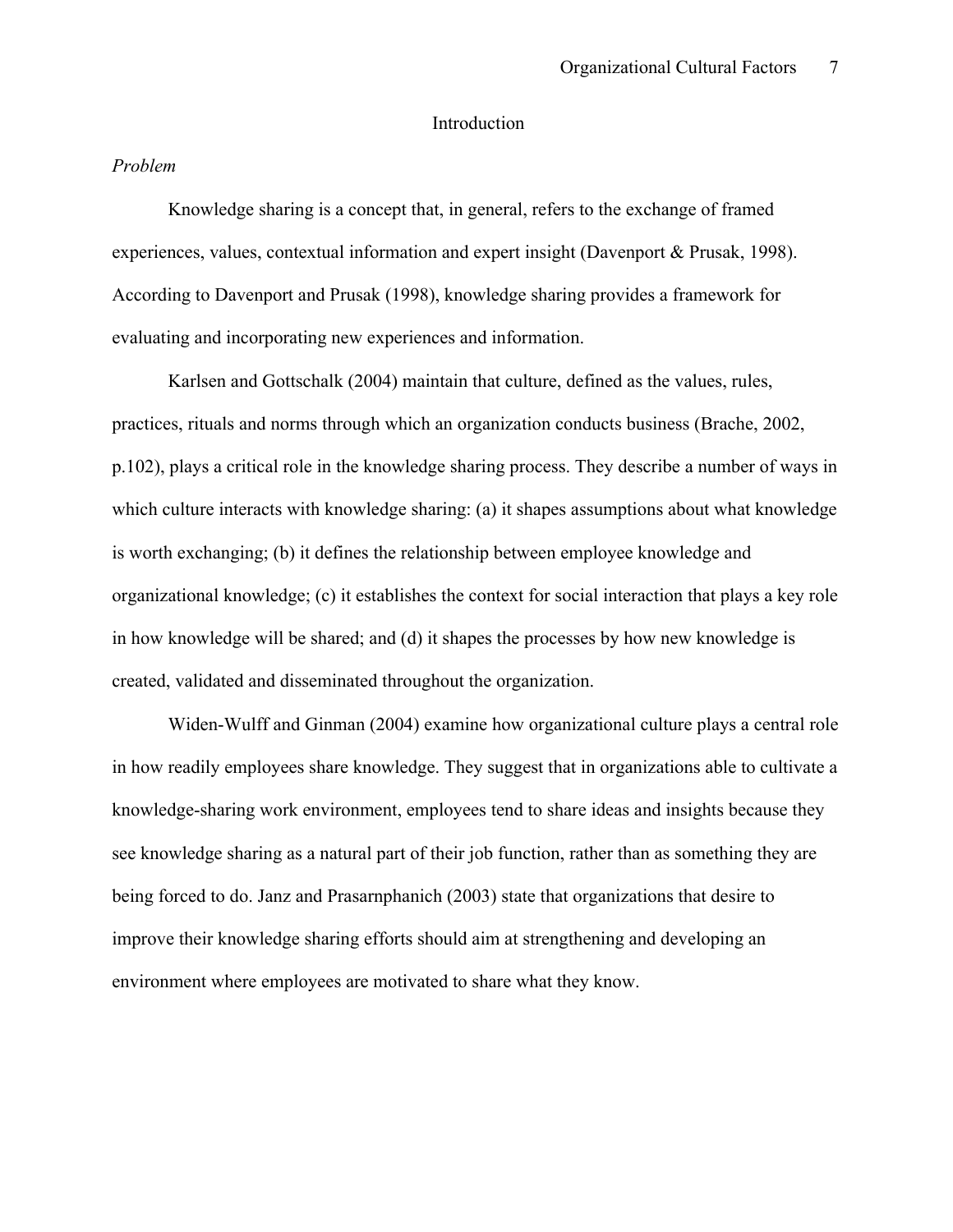#### *Purpose*

The purpose of this literature review is to identify organizational cultural factors that have an impact on knowledge sharing. In this study, the concept of an "organization" refers to a knowledge-based enterprise, defined as any organization that effectively leverages their knowledge base (McKeen & Smith, 1998). An "organizational cultural factor" refers to the attributes of an organization. According to Bures (2003), these attributes can be tangible, such as dress code or physical work environment or intangible, such as shared values and definitions of success

Ford and Chan (2003) believe that knowledge sharing is one of the most challenging processes for a knowledge-based enterprise to address and indicate that organizational culture may make employees reluctant to share what they know. For example, Davenport and Prusak (1998) describe risk aversion – a situation in which the organizational approach to punish employees for mistakes, may hinder an employee from sharing their knowledge to realize better performance, for fear of being reprimanded.

#### *Research Questions*

This literature review focuses on the following research questions:

*Primary research question.* What organizational cultural factors impact knowledge sharing? (Alazmi & Zairi, 2003; Bures, 2003; Davenport & Prusak, 1998; De Long & Fahey, 2000; Ford & Chan, 2003; Kim, 2007; McDermott & O'Dell, 2000)

#### *Secondary research questions.*

- 1. What is knowledge? (Davenport & Prusak, 1998, p. 5)
- 2. What is knowledge sharing? (Nobeoka & Dyer, 1998)
- 3. What is culture? (Brache, 2002, p. 102)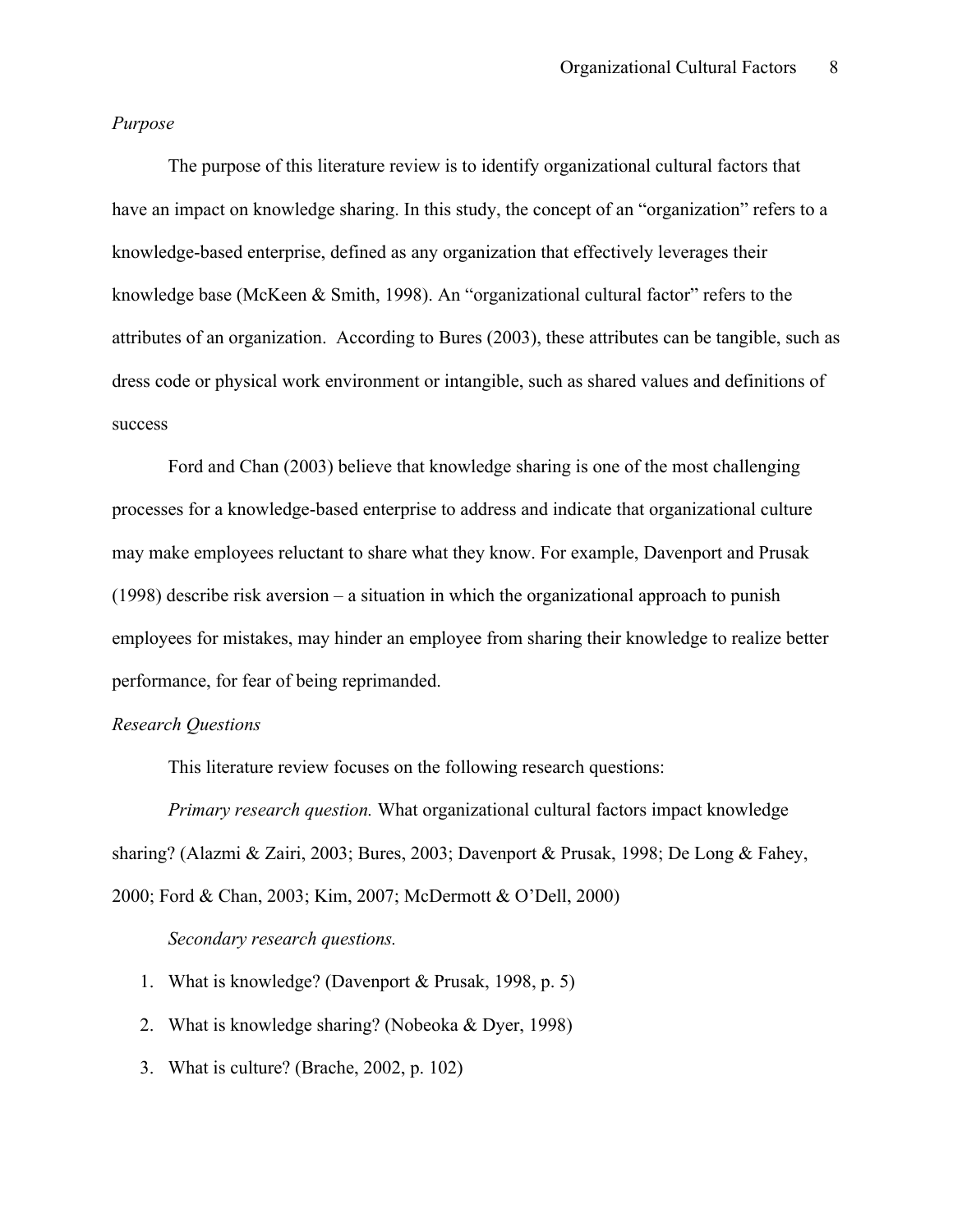- 4. What is organizational culture? (Jane & Prasarnphanich, 2003)
- 5. What is an organizational cultural factor? (Schein, 1988; Bures, 2003)
- 6. Why is knowledge sharing important to an organization? (Alazmi & Zairi, 2003)
- 7. What is a knowledge-based enterprise? (Doyle & Adeline, 1998)

#### *Significance*

According to Jane and Prasarnphanich (2003), organizational culture is the most significant input to effective knowledge management (KM) and organizational learning, in that organizational culture determines the values, beliefs and work systems that encourage or impede learning and knowledge sharing. Chan and Ford (2003) state that companies have long understood the value in harnessing data and information that resides in and is created within the organization.

Knowledge management on the other hand, is a newer phenomenon than information management (Chan & Ford, 2003). While KM can be supported through the use of technology, Ford and Chan (2003) note that knowledge is a much more nebulous resource than data and information. Harris's study illustrates that knowledge is a resource contained within the minds of an organization's employees (as cited in Chan & Ford, 2003). Alavi and Leidners' study noted that knowledge is one of an organization's only resources that increases in value, which sets it apart from other company resources that depreciate over time (as cited in Chan & Ford, 2003). They further state that knowledge sharing becomes particularly relevant to an organization since it captures the process of disseminating knowledge from one individual or group to another within the organization. Thus, the assumption underlying this study is that organizations wishing to leverage organizational knowledge must create an environment in which knowledge sharing will thrive.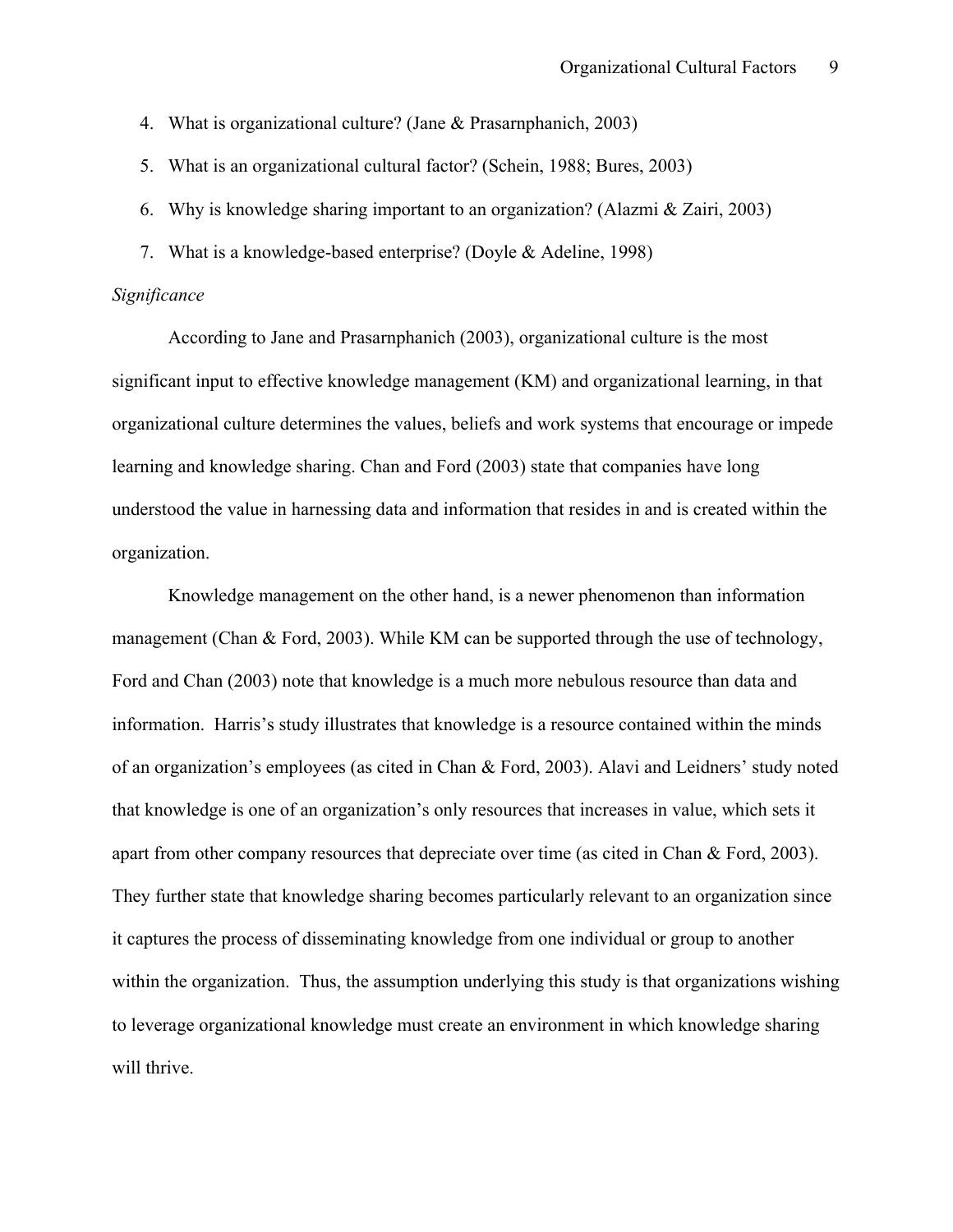Traditionally organizations tasked with improving knowledge sharing focused on the information technology and technology-driven aspects of managing information and neglected to account for the impact the organizational cultural factors would have on facilitation (Davenport, De Long, & Beers, 1998). Technology, as the sole solution to facilitating knowledge sharing, has not proven to be the answer and has turned out to be an ineffective approach to knowledge management in general and knowledge sharing in particular (Ford & Chan, 2003). Garavelli, Gorgoglione and Scozzi's study noted that most failures in the field of knowledge management in general and knowledge sharing in particular can be attributable to the organization's overemphasis on building technology infrastructures while uniformly ignoring the organization's cultural factors (as cited in Kim, 2007). These failures have led to increasing recognition that the key to successfully sharing knowledge requires focus on organizational culture and how it may be impacting knowledge sharing (Davenport, De Long, & Beers, 1998).

Brink (2001) writes that knowledge sharing is considered a social interaction between people. He notes that organizational cultural factors, such as trust and collaboration, can have direct impact on this interaction. Bures (2003) claims that organizational cultural factors exist, are not homogenous across organizations and they impact knowledge sharing. Delong and Fahey (2000) state that the identification of these factors (e.g., trust, collaboration, empowerment, politics, power, autonomy, etc.) and the organization's ability to cultivate and reinforce them will positively impact an employee's willingness to share with others.

Davis's study states that the human factors in knowledge sharing focus on aspects that encourage people to share what they know (as cited in Brink, 2001). Schein and Ulrich's study believed for example that empowerment, defined as the act of involving people in the changes that will affect them, can greatly improve an employee's motivation to create and share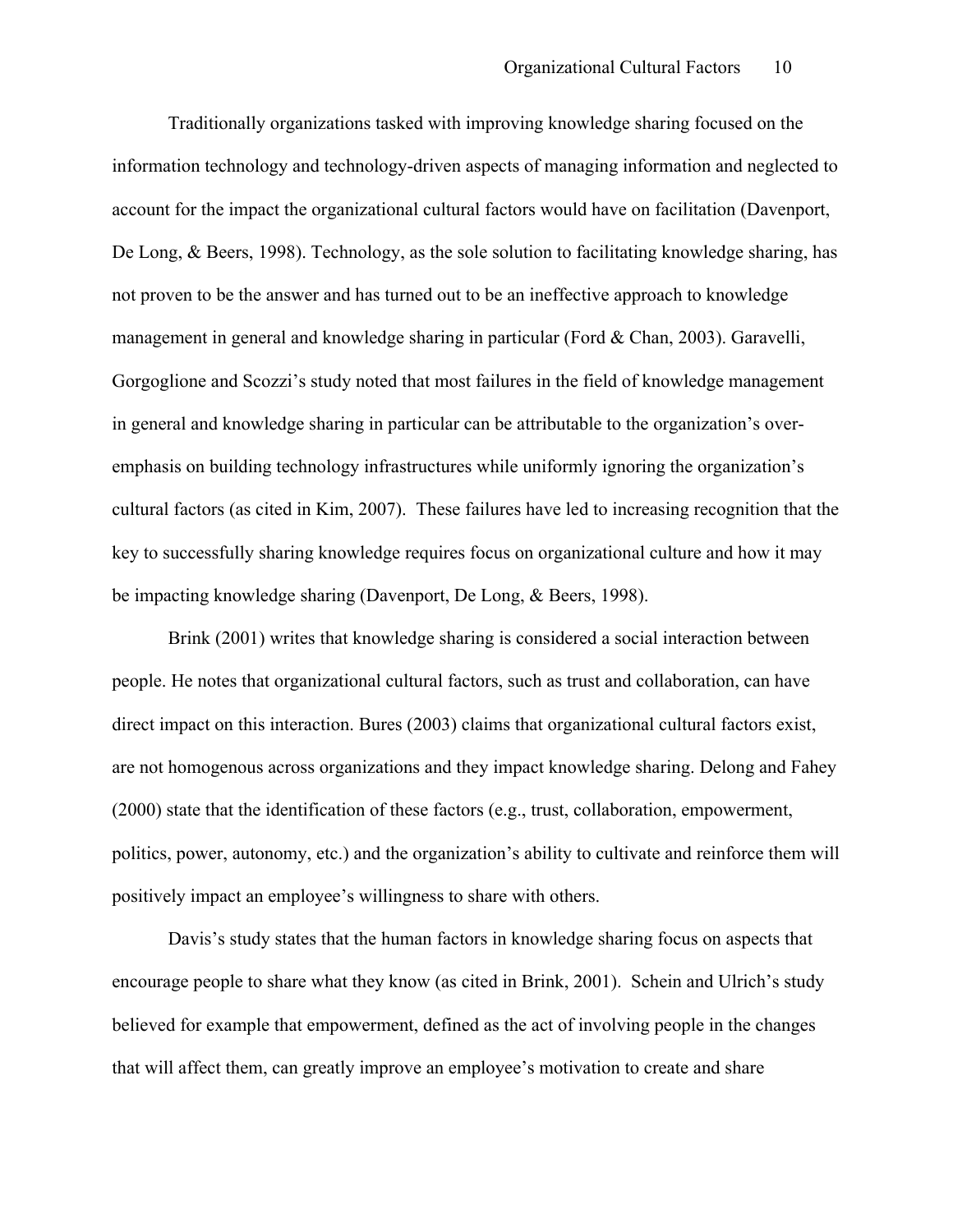knowledge (as cited in Brink, 2001). Nonaka's work believed that an autonomous individual strives for personal development thus increasing the likelihood of personal growth, knowledge creation and knowledge sharing (as cited in Brink, 2001).

#### *Audience*

This study is directed at two groups; organizational leaders and key employees (change agents) within the organization who play an important role in defining and implementing any change to the organization's work environment to encourage knowledge sharing. The first group consists of senior management (President, Senior Vice President, and Vice President of Product Design). Chan and Ford (2003) believe that senior management support of any efforts to effect change on the organization's culture to facilitate knowledge sharing is critical. The second group can be described as the organization's change agents. Jones (2006) defines a change agent as an individual possessing skill sets in learning, changing, adapting, forecasting, anticipating and creating change. This group consists of employees who are on the cutting edge of product development and acceptance including senior interaction designers, product managers, business owners and project managers (Jones, 2006). According to Jones (2006) these individuals tend to unofficially drive or have great influence in product development and product selection. Obtaining their buy-in to alterations in the work environment should positively impact the adoption of any new process by the organization's senior management and staff (Jones, 2006). *Limitations*

*Time frame.* The literature collected for this study with few exceptions is published between 1998 and 2007. While knowledge management has been an established discipline since 1991 (Nonaka, 1991), the majority of the literature retrieved focuses on the time period where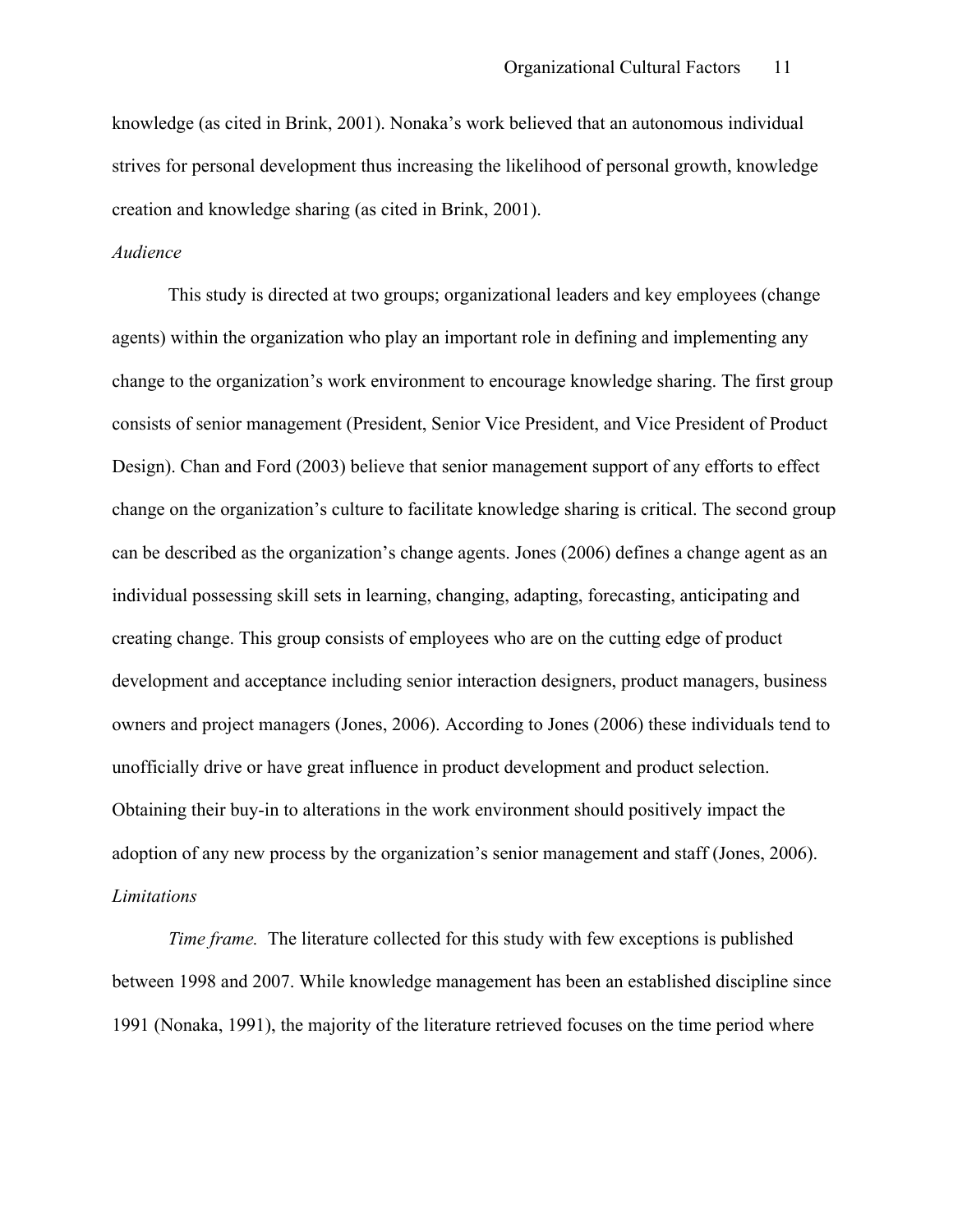organizations have begun to focus on identifying organizational cultural factors that encourage and or impede knowledge sharing.

*Sources.* Literature for this study consists primarily of topic-relevant papers and articles (references that appear in professional publications, for example, Sloan Management Review) (acquired from a variety of academic and business databases, including Academic Search Premier, Business Source Premier, Communications and Mass Media, Sage Journal, Library, Information Science and Technology, Journal of Information Science, and Knowledge Management Journal. The retrieved literature provides case studies, literature reviews and research papers focusing on those terms relevant to the primary and secondary research questions listed in the Purpose Section of this study.

*Topic description.* The purpose of this literature review is to identify organizational cultural factors that have an impact on knowledge sharing within an organization. In this study, the concept of an 'organization' refers to a knowledge-based enterprise, defined as any organization that effectively leverages their knowledge base (McKeen & Smith, 1998). Knowledge sharing is defined as the exchanging of framed experiences, values, contextual information and expert insight that provides a framework for evaluating and incorporating new experiences and information (Davenport & Prusak, 1998).

Knowledge-based enterprises have come to terms with the fact that knowledge is the most valuable resource in this knowledge-intensive economy (Alazmi & Zairi, 2003). Davenport, De Long and Beers (1998) state that organizations have long understood the value in harnessing data and information that resides in and is created within the organization. Despite substantial agreement regarding the competitive value of knowledge, the problem of how to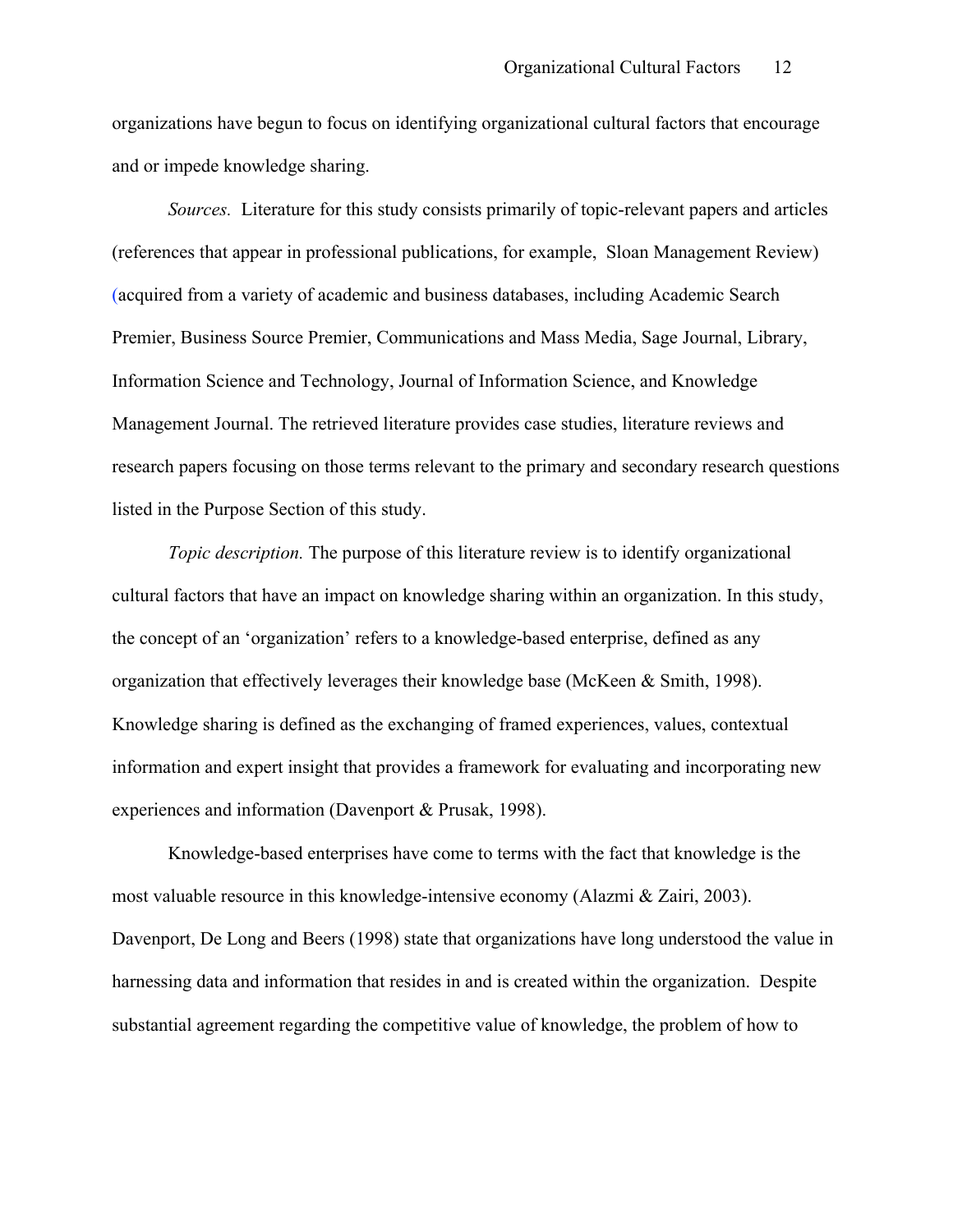foster an organization's ability to facilitate and stimulate knowledge sharing has been much more perplexing (Kim, 2007).

*Selection criteria.* The literature selected for this study meets the following standards as outlined by Leedy & Ormrod (2005):

- 1. The article includes content relevant to the topic and synthesized results
- 2. Authors are either generally recognized as leaders in their respective fields and or are educators
- 3. The content addresses at least one of the identified research sub-questions listed later in this document
- 4. Full text access, reproducible in hard copy

*Audience.* This study is directed at two groups; organizational leaders and key employees within the organization. This audience is targeted because they play an important role in defining and implementing any change to the organization's culture to encourage knowledge sharing.

*Focus.* The practice of knowledge management encompasses the entire spectrum of knowledge creation, capture and flow into and within an organization (Blumentritt  $\&$  Johnston, 1999). The literature selected for this study focuses on the identification of organization cultural factors that impact the sharing of knowledge, for example, employee-based trust and institutionbased trust, which have been identified as having a positive or negative impact on an employee's willingness to share what they know (Kim, 2007). The study does not focus on the actual steps an organization may take to create and sustain an environment conducive to knowledge sharing. *Data Analysis and Writing Plans Preview*

*Data analysis plan.* The approach to data analysis selected for use in this study is content analysis. Leedy and Ormrod (2005) define content analysis as a detailed and systematic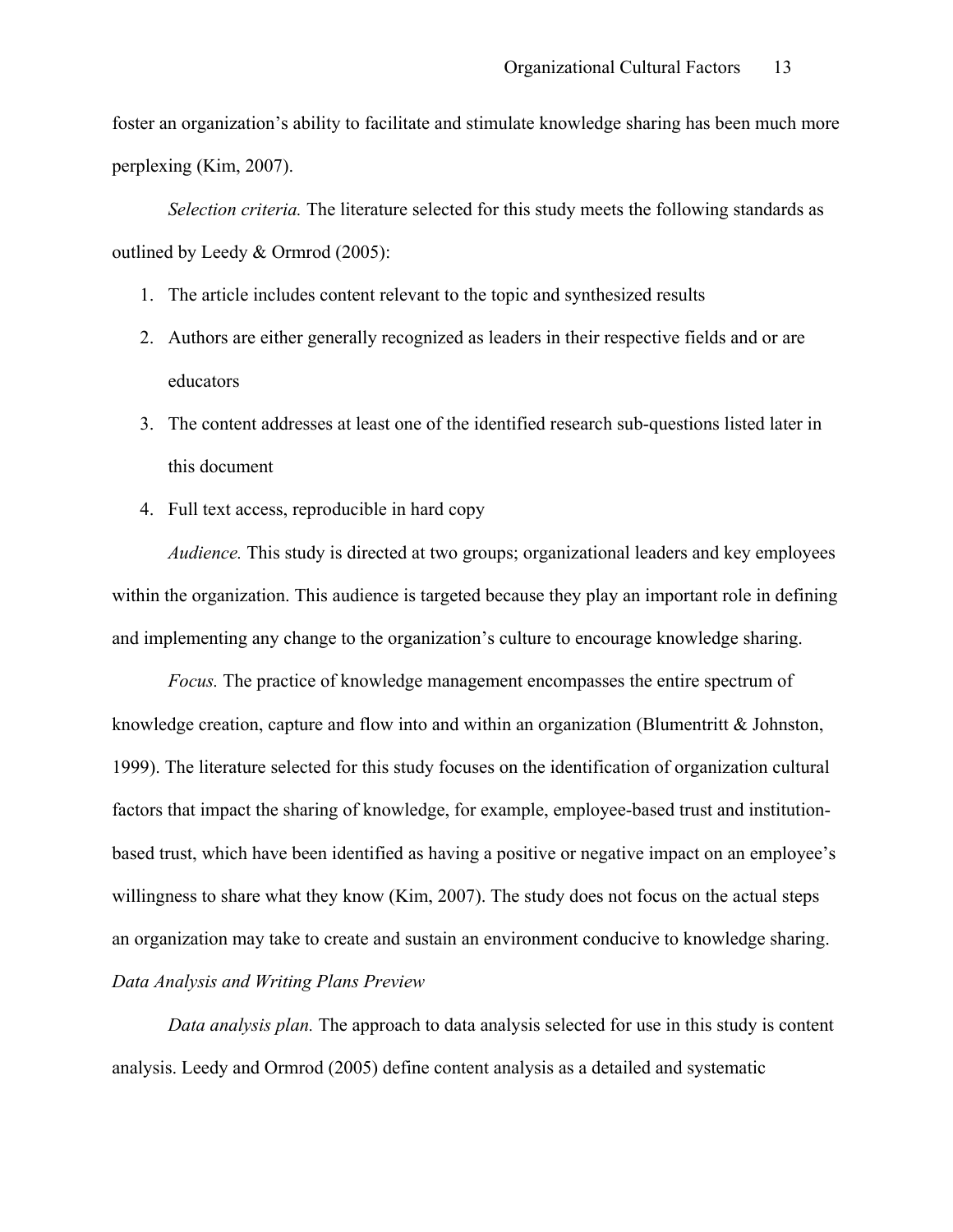examination of the contents of a particular body of material for the purpose of identifying patterns, themes, or biases. A content analysis is ideally suited for a literature review since a specific body of textual material is to be identified and reviewed.

According to Busch et al. (2005) there are two general categories of content analysis: conceptual analysis and relational analysis. This study utilizes the conceptual analysis approach for its content analysis. A conceptual analysis establishes the existence and frequency of concepts. Busch et al., noted that these concepts are most often represented by words or phrases in the selected literature. For instance, the primary research question for this study focuses on what organizational cultural factors impact knowledge sharing. A conceptual analysis looks for key terms or phrases (e.g., organizational cultural factors, knowledge sharing, etc.) and the context of these in relation to the primary and secondary research questions, as a way to gauge the relevancy of the literature being examined Busch et al. Complete details of the data analysis plan can be found in the Research Parameters section of this document.

*Writing plan.* Leedy and Ormrod (2005) report that too many literature reviews simply report on what other people have learned about a particular topic. A good literature review assembles the information, evaluates, organizes and synthesizes what has been presented by others in the field (Leedy  $&$  Ormrod, 2005). During the synthesis of the literature for this study, focus is on identifying and presenting patterns and themes pertaining to the research questions being studied. Boyatizis describes this as the thematic approach (as cited in Braun & Clarke, 2006). Boyatizis defines a thematic analysis as a method for identifying, analyzing and reporting patterns (themes) within the data (as cited in Braun  $\&$  Clarke, 2006). A theme captures something important about the data relative to the research question and represents some level of patterned response or meaning within the overall literature set (Braun & Clarke, 2006). The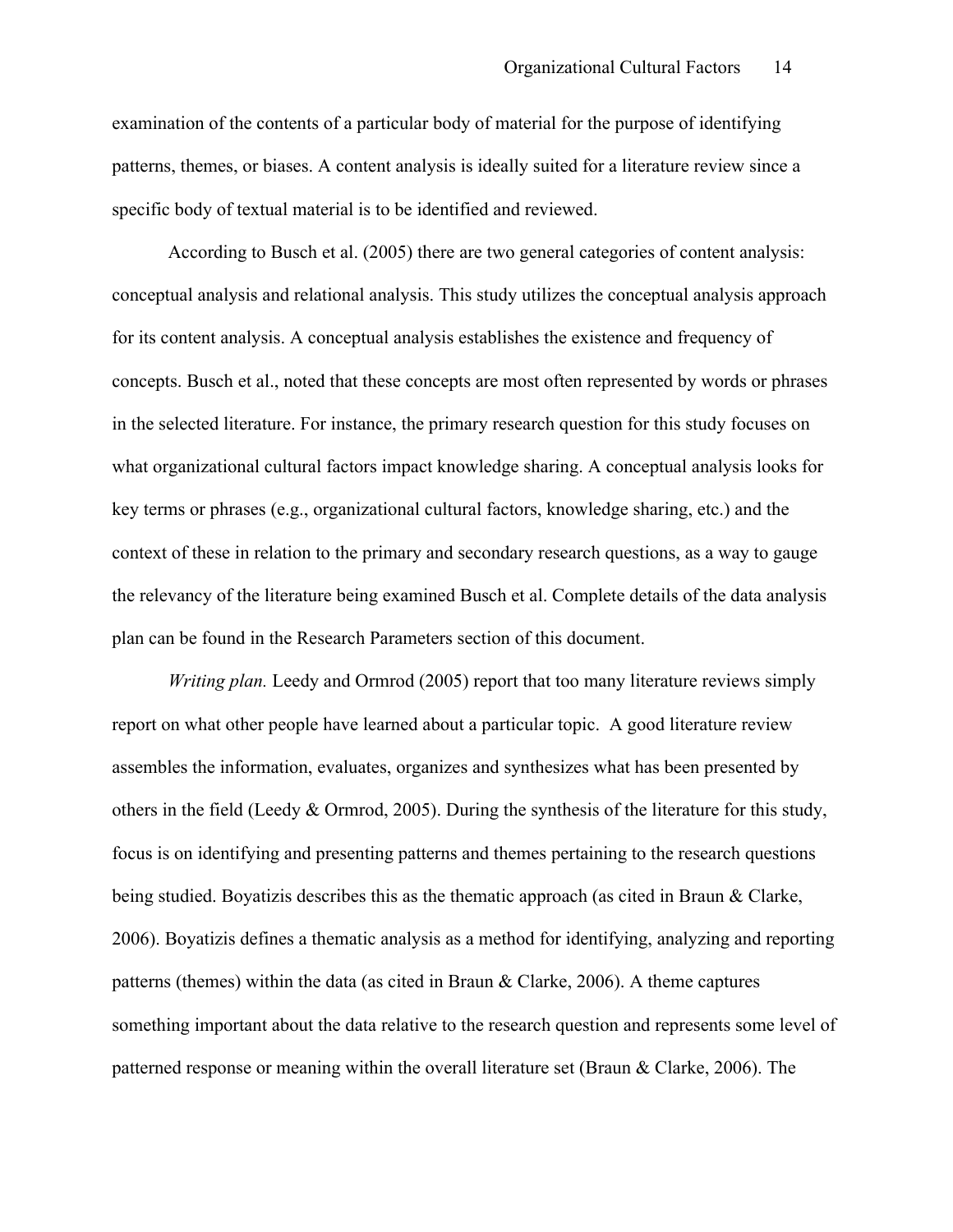literature review must provide sufficient evidence of the themes identified within the data set, capturing the overall essence of the point being made without unnecessary complexity (Braun & Clarke, 2006). Complete details of the writing plan can be found in the Research Parameters section of this document.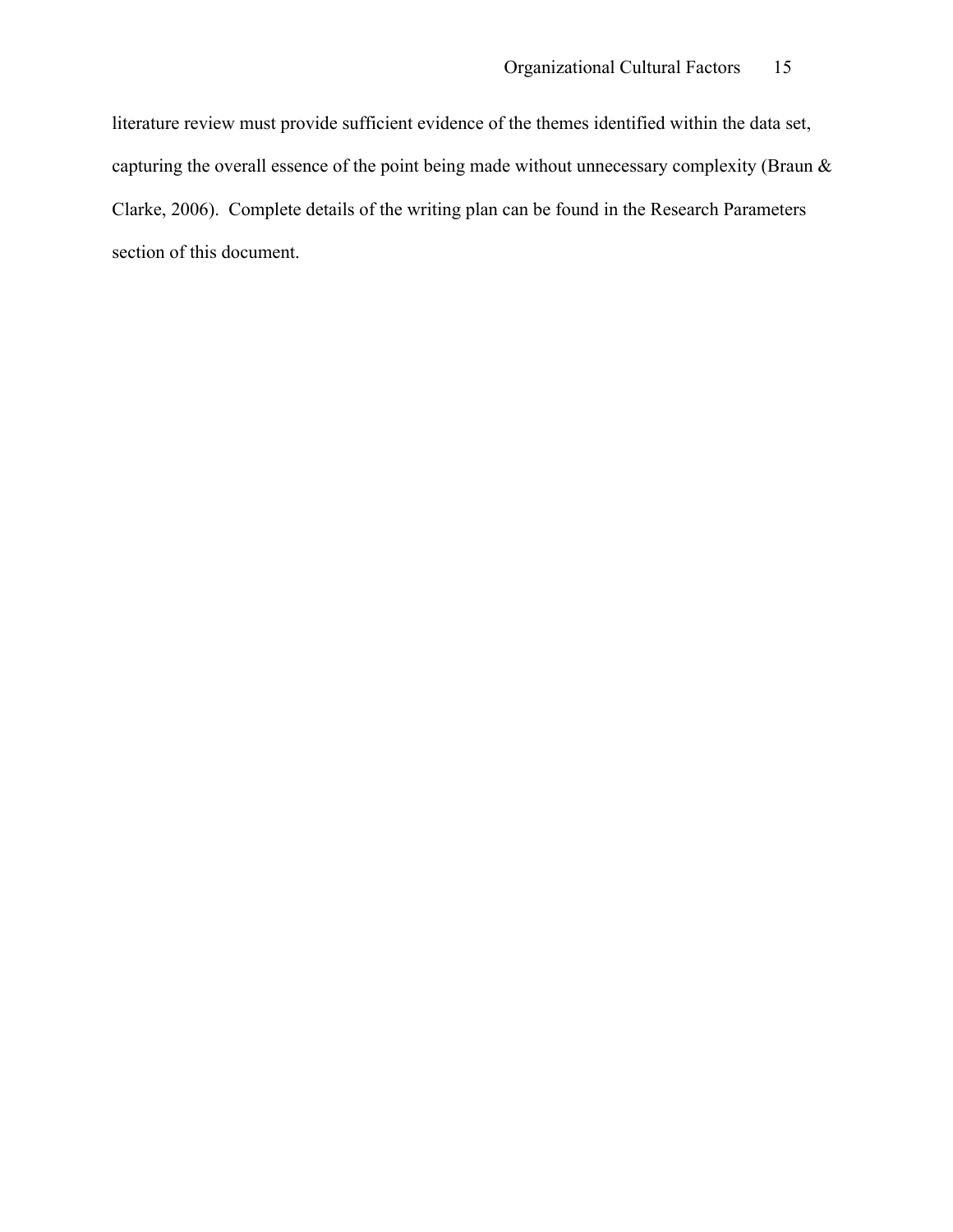#### Definitions

The topic of this study focuses on the organizational cultural factors that impact knowledge sharing. Definitions for each of these terms are derived from the selected literature and are provided in order for the audience to better comprehend the content as it is reviewed.

#### *Terms and Definitions*

*Change agent* - Individuals that facilitate the transformation and exploitation of knowledge. Should possess skill sets in learning, changing, adapting, forecasting, anticipating and creating change (Jones, 2006).

*Critical mass* – In relation to the implementation of knowledge sharing initiative critical mass can be defined as achieving enough individuals participating in an activity to sustain that activity until it can become part of the organization's culture (Hall, 2001).

*Explicit knowledge* – Is knowledge that can be expressed in the form of words, numbers and can be shared in the form of specifications, manuals, general documents (Desouza, 2003).

*Extrinsic motivation* - Refers to engaging in an activity for the potential rewards or benefits earned (Lin, 2007).

*Incentives* - Inducement to successfully accomplish a task. Examples include increased salary, bonuses and or promises of a job promotion or job security (Lin, 2007).

*Intellectual capital* - The knowledge a company's employees have about its products and services -- as well as the company's organizational systems and intellectual property -- make up its intellectual capital (Taylor, 2001).

*Intrinsic motivation* - Refers to engaging in an activity for its own sake, out of interest, or for the pleasure and satisfaction derived from the experience (Lin, 2007).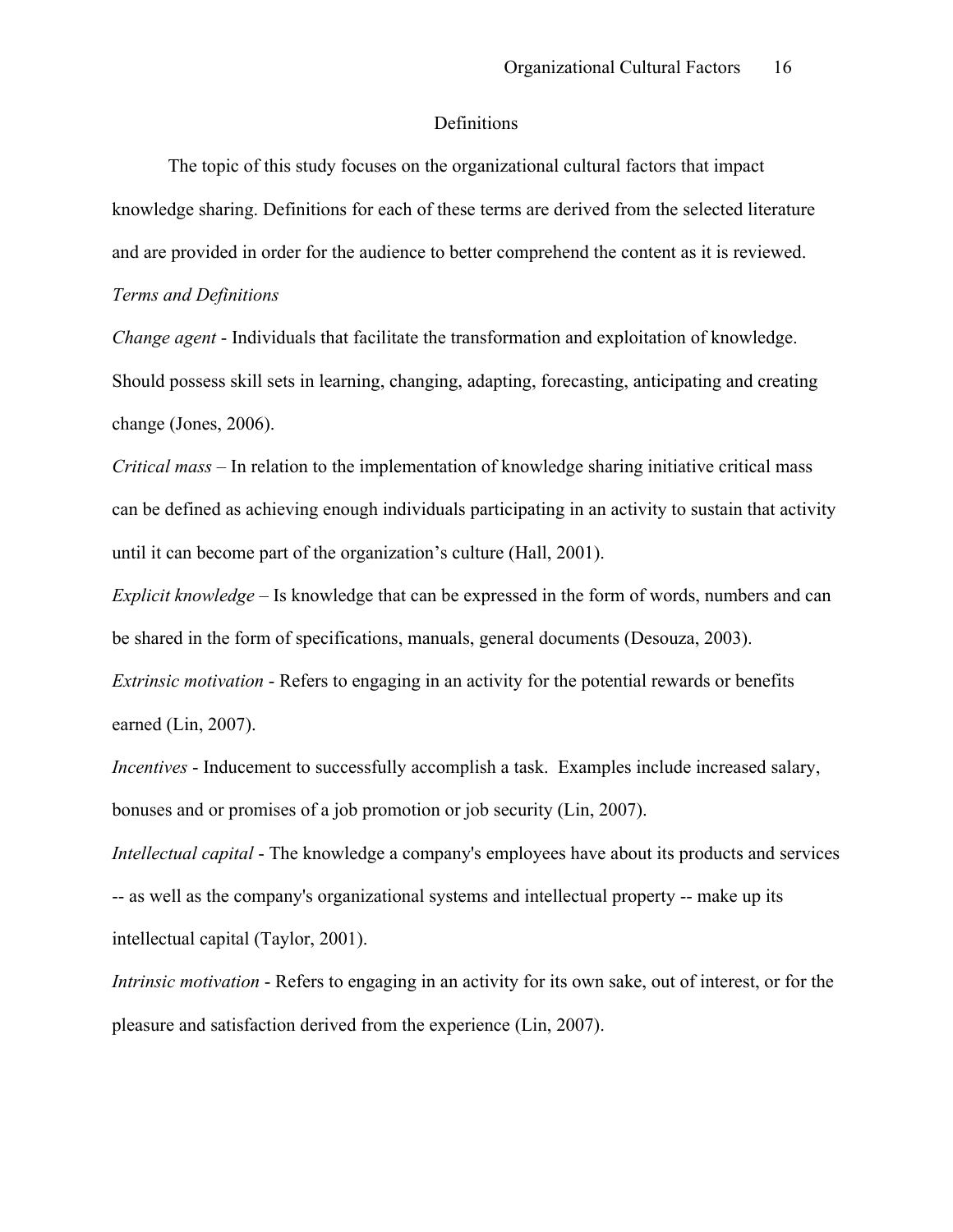*Knowledge* - Knowledge is a fluid mix of framed experience, values, contextual information, and expert insight that provides a framework for evaluating and incorporating new experiences and information (Nichols, 2000).

*Knowledge-based enterprise –* defined as any organization that effectively leverages their knowledge base (McKeen & Smith, 1998).

*Knowledge management* - Knowledge management focuses on facilitating and managing knowledge-related activities, such as creation, capture, transformation and use of knowledge (Lin, 2007).

*Knowledge sharing* - the exchanging of framed experiences, values, contextual information and expert insight that provides a framework for evaluating and incorporating new experiences and information (Davenport & Prusak, 1998).

*Knowledge worker* - Often described as a worker whose role is making decisions based on the analysis of information (Lin, 2007).

*Organization* - refers to a set of social relations deliberately created, with the explicit intention of continuously accomplishing some specific goals or purpose (Stinchcombe, 1964).

*Organizational culture* – Can be defined as a pattern of shared basic assumptions learned by a group as it solved problems of external adaptation and internal integration that has worked well enough to be considered valid and, therefore, to be taught to new members as the correct way to perceive, think and feel in relation to those problems (Schein, 1986).

*Organizational cultural factor –* Schein (1988) describes organizational cultural factors as consisting of assumptions, values, and artifacts. Assumptions represent interpretive schemes that people use to perceive situations and to make sense of ongoing events, activities and human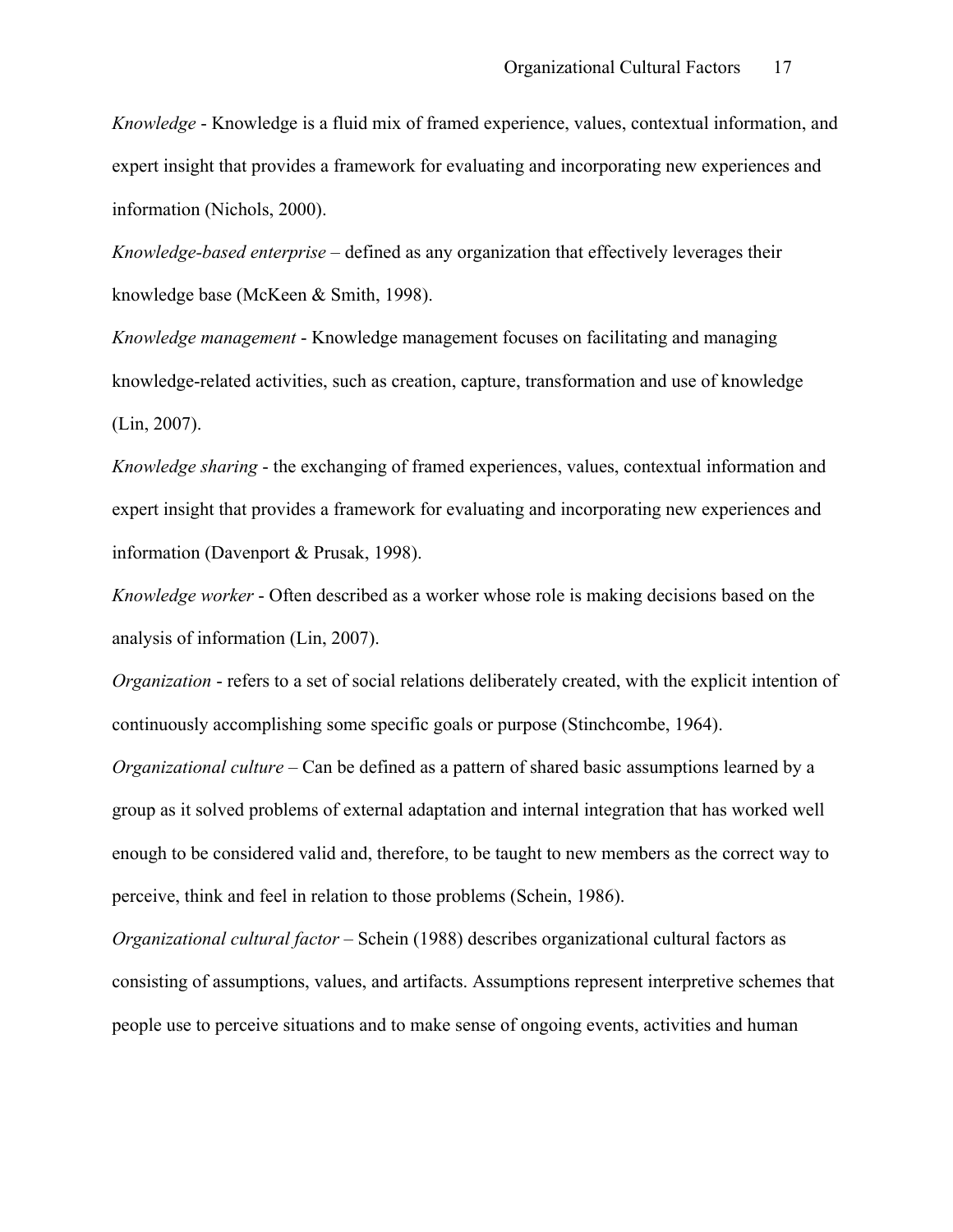relationships. Values represent beliefs into what is important to a person. Artifacts include things such as an organization's art, technology, behavior patterns, language, rituals and ceremony. *Organizational knowledge* - When knowledge from several subunits or groups is combined and used to create new knowledge, the resulting tacit and explicit knowledge can be called organizational knowledge (Hatch, 2008).

*Professional culture* – Pentland defined professional culture as the distinct set of values, norms and practices of the individual employee where members value knowledge differently from other groups within the same organization (as cited in Kim, 2007).

*Tacit knowledge* – tacit knowledge is defined as work-related practical knowledge learned informally through experience on the job. It is an intellectual and cognitive process that is neither expressed nor declared openly but rather implied or simply understood (Anthony & Brockmann, 2002).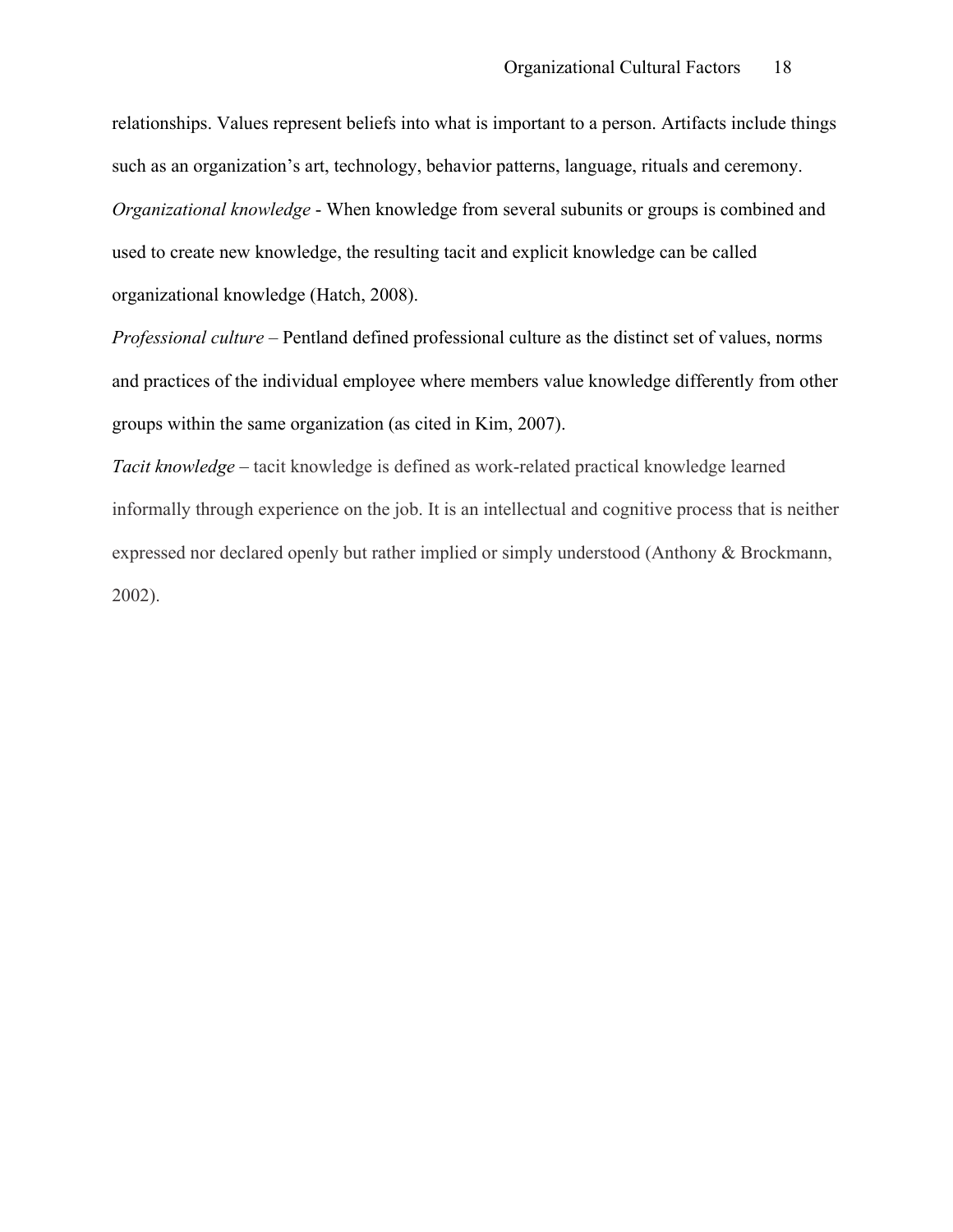#### Research Parameters

The research parameters section of this study contains the report of the search strategy including search terms, databases used, and the evaluation criteria for selection of references, the data analysis plan and the writing plan. The goal of this section is to provide the reader with a clear understanding of the methods used to develop the study.

#### *Search Terms*

- Change agent
- Critical mass
- Extrinsic motivation
- Explicit knowledge
- Incentives
- Intellectual capital
- Intrinsic motivation
- Knowledge
- Knowledge management
- Knowledge sharing
- Knowledge worker
- Organizational culture
- Organizational knowledge
- Tacit knowledge

#### *Search Strategy*

According to Leedy and Ormrod (2005), the initial identification of the main research question and its associated secondary questions provides a way to focus attention as literature is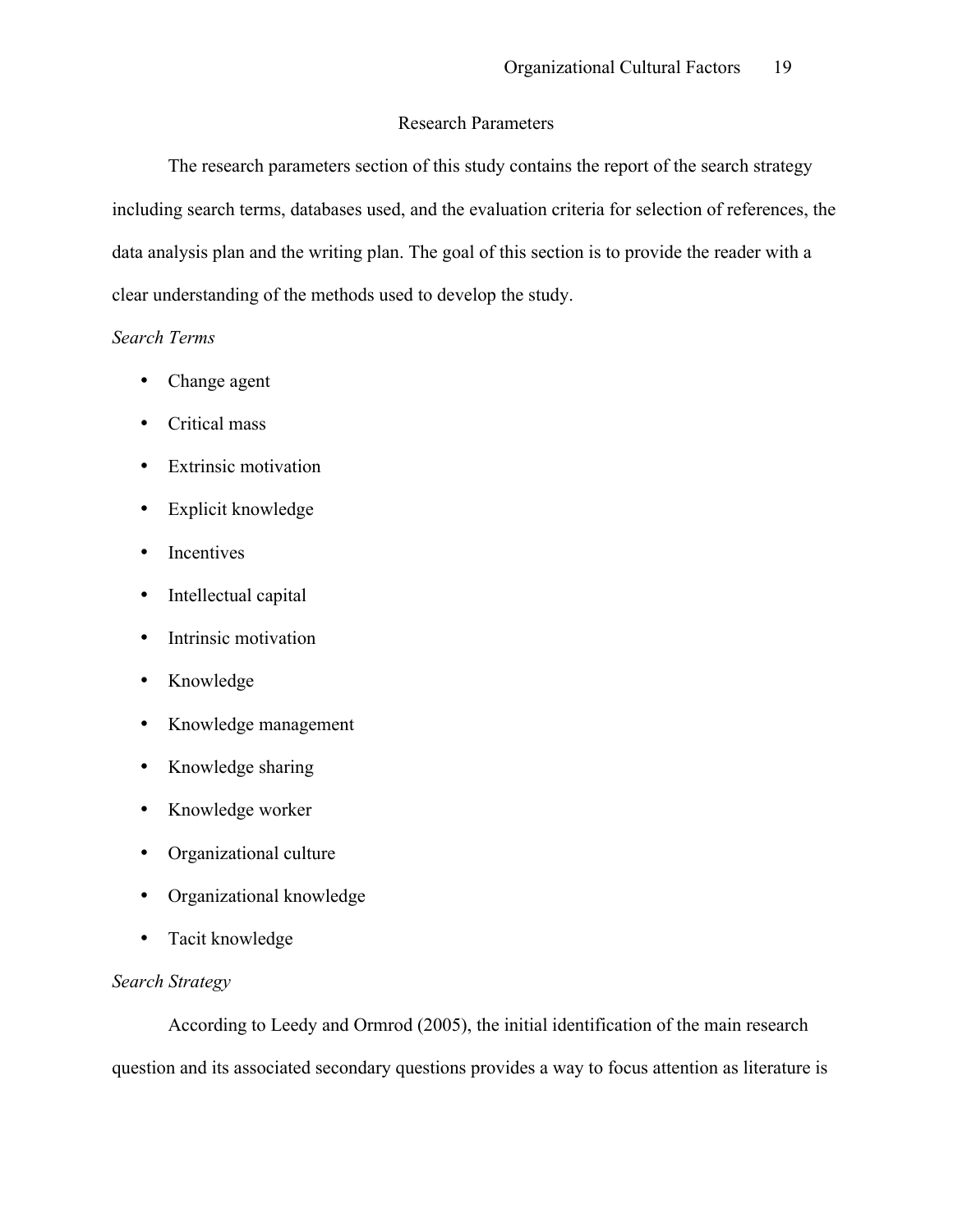searched and evaluated. The criteria for the search strategy included; (a) initial search terms from the primary research question and the associated secondary questions were identified and employed, (b) review of the initial literature collected provided additional search terms, (c) excerpts of the literature relevant to this study's purpose were reviewed and where applicable the actual titles of the citations employed were extracted and searched upon for relevancy.

Navigation of the identified databases consisted primarily of utilizing advance search capabilities that allow better multi-term queries, filtering by select fields as well as by full-text only returns. Utilization of these tools has resulted in greater precision.

The literature collection parameters were (a) database selections for searches were focused on general business, computer science, information science and information technology (b) search results were further refined to return only those results that provided full-text of the literature in question, (c) selected literature is retrieved from the vertical databases EBSCOHost Web (Academic Search Premier, Business Source Premier, Communication and Mass Media, Library, Information Science & Technology Abstracts and MLA Periodicals Directory), Sage Journal Online, Google Scholar and CiteSeerx. The following searches have been conducted (see Table 1).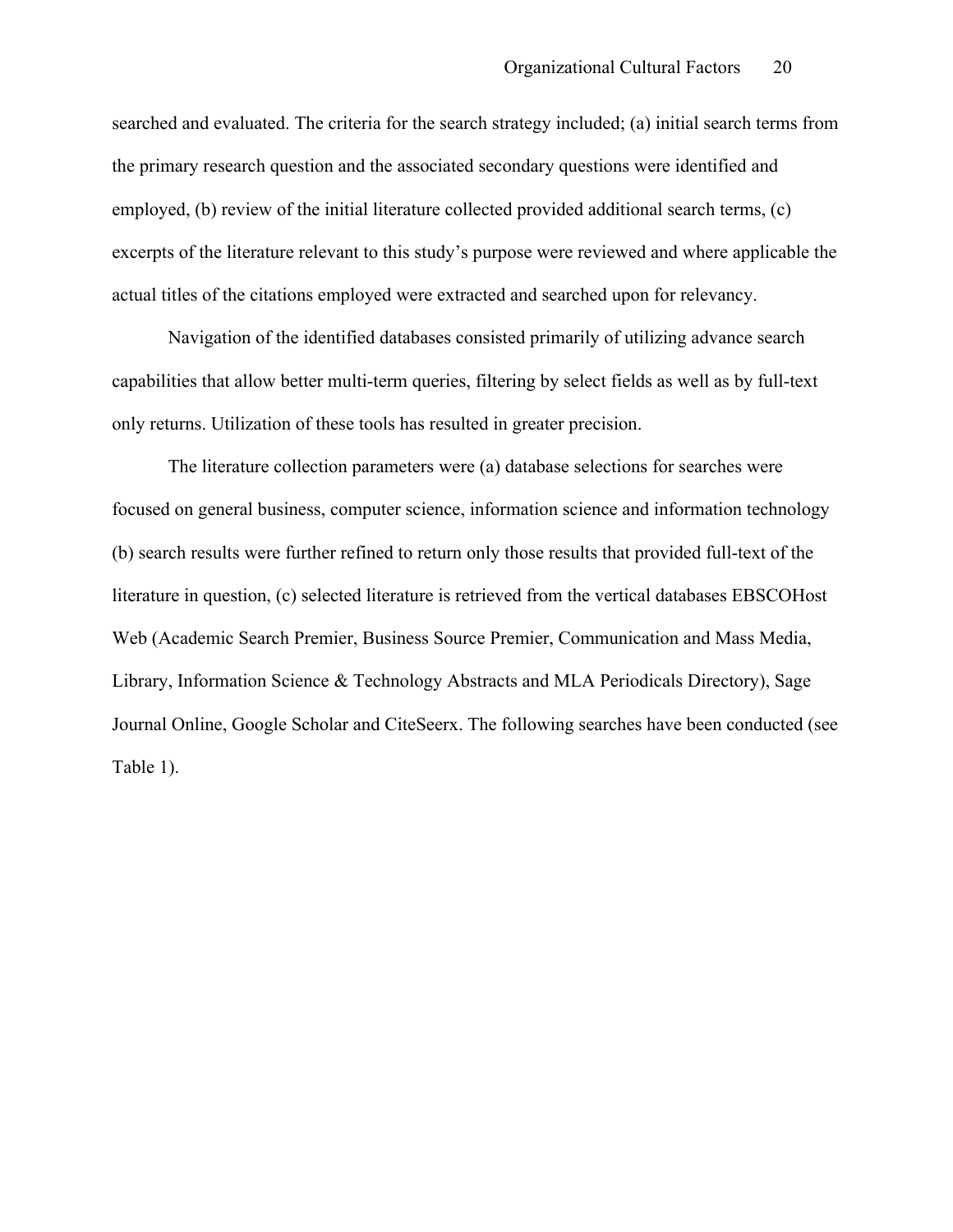| Databases        | Keyword                                    | Results        | Quality |
|------------------|--------------------------------------------|----------------|---------|
| <b>EBSCOhost</b> | cultural barriers + knowledge management   | 5              | Good    |
|                  | cultural issues + knowledge sharing        | 3              | Fair    |
|                  | cultural factors $+$ knowledge sharing     | 1              | Poor    |
|                  | knowledge sharing                          | 1149           | good    |
|                  | knowledge management                       | 11860          | Fair    |
|                  | Organizational knowledge                   | 465            | Fair    |
|                  | Intrinsic + knowledge sharing              | 8              | Good    |
|                  | Extrinsic + knowledge sharing              | 6              | Good    |
|                  | $motivation + knowledge sharing$           | 80             | Good    |
|                  | Incentives $+$ knowledge sharing           | 36             | Good    |
|                  | knowledge exchange                         | 225            | Poor    |
|                  | knowledge sharing + culture                | 132            | Good    |
|                  | professional culture + knowledge sharing   | $\overline{2}$ | Good    |
|                  | tacit knowledge + knowledge sharing        | 23             | Fair    |
|                  | organizational culture + knowledge sharing | $\overline{2}$ | Poor    |
|                  | culture + knowledge sharing                | 132            | Good    |
|                  | culture + knowledge worker                 | 13             | Poor    |
|                  | intellectual capital + knowledge sharing   | 30             | Good    |
|                  | knowledge + knowledge sharing              | 1130           | Fair    |
|                  | intrinsic motivation $+$ knowledge sharing | 3              | Good    |
|                  | extrinsic motivation + knowledge sharing   | $\overline{4}$ | Good    |
|                  | issues + knowledge sharing                 | 71             | Fair    |
|                  | barriers + knowledge sharing               | 39             | Fair    |
|                  | autonomy + knowledge sharing               | 12             | Fair    |
| Sage Journals    | $Nobeoka + Dyer$                           | $\overline{3}$ | Good    |
|                  | Tsai                                       | 28             | Good    |
|                  | Hsui-Fen                                   | 3              | Good    |
|                  | Widen-Wulff Ginman                         | 14             | Good    |
|                  | $McDermott + O'Dell$                       | $\overline{4}$ | Fair    |
| CiteSeerx        | knowledge sharing                          | 3410           | Fair    |
|                  | knowledge sharing + working environment    | 152            | Fair    |
|                  | knowledge sharing $+$ incentives           | 20,853         | Fair    |
|                  | knowledge sharing $+$ motivation           | 187,510        | Poor    |

Table 1: Record of searches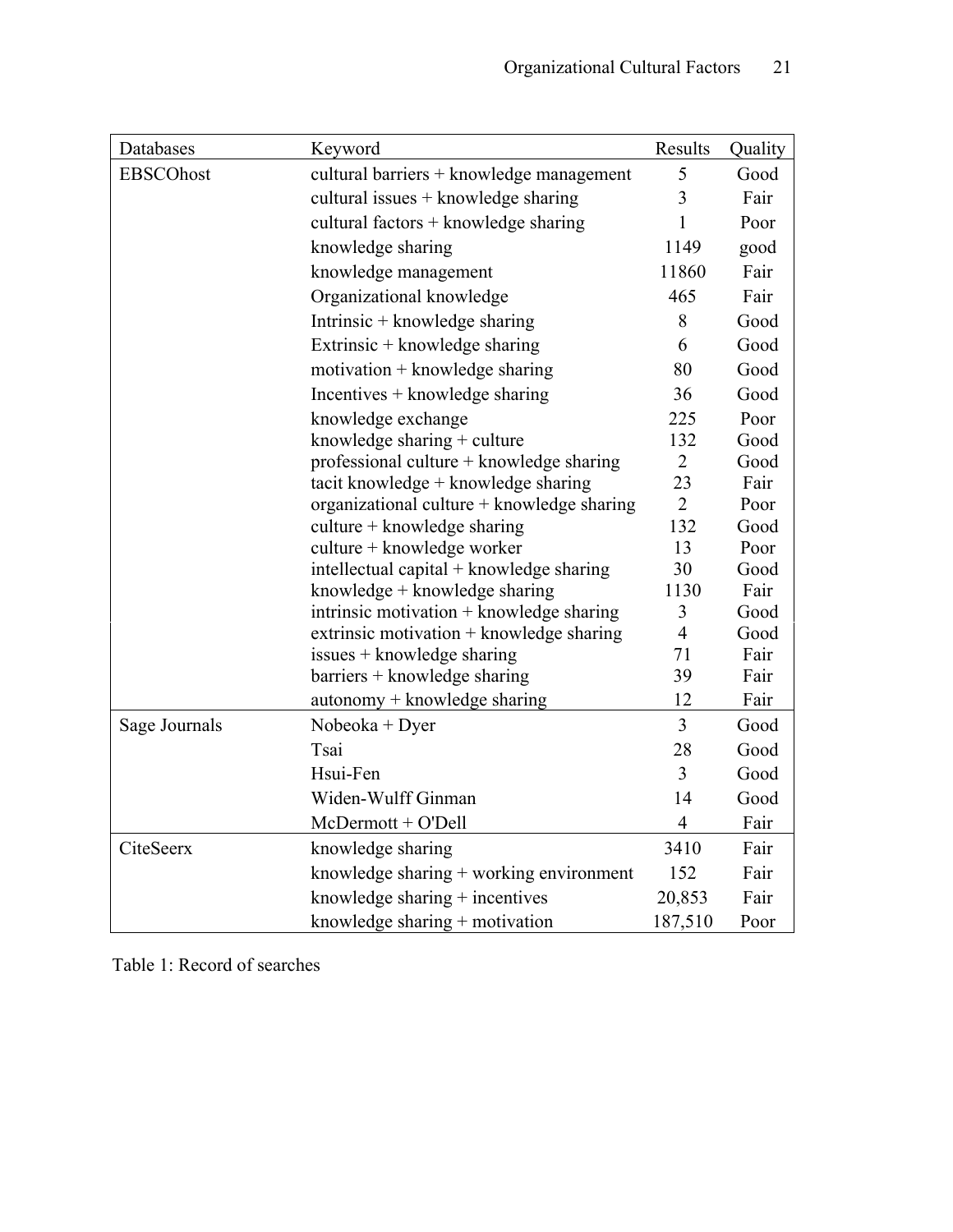#### *Preliminary Results*

The EBSCOhost Web aggregated database provided a plethora of business and academic resources. As the above table illustrates, the results were relatively good and provided a broad range of full-text articles and papers well-suited for this study. In addition to the EBSCOhost Web database access to the Sage Journal Online site was available under a trial period. Similar to EBSCOhost Web, the quality as well as the quantity of full text articles and papers made this database an extremely valuable source of material for the topic under review. CiteSeerx database as shown above provided a significant number of full-text articles pertinent to this research topic. Over 115 papers on knowledge sharing, knowledge management, social computing, social networking, organizational culture, and competitive advantage have been identified, including one pertinent literature review on the topic of knowledge management, by Sage & Small (2006). *Data Analysis Plan*

This study utilizes the conceptual analysis approach for content analysis (Busch et al., 2005). A conceptual analysis establishes the existence and frequency of concepts. Concepts are most often represented by words or phrases in the selected literature (Busch et al., 2005). The conceptual analysis begins with the researcher identifying the research question and then choosing the samples of literature relevant to the research topic. The text is reduced to categories consisting of a word, a set of words or phrases and then coded against a set of criteria that has been established by the researcher (Busch et al., 2005). There are eight steps to the coding process, detailed below in relation to this study.

1. *Level of analysis.* The researcher must decide what level of analysis will be conducted for this study. The level of analysis for this study involves both the coding of single terms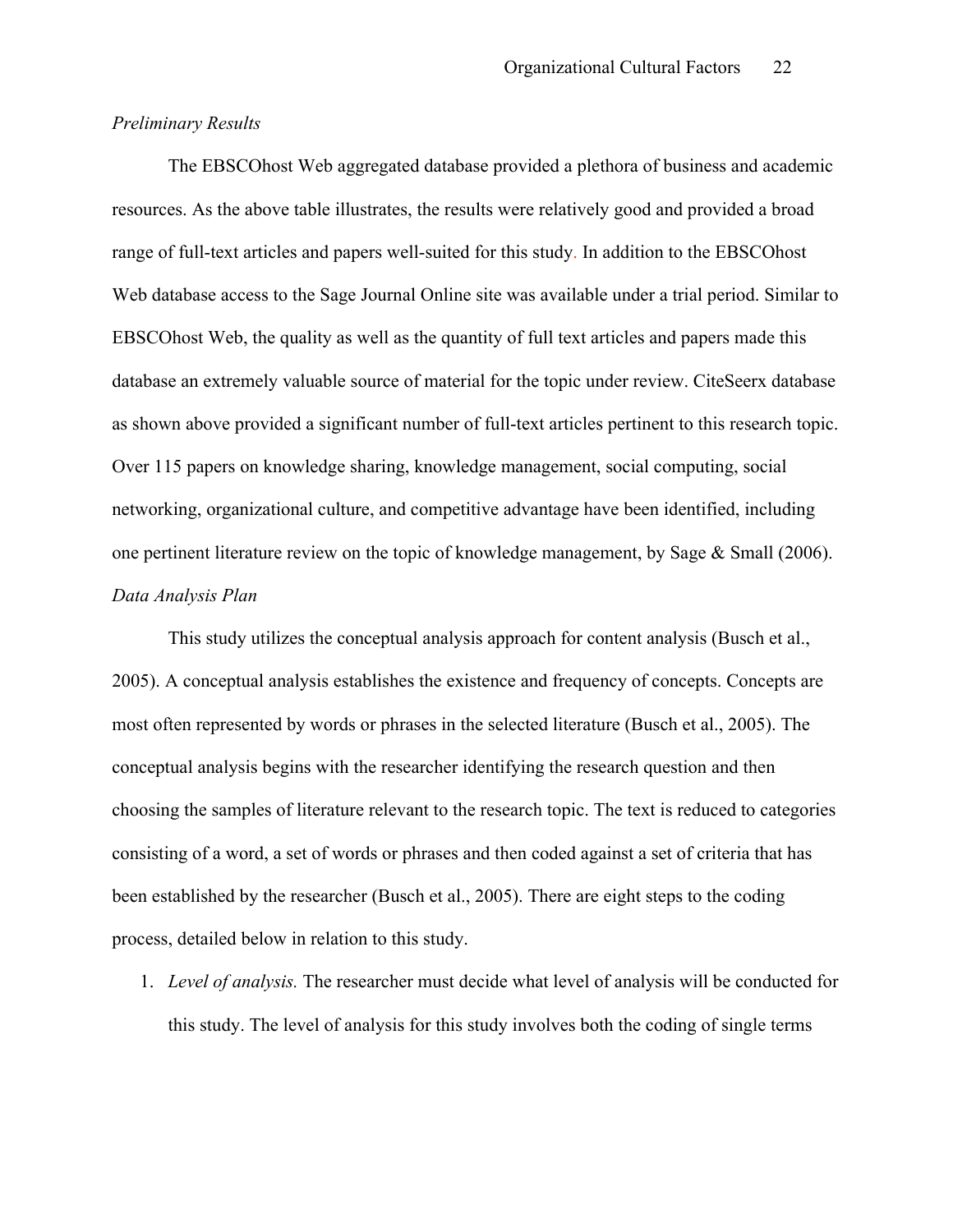(e.g., culture, knowledge, etc.) and for sets of words or phrases (e.g., knowledge sharing, organizational cultural factors, organizational culture, etc.)

- 2. *Number of concepts.* Several decisions are needed at this stage of the analysis. The researcher must decide whether to code for every single occurrence (both positive and negative) of a word that appears or only code for words that have been pre-defined. The second decision involves deciding on whether to allow for words/phrases outside of the pre-defined list. For this study, the researcher allows for the opportunity to add material during the coding process. Even though preliminary searches have been limited to the topic under study, the flexibility allows for the possibility of new discovery that might emerge during analysis, which could have the potential for improving the overall review.
- 3. *Code for existence or frequency.* The researcher must decide whether to code for term existence or frequency. Coding for existence means that a term is counted only once regardless of the number of times it appears in the sample. Coding for frequency means that a count of the total number of times a term is used in a sample is recorded. For this study, the researcher codes for existence. Reviewing and coding for instances of the terms "organizational culture factors" and synonyms of factors (e.g. issues) (and other pre-defined terms) is significant as they will be a strong indicator that the sample under review is relevant to the research questions.
- 4. *Distinguish between concepts.* The researcher must decide the level of specificity; whether terms are coded exactly as they appear or whether coding is allowed for terms that are similar. For this study coding is allowed for near terms. For example, the phrase "organizational cultural factors" and the phrase "organizational cultural issues" would be coded the same as factors and issues could be considered synonyms. Another example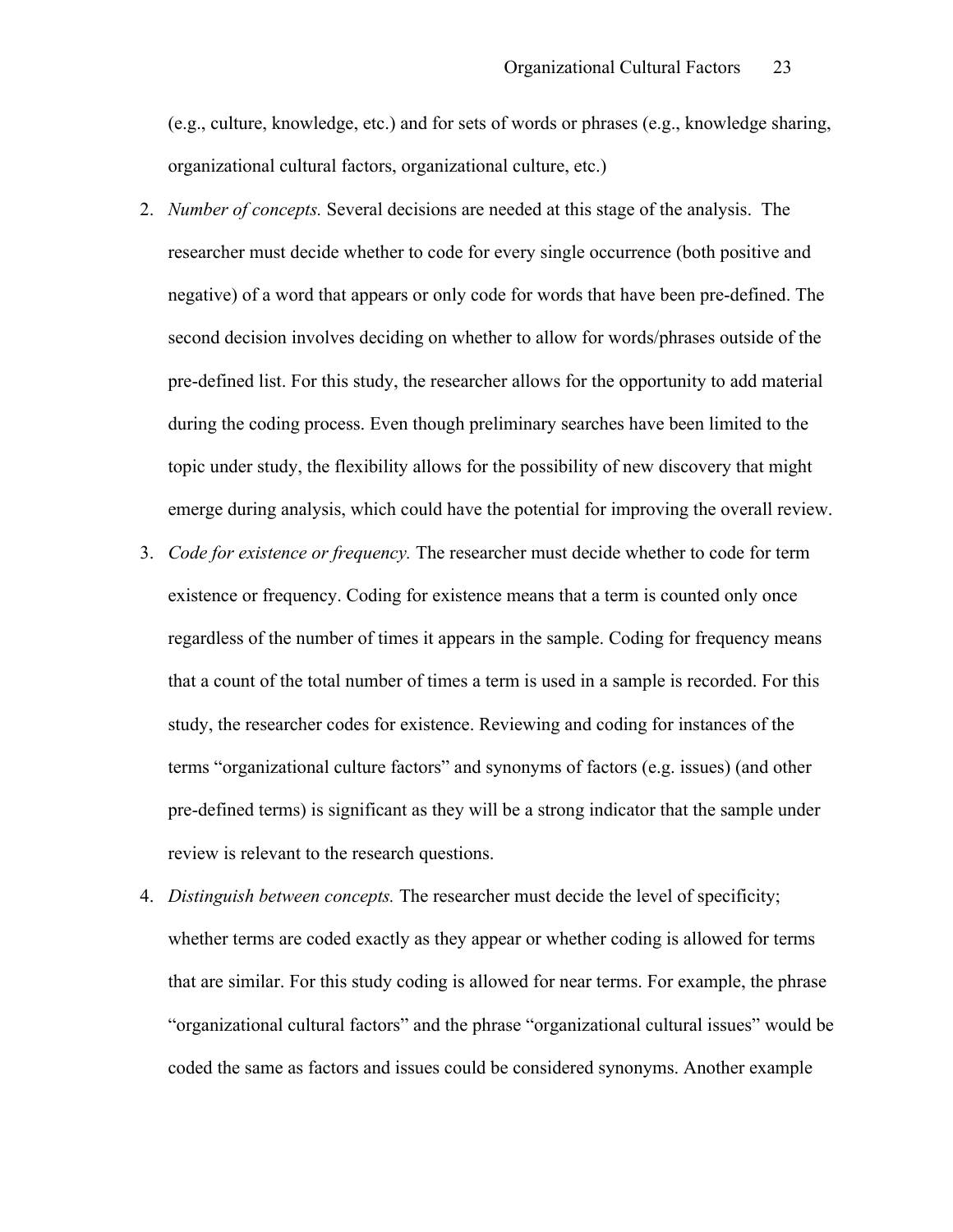may be "knowledge sharing" and "knowledge exchange." The context that the word/phrase is being used in is also taken into consideration when deciding whether to code a word/phrase as similar or not.

- 5. *Coding rules.* Rules must be defined so that coding is consistent throughout the samples. For this study, translation rules, defined as rules that govern the coding of terms are employed to insure that for example "knowledge sharing" and "knowledge exchange" are coded consistently between samples.
- 6. *Irrelevant information.* During the analysis guidelines are determined to deal with irrelevant information. Irrelevant information is defined as information that has no bearing on the topic under review. For example, while information technology plays a role in facilitating knowledge sharing, this topic is outside the scope of this study and as such would be irrelevant to determining the organizational cultural factors that affect knowledge sharing.
- 7. *Code the text.* Once the above decisions and guidelines have been completed a decision on the method of coding needs to be made. Given the relatively small amount of data to be reviewed, manual coding (as opposed to utilizing a computer application) is utilized. This method shall allow the researcher to more easily identify any coding errors made during the overall coding exercise.
- 8. *Analyze results.* Once the literature has been coded the researcher must begin the process of drawing conclusions and generalizations. Factors identified during coding are next organized into themes, to support this process. See the Writing Plan below, for details at this stage.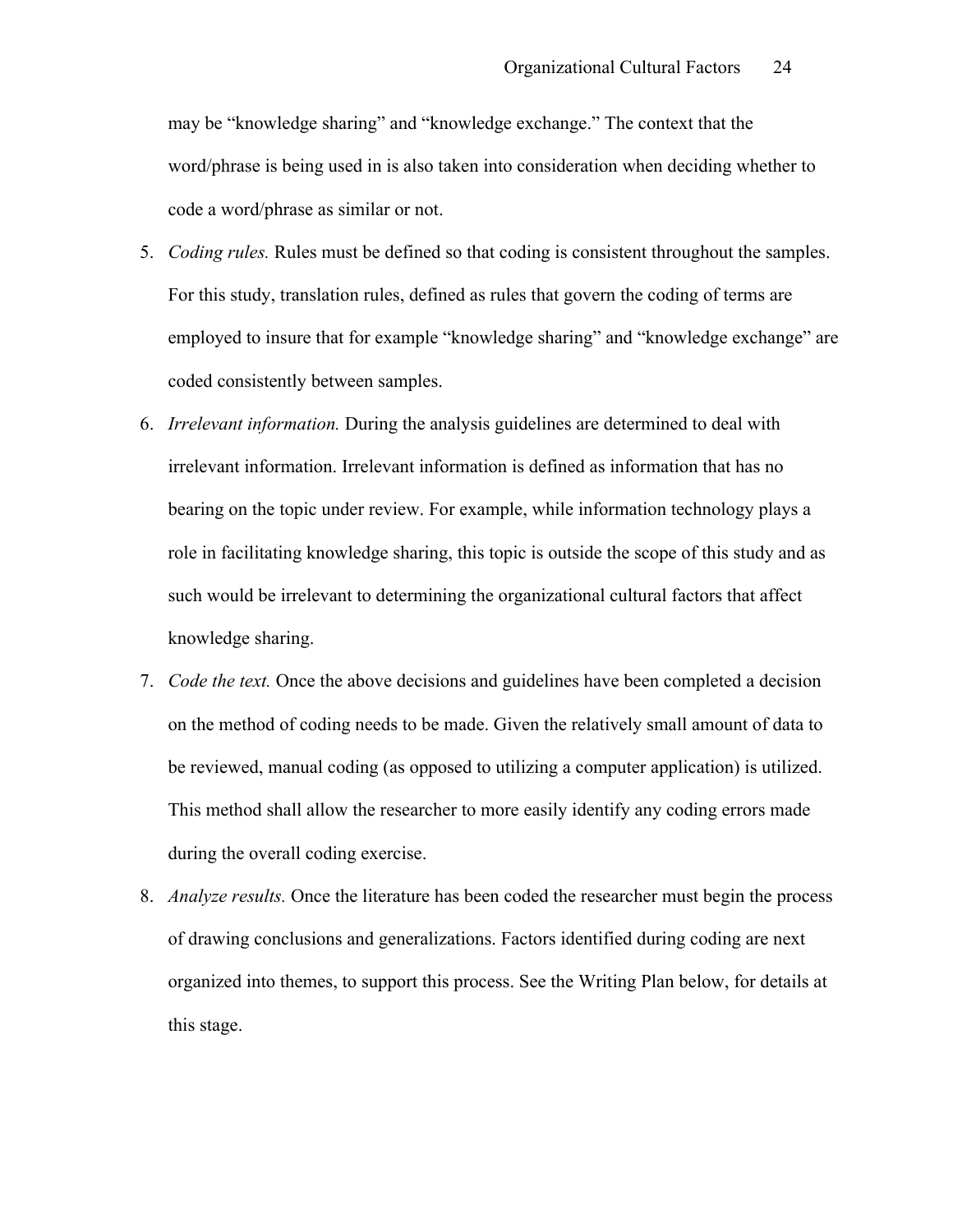#### *Writing Plan*

Information elements focusing on the primary research topic, organizational cultural factors that impact knowledge sharing are derived from a content analysis process described above. These elements are reviewed, coded, synthesized and then organized according to a thematic model, which forms the basis for the plan to develop the Review of the Literature section of this study. A theme is defined as something important about the data reviewed in relation to the research question, and represents some level of patterned response or meaning within the data set (Braun & Clarke, 2006). A preliminary review of the selected literature reveals five potential themes, framed as questions, relevant to organizational cultural factors. The final set of themes may evolve, based on the actual analysis outcome:

- 1. What is the difference in data, information and knowledge and why is the distinction important?
- 2. What are the different types of knowledge; including their impact on knowledge creation and knowledge sharing?
- 3. What is the role of a knowledge sharing environment in relation to knowledge sharing?
- 4. What role does organizational culture play in knowledge sharing in relation to selected dimensions?
- 5. What characteristics of social and motivational factors play a role in knowledge sharing?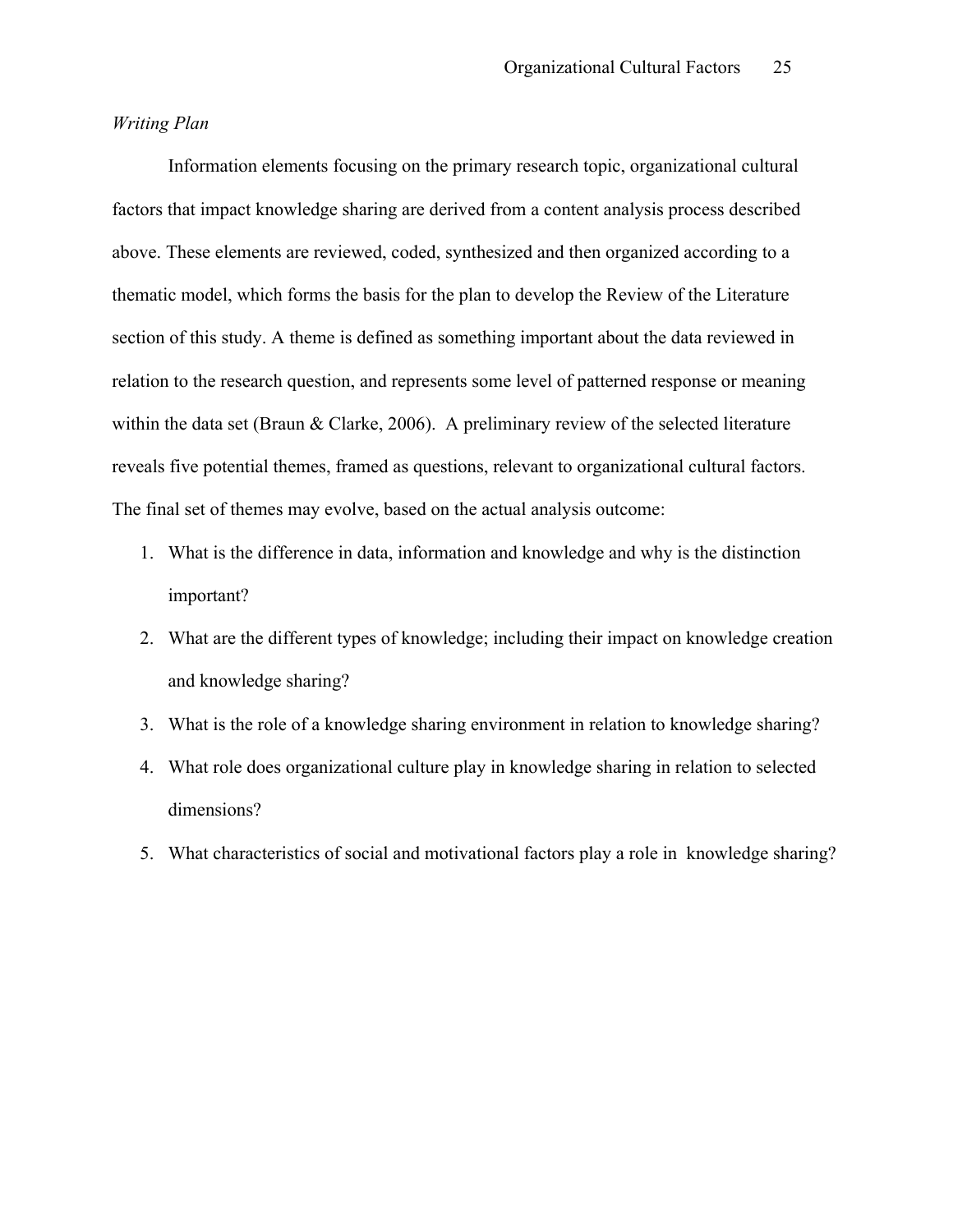#### Annotated Bibliography

The annotated bibliography is a list of the most relevant literature pertaining to the topic under review. Each annotation contains the APA-styled citation, the article abstract, and a description of the credibility of the work. The criterion for inclusion in the annotated bibliography is that each document must have a primary focus on knowledge sharing and organizational cultural factors that impact knowledge sharing. The annotated bibliography contains 20 articles and constitutes the group of references (data set) used for the content analysis. As such, each reference supports the development of the Review of Literature section of this study.

Alavi, M., Kayworth, T., & Leidner, D. (2006). An empirical examination of the influence or organizational culture on knowledge management practices. *Journal of Management Information Systems, 22*(3), 191-224*.* Retrieved May 15, 2009 from http://0 search.ebscohost.com.janus.uoregon.edu/login.aspx?

direct=true&db=buh&AN=19675857&site=ehost-live&scope=site

Knowledge management to facilitate the creation, storage, transfer, and application of knowledge in organizations has received wide attention in practice and research in the past several years. Organizational culture is often cited as a significant challenge in knowledge management practices. Although many studies raise the issue of organizational culture's influence on knowledge management success, few investigate the way in which this influence manifests itself. This paper describes how organizational culture influences knowledge management practices. It provides support, using a case study method, by examining the cultural values and knowledge management approaches within a large global information services company and one of its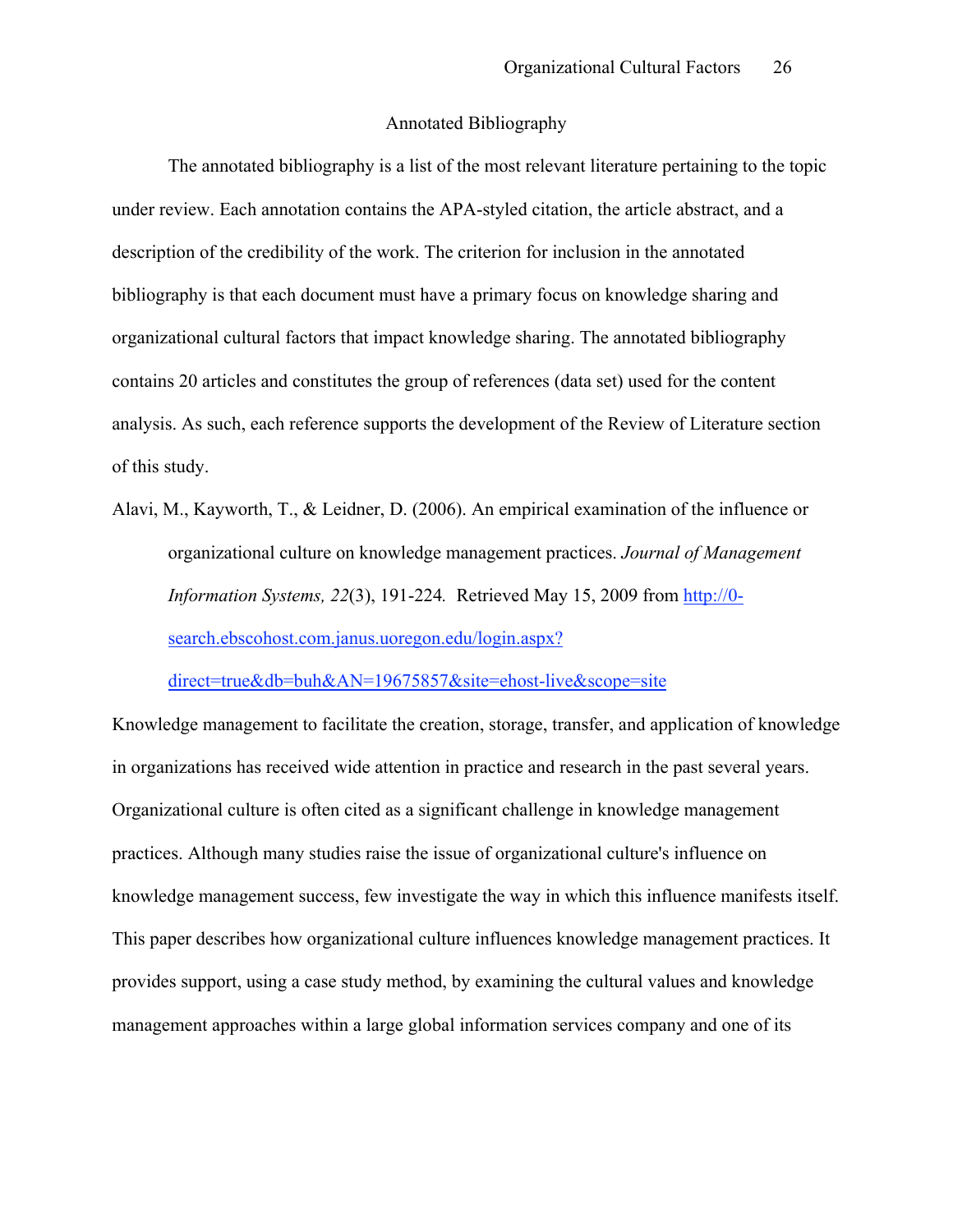knowledge communities. The findings highlight the influence of culture on the use of knowledge management technologies and the outcomes of such use.

Maryam Alavi is the Vice Dean at the Goizueta Business School of Emory University and John M. and Lucy Cook's Chair in Information Strategy. She served as the Interim Dean and the Dean of Faculty and Research at Goizueta from 2002 to 2004. She has authored numerous scholarly papers in the areas of technology implementation and decision support systems, and, more recently, technology-mediated learning and knowledge management. She has also served on the editorial boards of several scholarly IS journals including MIS Quarterly, Information Systems Research, and Journal of Management Information Systems.

Timothy R. Kayworth is an Associate Professor of MIS in the Hankamer School of Business at Baylor University. He has prior industry experience in information systems consulting and has also held positions as MIS director and operations manager for private-sector firms. His work has been published in the European Management Journal, Journal of Management Information Systems, DATABASE, Information Resources Management Journal, as well as in international conferences such as the Americas Conference on Information Systems (AMCIS), International Conference on Information Systems (ICIS), and the Strategic Management Society. He currently serves as managing editor for DATABASE.

Dorothy E. Leidner is the Randall W. and Sandra Ferguson Professor of Information Systems at Baylor University. She has broad international experience, having previously served as Associate Professor at INSEAD and as Visiting Professor at the Instituto Tecnológico y des Estudios Superiores de Monterrey, Mexico, at the Institut d'Administration des Entreprises at the Université de Caen, France, and at the University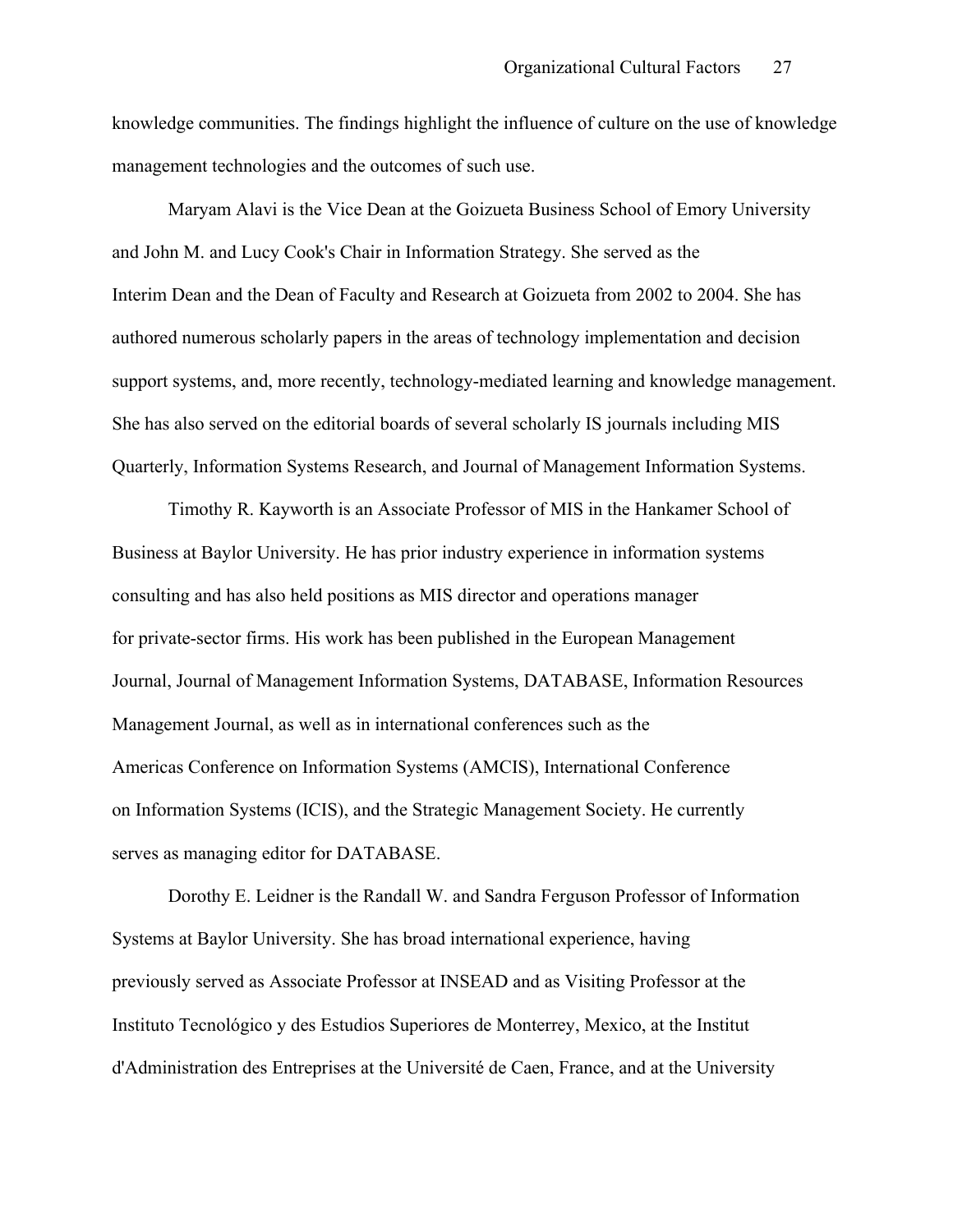of Mannheim, Germany. She has published in a variety of journals, including MIS Quarterly, Information Systems Research, and Organization Science. Dr. Leidner is currently serving as coeditor-in-chief of Data Base for Advances in Information Systems. She also is serving as an associate editor for MIS Quarterly, associate editor for Decision Sciences, associate editor for Decision Support Systems, and senior editor for the Journal of Strategic Information Systems.

Alazmi, M., & Zairi, M. (2003). Knowledge management critical success factors. *Total Quality Management, 14*(2), 199-204*.* Retrieved May 7, 2009 from http://0 search.ebscohost.com.janus.uoregon.edu/login.aspx?direct=true&db=buh&AN=1028894 9&site=ehost-live&scope=site

Knowledge management (KM) is one of the growing interests in today's business, and the number of enterprises turning to knowledge management is increasing quickly, as they have found there are definite benefits. Therefore, with the importance of KM being realized, businesses are viewing KM as a critical success factor in today's dynamic borderless society. In the light of this, it is easy to understand why a multitude of factors become considerations in implementing a knowledge management function.

This article presents a report on the critical success factors that directly impact knowledge management in general and knowledge sharing in particular. The paper provides support to in identifying factors that are key to impacting knowledge sharing.

Professor Dr. Mohamed Zairi is a professor of Best Practice Management at the Bradford University School of Management in West Yorkshire, UK. He is also the Director of the European Centre of TQM. In June of 2005 Professor Zairi was awarded the Juran Chair in Total Quality Management by the Juran Foundation in conjunction with the e-TQM College – the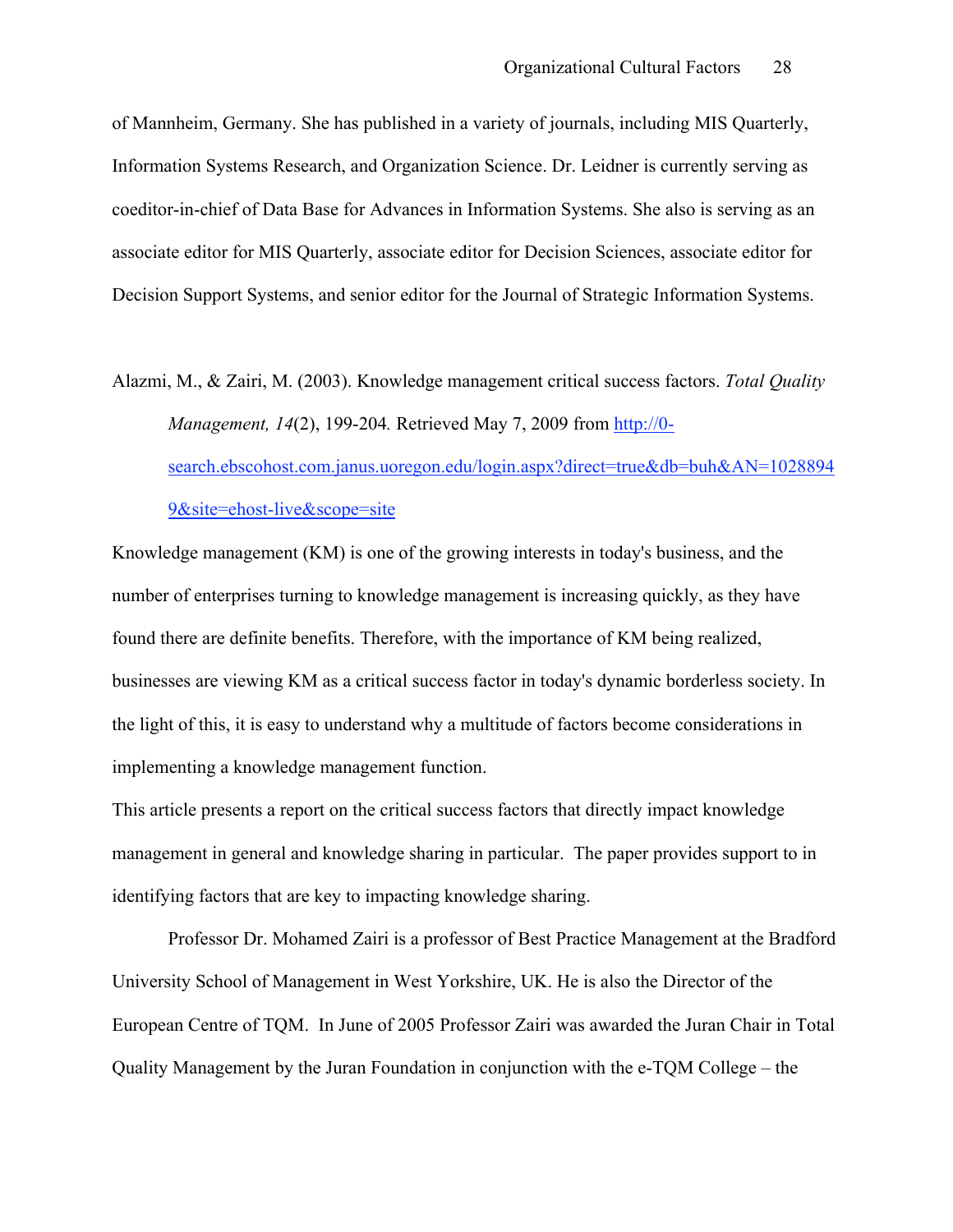Dubai-based electronic educational institution. Dr Zairi is also dean of the eTQM College in Dubai and is an advisor to many large organizations and government bodies.

## Brink, P. (2001). Measurement of conditions for knowledge sharing. *Proceedings of 2nd European Conference on Knowledge Management,* 1-16*.* Retrieved May 7, 2009 from http://www.onthebrink.nl/documenten/ measurement\_conditions\_ks.pdf

This paper describes a model to quantify conditions that enable knowledge sharing in an organization. Based on this 'level of facilitated knowledge sharing' we are able to identify the next steps to be taken, i.e. which conditions are most appropriate to stimulate. In addition, this measurement provides an indicator of the effectiveness of (one or more) actions taken, and may help in steering knowledge sharing efforts. This article presents a broader view of those factors impacting knowledge sharing. Focus is placed on the social, organizational and technical factors impacting knowledge sharing. The paper concludes that motivational factors are directly impacted by the organizations culture and this impact plays a significant role in facilitating knowledge sharing.

Paul van den Brink presented this peer-reviewed paper at the Proceedings 2<sup>nd</sup> European Conference on Knowledge Management, Bled, November 2001. Mr. Brink is the Collections Management manager for Delft University. Delft is the Netherlands largest technology university and ranks amongst the top universities in the field of technology according to the Times Higher Education ranking.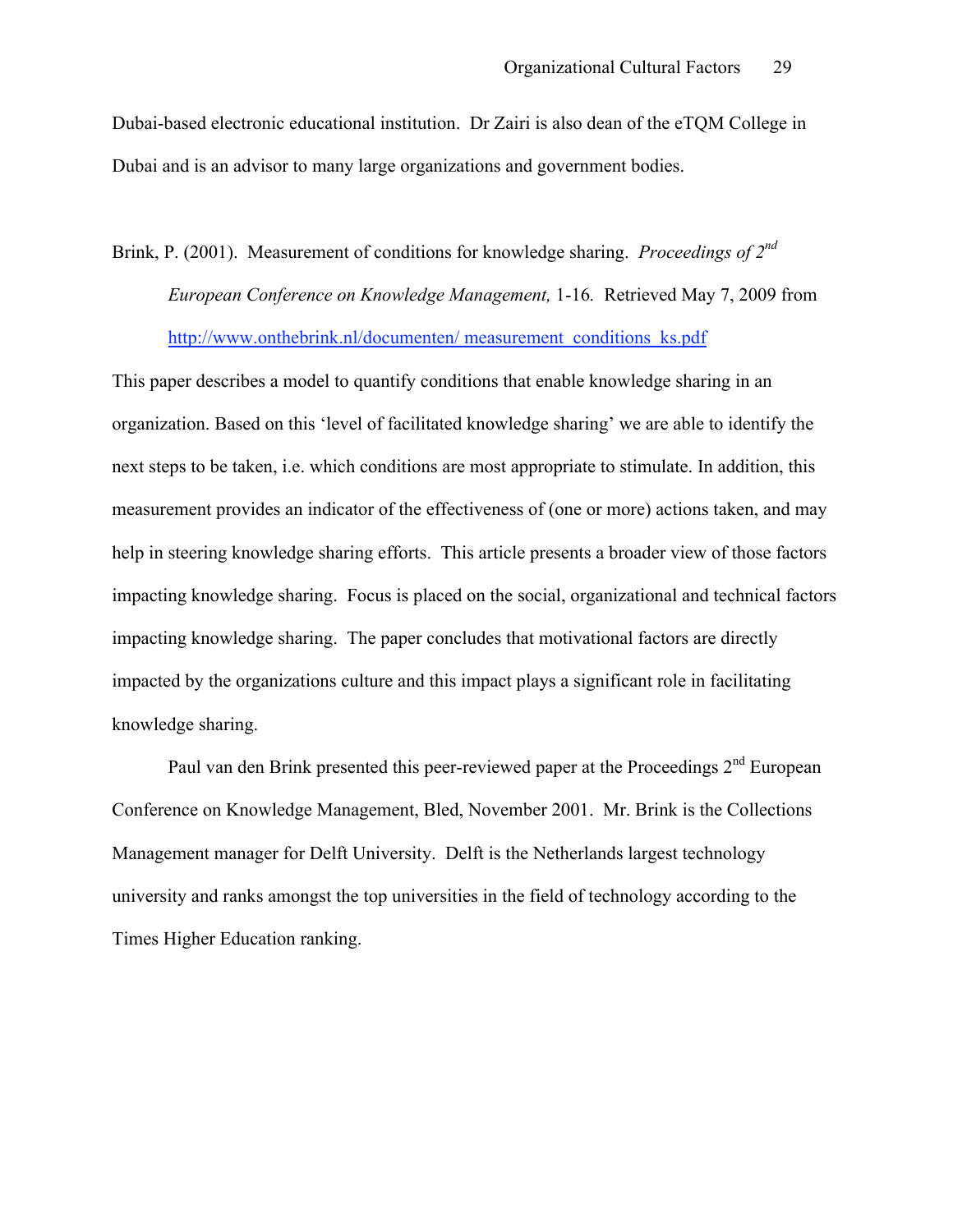Bures, V. (2003). Cultural barriers in knowledge sharing. *E+M Ekonomics and Management, Liberec, 6,* 57-62*.* Retrieved May 7, 2009 from

http://lide.uhk.cz/fim/ucitel/buresvl1/publications/CulturalBarriers.pdf

Knowledge management and support of its activities from human, as well as technological side, is new and very actual. The purpose of this article is to briefly inform about problems connected with sharing knowledge as one of the basic activities of knowledge management. The article is divided into two parts; the first part describes individual and social barriers of knowledge sharing. The second is dedicated to the conflict of motives as a special individual obstacle arising partly from other barriers, but mostly from the used incentive system. The article discusses that the impact of these social and cultural barriers has to be mitigated through the evolvement of an organization's culture. It continues to elaborate that this change is not quick not without its own challenges. The change must be gradual and requires considerable time, energy and resources.

The paper identifies specific organizational and social factors that directly impact knowledge sharing. It further addresses the need to eliminate where possible and mitigate when feasible those factors identified as impacting knowledge sharing. This paper focuses on one of the main themes of this literature review and is pertinent to this analysis.

Validimir Bures is a professor at the University of Hradec Kralove, Czech Republic and is a regular presenter at the European Conference on Knowledge Management. The 5<sup>th</sup> ECKM attracted over 96 papers from 33 countries on 6 continents.

Chan, Y., & Ford, P. (2003). Knowledge sharing in a multi-cultural setting: a case study. *Knowledge Management Research and Practice*, *1,* 11-27*.* Retrieved May 7, 2009 from http://www.palgrave-journals.com/kmrp/journal/v1/ n1/pdf/8499999a.pdf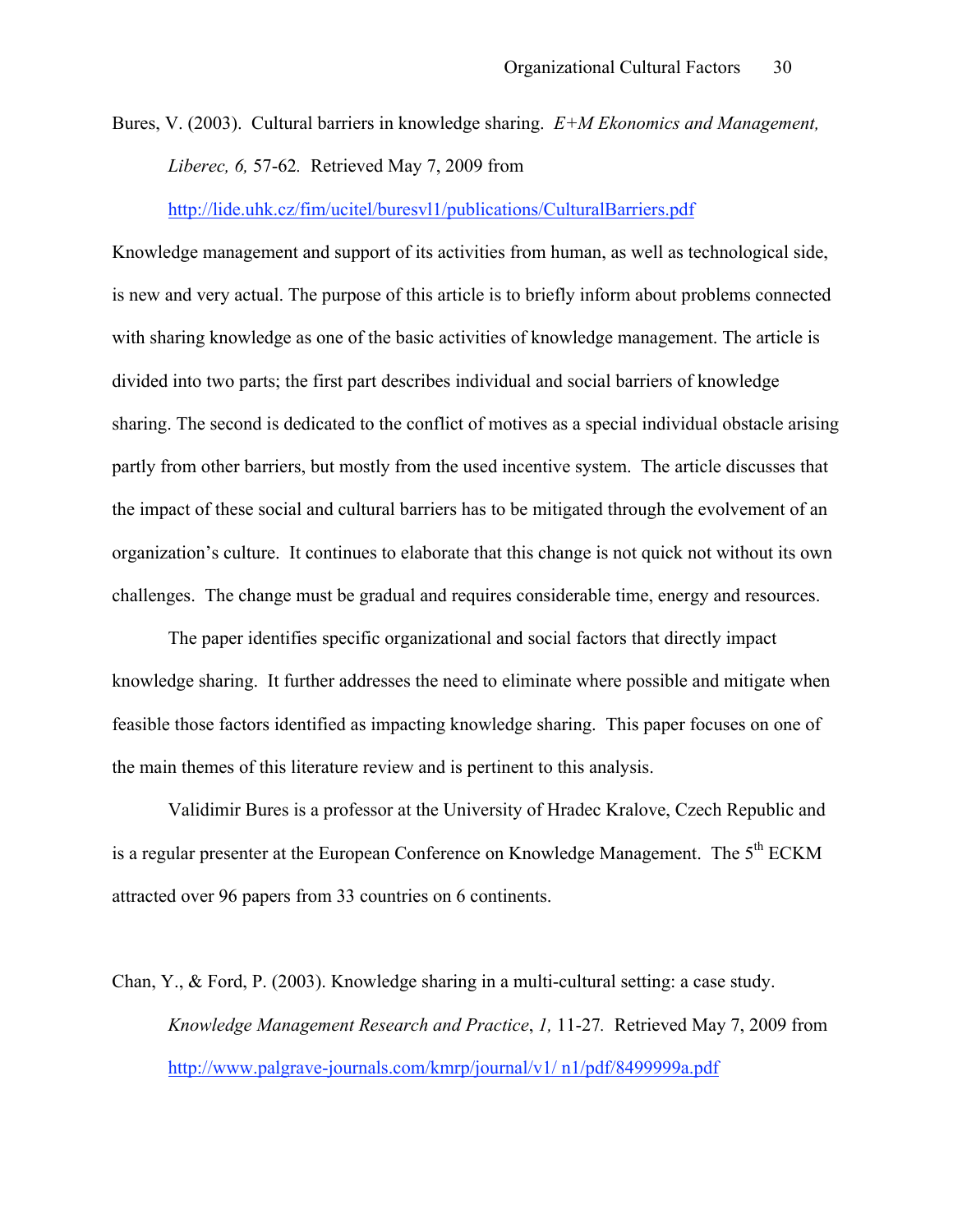This paper focuses on the effect that national culture has on the dissemination of knowledge within the organization. Hofstede defines national culture as the collective programming of the mind which distinguishes the members of one human group from another (as cited in Chan & Ford, 2003). Hofstede has argued that organizational cultural factors are nested within national culture and as such are impacted by this nesting (as cited in Chan & Ford, 2003). Understanding this impact is relevant to the focus of this literature review. Organizational culture has been shown to influence the success of knowledge management practices. Hofstede's theory specifies that organizational culture is not independent of national culture. A case study of an international subsidiary was conducted to explore the extent to which knowledge sharing is dependent on national culture. Results indicate that language differences can create knowledge blocks, and cross-cultural differences can explain the direction of knowledge flows. This paper concluded that while language plays a role in impacting knowledge sharing, organizational cultural factors were found to be more instrumental in impacting knowledge sharing.

Dianne P. Ford is an adjunct professor and Ph.D. candidate in Management Information Systems and Organizational Behaviour at Queen's School of Business at Queen's University. Her research interests are in knowledge management, cross-cultural issues, organizational culture, leadership, trust, and adoption of technology. Her work has been presented at Canadian Psychological Association and Administrative Sciences Association of Canada conferences, and she has published in IEEE Transactions in Engineering Management and the Handbook on Knowledge Management. Yolande E. Chan is an Associate Professor of Management Information Systems at Queen's School of Business, Queen's University, Canada. She holds a Ph.D. from the University of Western Ontario, an M. Phil. in Management Studies from Oxford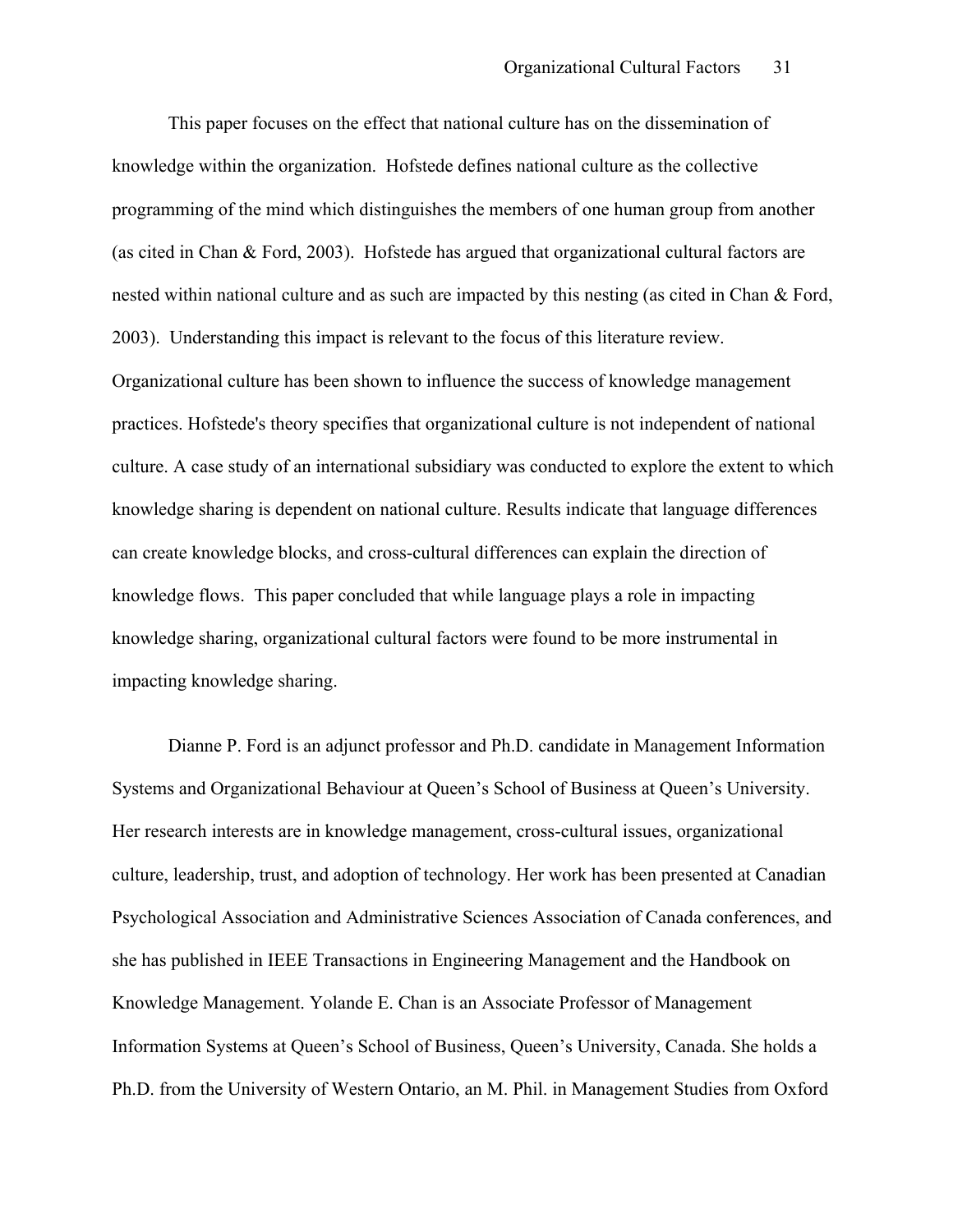University, and S.M. and S.B. degrees in Electrical Engineering and Computer Science from the Massachusetts Institute of Technology. Dr. Chan conducts research on knowledge management and on information technology strategy, alignment, and performance. She has published her findings in journals such as Information Systems Research, MIS Quarterly Executive, Academy of Management Executive, Journal of Management Information Systems, Journal of Strategic Information Systems, Information & Management, and Communications of the AIS.

# De Long, D., & Fahey, L. (2000). Diagnosing cultural barriers to knowledge management. *Academy of Management Executives, 14*(4), 113-127*.* Retrieved April 14, 2009 from http://management.uta.edu/Casper/5323/DeLong%20&%20

#### Fahey%20AME%202000.pdf

Organizational culture is increasingly recognized as a major barrier to leveraging intellectual assets. This article identifies four ways in which culture influences the behaviors central to knowledge creation, sharing, and use. First, culture—and particularly subcultures—shape assumptions about what knowledge is and which knowledge is worth managing. Second, culture defines the relationships between individual and organizational knowledge, determining who is expected to control specific knowledge, as well as who must share it and who can hoard it. Third, culture creates the context for social interaction that determines how knowledge will be used in particular situations. Fourth, culture shapes the processes by which new knowledge—with its accompanying uncertainties—is created, legitimated, and distributed in organizations. These four perspectives suggest specific actions managers can take to assess the different aspects of culture most likely to influence knowledge-related behaviors. This diagnosis is the critical first step in developing a strategy and specific interventions to align the firm's culture in support of more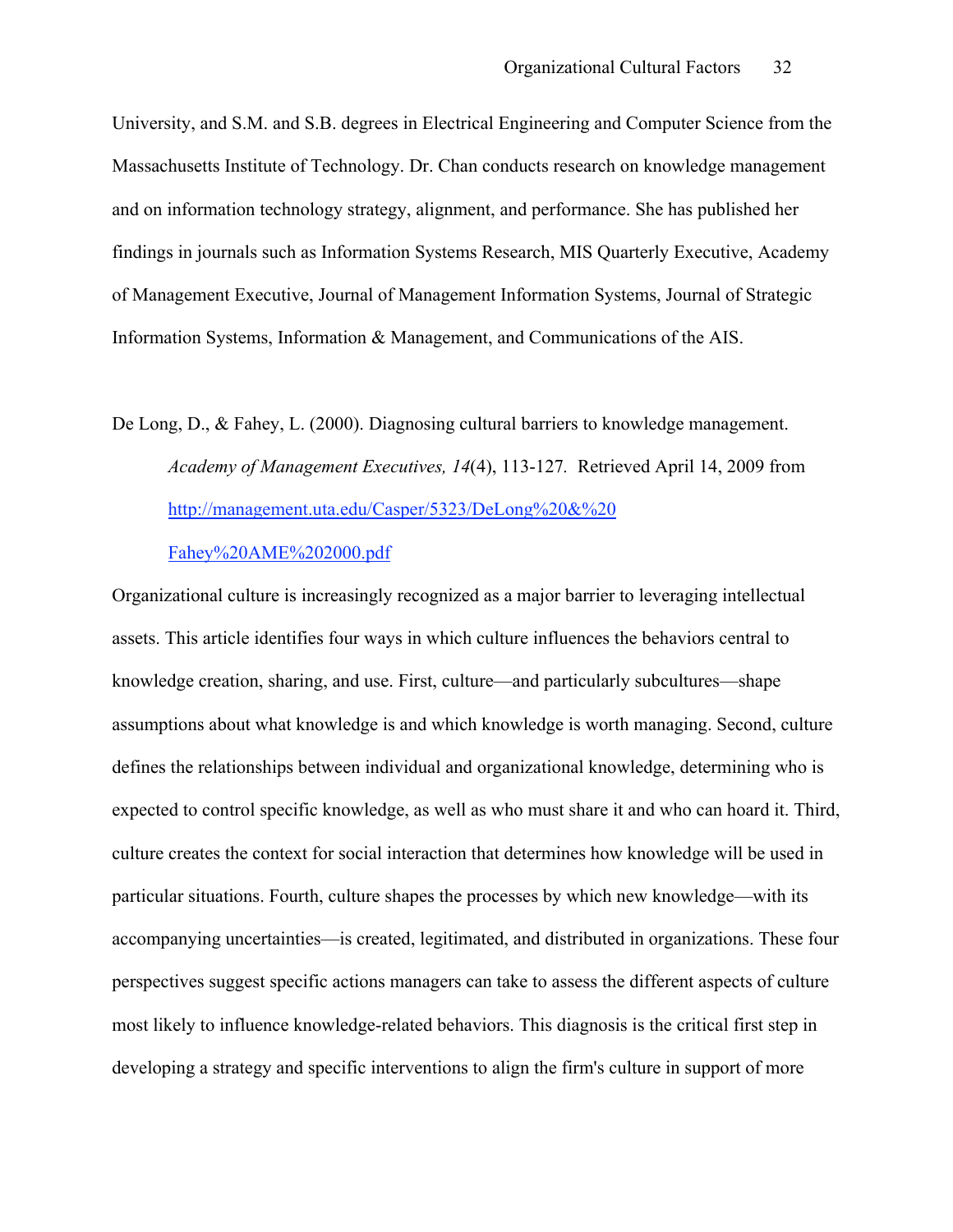effective knowledge use. The results show that organizational cultural factors and the various sub-cultures discovered directly impact knowledge sharing. While it has determined these factors have a direct impact on knowledge sharing, the paper goes on to illustrate how management can play a role in shaping and improving the culture to positively improve knowledge sharing.

David De Long is an adjunct professor at Babson College and holds a doctorate in organizational behavior from Boston University. A research fellow at Andersen Consulting's Institute for Strategic Change, De Long has provided services to organization's seeking to leverage organizational knowledge for sustained innovation and growth. Liam Fahey is an adjunct professor of strategic management at Babson College. He is the author or editor of eight books and over 40 articles and book chapters. His recent books are Learning from the Future: Competitive Foresight Scenarios and Competitors.- Outwitting, Outmaneuvering, and Outperforming. This paper points out the impact organizational cultural factors; specifically collaboration as well as management actions have on the creation and sharing of organizational knowledge.

Goody, M., & Hall, H. (2007). KM, culture and compromise: interventions to promote knowledge sharing supported by technology in corporate environments. *Journal of Information Science, 33*(2), 181-188*.* Retrieved April 18, 2009 from http://0 search.ebscohost.com.janus.uoregon.edu/login.aspx?direct=true&db= aph&AN=25291982&site=ehost-live&scope=site

The theme of knowledge sharing is discussed extensively in the knowledge management literature. Such work tends to focus on the barriers that impede knowledge sharing activity. Of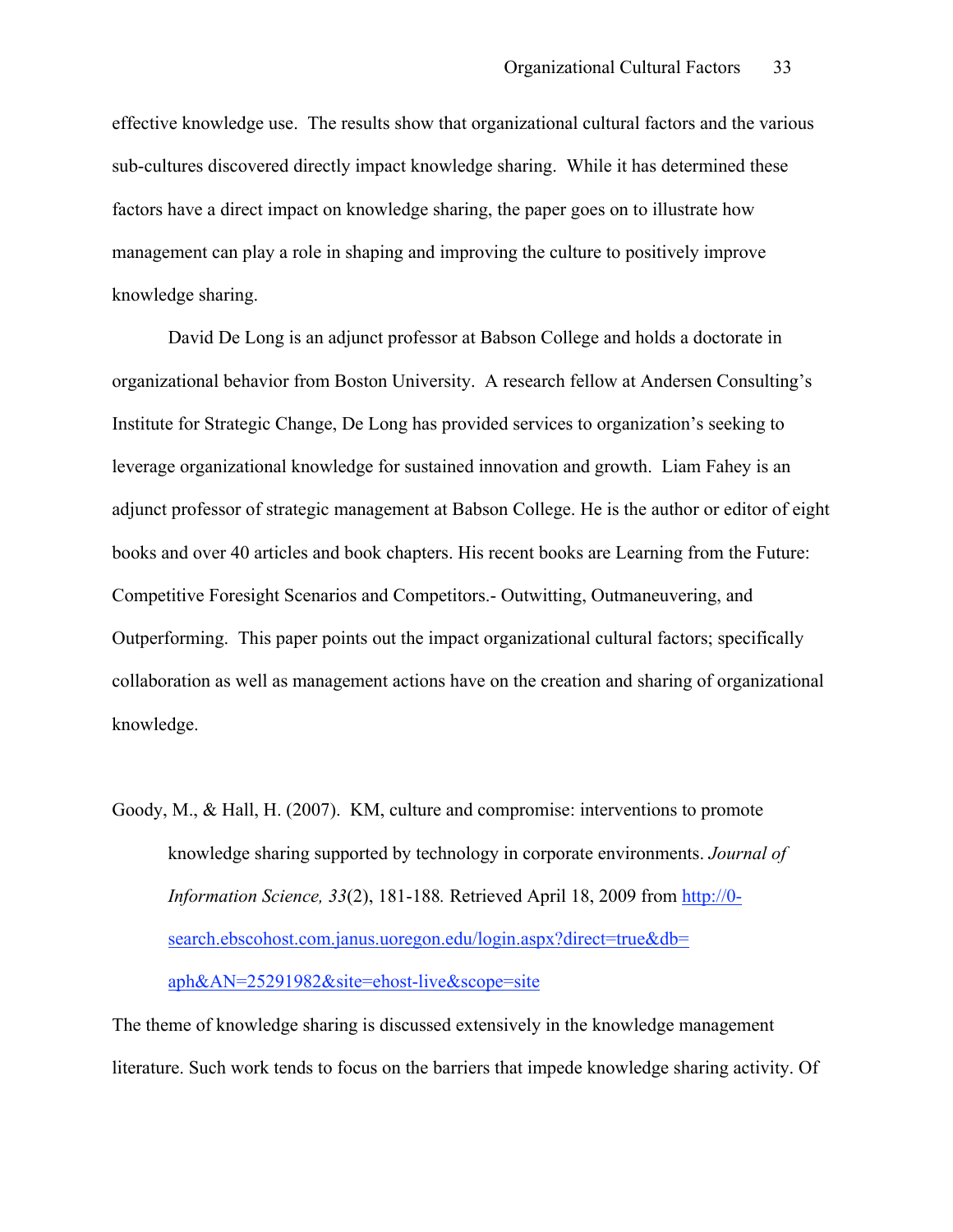these 'culture' is commonly cited as a major obstacle. This article examines what is meant by the term 'culture'. In the context of efforts to promote good practice in knowledge management, it is argued that straightforward reference to culture as a barrier to knowledge sharing is inadequate. Rather, firms should be looking at power issues and, in particular, organizational politics to explain success and failure in attempts to motivate knowledge sharing. The domain of sociotechnical studies is considered as a means of unpicking cultural issues at work in specific environments through the deployment of actor-network theory to identify shifting organizational power relationships.

The paper meets the selection criteria for this study as it focuses on organizational cultural factors relevant to the politics of the organization itself. Power has been recognized as a factor in impacting knowledge sharing.

Organizational politics and the power that is involved is the primary theme of this paper. Politics and power are identified as organizational cultural factors that play impact knowledge sharing. The focus on these specific factors is relevant to the overall synthesis of literature in identifying those organizational factors that impact knowledge sharing.

Dr. Hazel Hall is Reader based in the Centre for Social Informatics in the School of Computing at Edinburgh Napier University where she teaches modules on knowledge management (KM), business information sources, information delivery and research methods at undergraduate and postgraduate level. As well as holding a doctorate and a master's degree in information management, Hall's background includes qualifications in French and Italian language and literature from the Universities of Birmingham, Nantes and Paris Sorbonne. Hazel's main research expertise lies in information sharing in online environments within the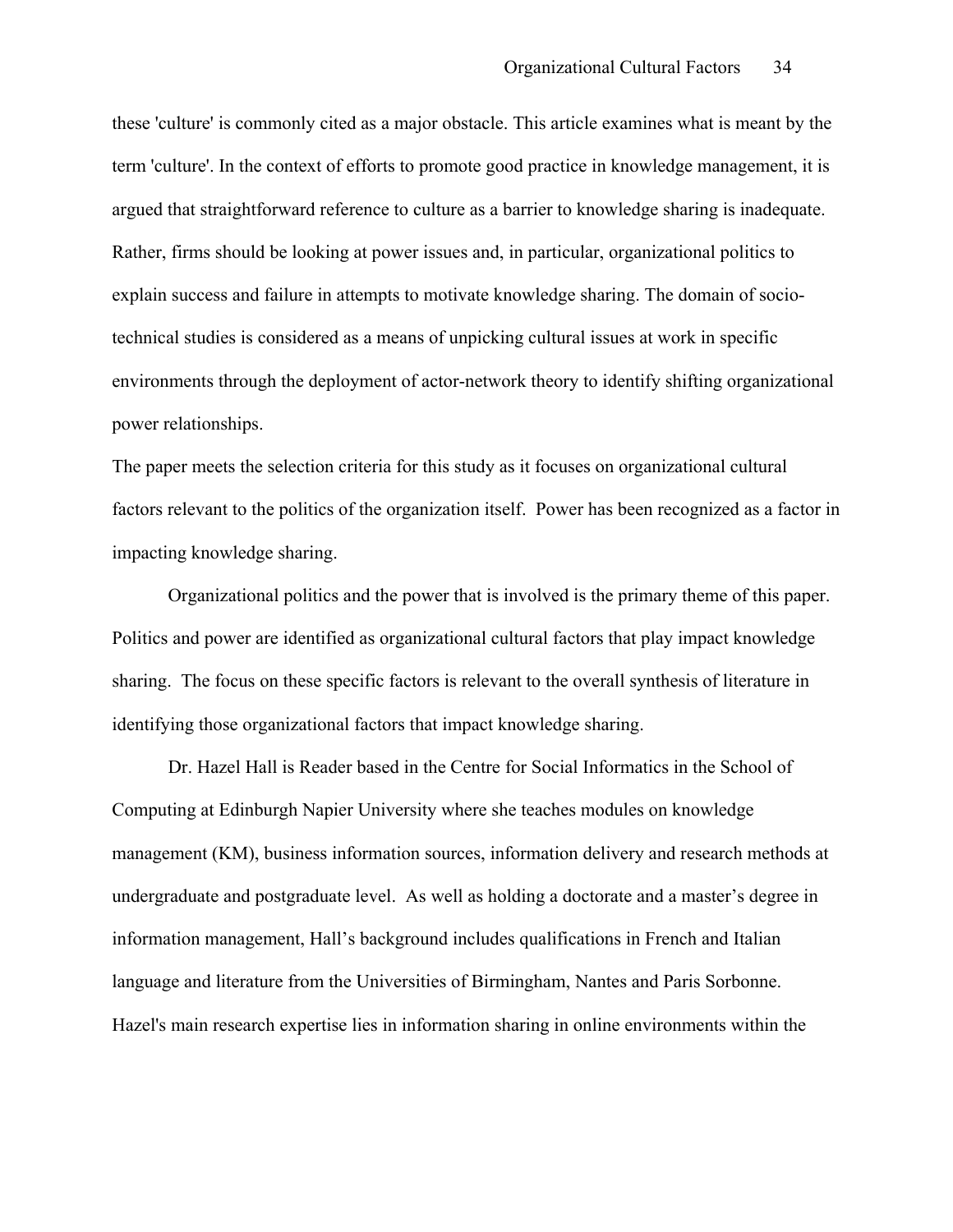context of knowledge management. Her doctoral thesis considered the role of the intranet in knowledge sharing.

Melanie Goody Melanie joined TFPL in March 2008 following a successful career with KPMG. Her roles have included Director of Research & Information Services, Head of KM Operations and Director of Web Services. She also spent some five years working as a consultant in KPMG's Public Sector Consulting practice.

Melanie brings extensive experience of knowledge and information management (KIM) from the user and supplier perspective. Her unique set of competencies includes in-depth experience of the knowledge and information (KIM) world, unrivalled experience of buying content and products, and of providing services to meet strategic business needs. She has a real understanding of how excellent information and knowledge management can help organisations meet their business goals, and has proven leadership and management skills.

Greengard, S. (1998). Will your culture support km? *Workforce, 77*(10), 93-98*.* Retrieved May

7, 2009 from http://0-search.ebscohost.com.janus.uoregon.edu/

login.aspx?direct=true&db=f5h&AN=1181726&site=ehost-live&scope=site

Focuses on the implementation of knowledge management (KM) on companies in the United States. Cultural barriers that need to be broken for the successful implementation of KM; cultural problems faced by companies upon implementation of KM; how to get the support of employees for KM implementation. This article meets the criteria for selection by focusing on content relevant to the topic of how organizational cultural factors impact knowledge sharing. The primary theme of this article focuses on how incentives play a crucial role in facilitating knowledge sharing. Incentives, both extrinsic and intrinsic have been identified in the data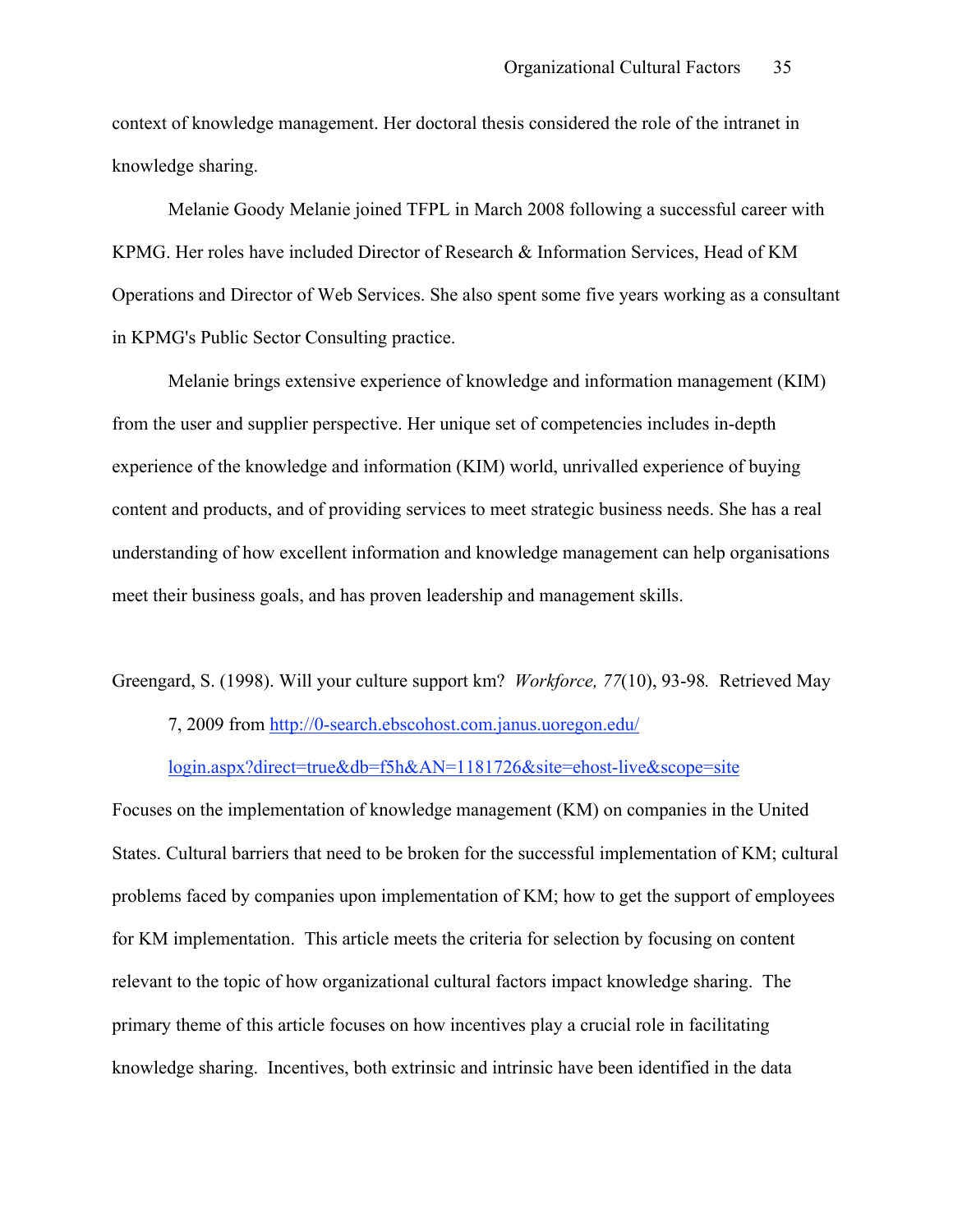corpus as a key organizational cultural factors impacting knowledge sharing making this article a relevant contribution to the data set.

Mr. Greengard is the President of the American Society of Journalists and Authors and is often a guest lecture at the University of Wisconsin, Madison.

Gurteen, D., (1999). Creating a knowledge sharing culture. *Knowledge Management Magazine, 2*(5), 1-4*.* Retrieved May 12, 2009 from http://www.providersedge.com/docs/km\_articles/Creating\_a\_K-Sharing\_Culture\_-

\_Gurteen.pdf

It is often said that it is essential to create a "Knowledge Sharing Culture" as part of a Knowledge Management initiative. An isolated knowledge management programme looked after by a privileged few is a paradox in itself and will not survive for long. Only effective collaboration and communication which spans across the whole company structure will give knowledge management the boost it really needs. In order to enrich a company's current culture David Gurteen believes that change must start at the individual. Every employee has a sphere of influence along with their own individual knowledge, and this is where he believes a knowledge sharing culture can begin. This article identifies that true knowledge sharing starts at the individual level. Provides excellent insight into how the cultural issues of the individual along with the organization impact knowledge sharing. This article meets the criteria for selection by focusing on content relevant to the topic of how organizational cultural factors impact knowledge sharing. Specifically, the author introduces the concept of the paradigm. He defines a paradigm as a way of thinking, perceiving or viewing the world. In order to create a knowledge sharing culture the author introduces the fact that employees need to view the world in which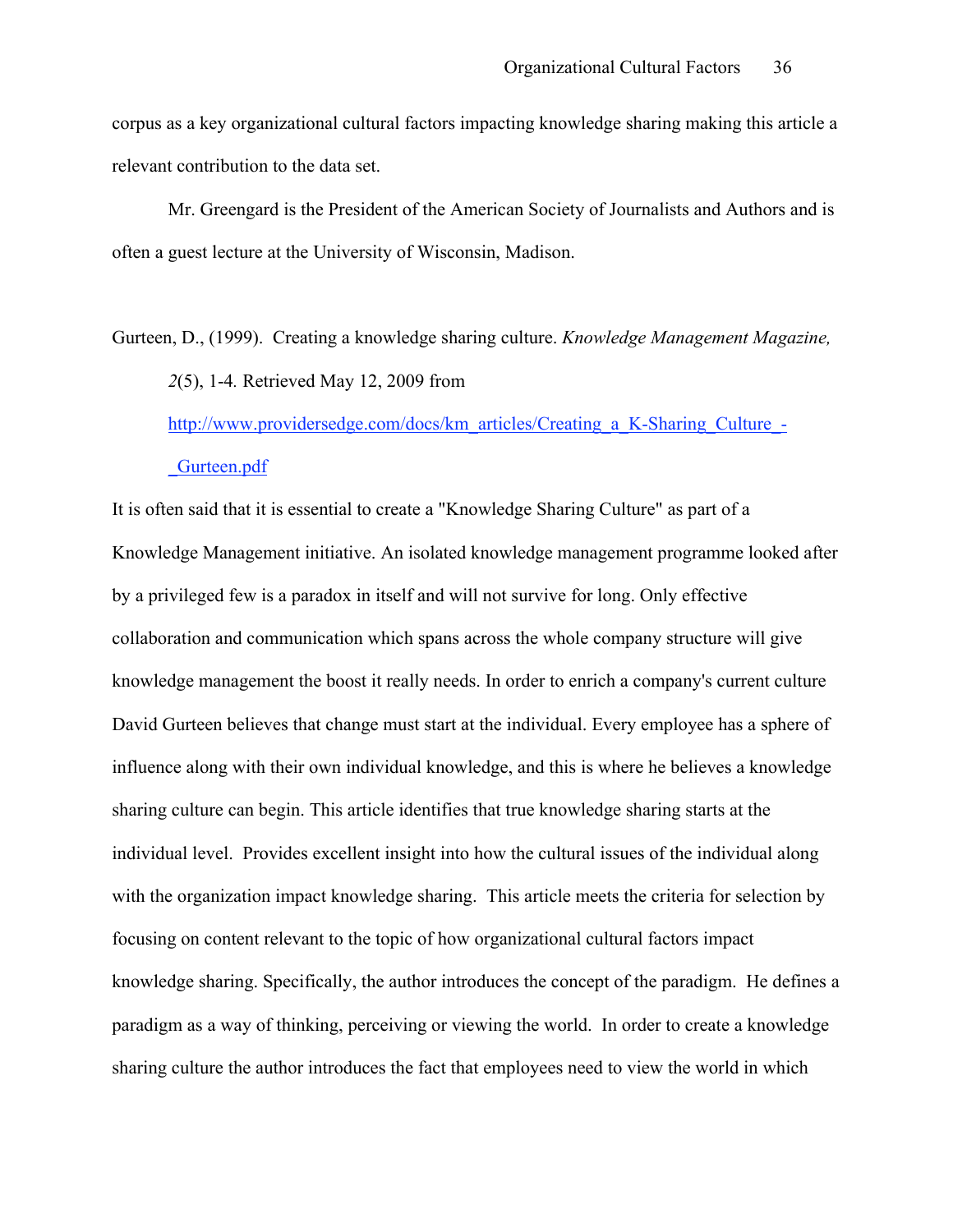they work in a different way. An employee's perceptions in the organization shape in part his professional culture; the beliefs and values the employee brought with them to the organization.

Mr. Greengard has been the principle director of Gurteen Knowledge Consultancy since 1993. Mr. Greengard also led Lotus Notes international product design from 188-1991.

Hall, H. (2001). Input-friendliness: Motivating knowledge sharing across intranets. *Journal of Information Science, 27*(3), 139–146*.* Retrieved April 13, 2009 from http://jis.sagepub.com/cgi/content/abstract/27/3/139

The value of an intranet for knowledge management (KM) is largely dependent on the caliber of the content and tools that it provides to its users and its ultimate application in business operations. For many organizations, there is a particular dilemma regarding the development of internally produced intranet resources for KM applications. Employees will not feel encouraged to provide content until they believe that what they provide will be used and they will not use an intranet if it does not provide useful content. This paper considers strategies for making intranets input-friendly': how can organizations extract the content needed to add to the body of internally produced resources from their employees? The discussion explores factors that encourage intranet contributions. These include enabling conditions such as the provision of appropriate tools, the development of organizational KM culture and reward systems. The paper makes reference to studies drawn from the academic literature in business studies, information systems, organizational science and sociology, as well as to practice in case study organizations. Article that reports on the use of intranets and the challenges faced by organizations encourage participation. The article shows a direct relationship to the cultural issues that impact knowledge sharing in general as well as those same issues impacting use of knowledge sharing technology.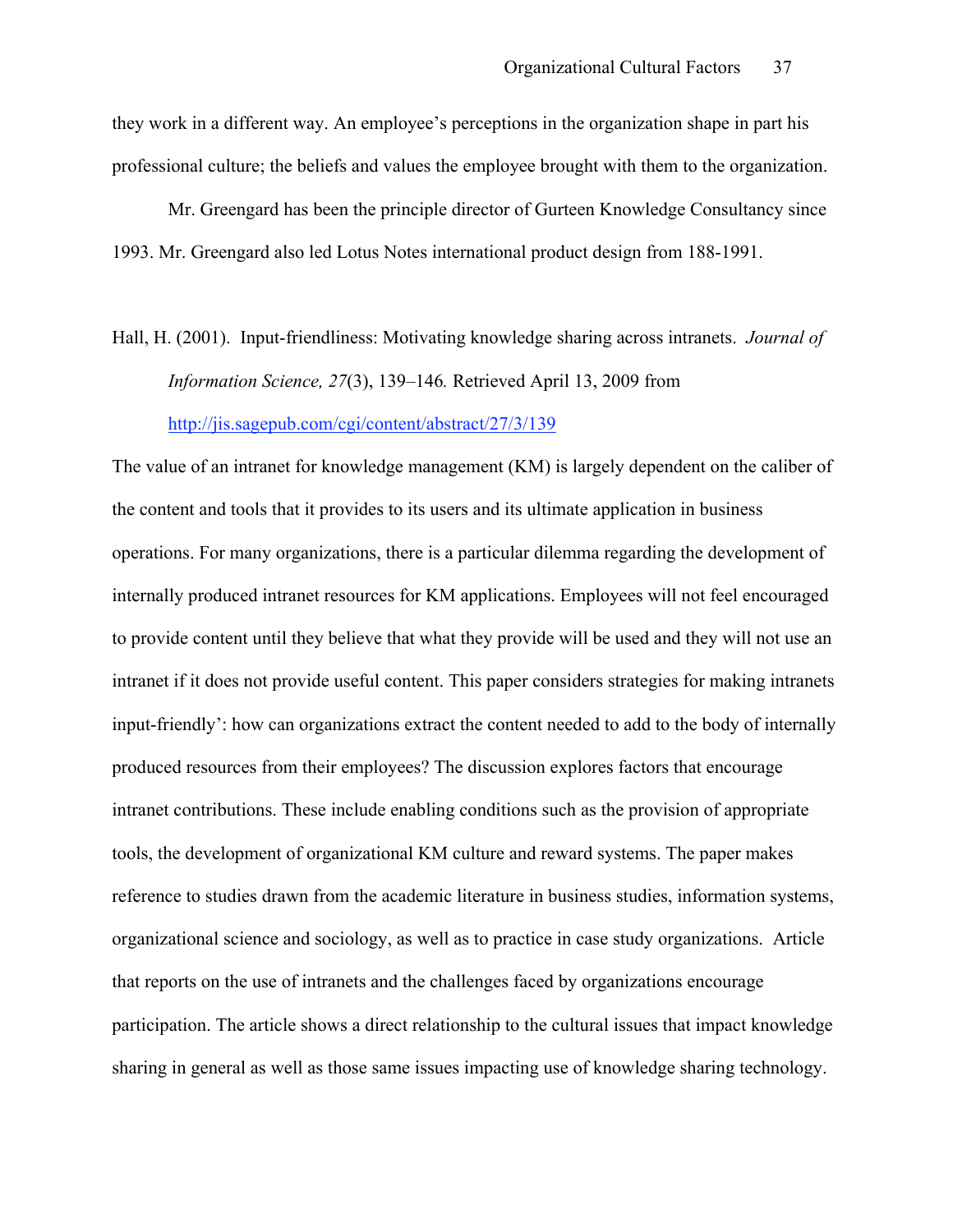While the focus of the study is on cultural factors that promote or impede knowledge sharing this article warrants inclusion due to its overview of how these factors also impede knowledge sharing through technology usage.

Dr. Hazel Hall is Reader based in the Centre for Social Informatics in the School of Computing at Edinburgh Napier University where she teaches modules on knowledge management (KM), business information sources, information delivery and research methods at undergraduate and postgraduate level. As well as holding a doctorate and a master's degree in information management, Hall's background includes qualifications in French and Italian language and literature from the Universities of Birmingham, Nantes and Paris Sorbonne. Hall's main research expertise lies in information sharing in online environments within the context of knowledge management. Her doctoral thesis considered the role of the intranet in knowledge sharing.

Hsiu-Fen, L. (2007). Effects of extrinsic and intrinsic motivation on employee knowledge sharing intentions. *Journal of Information Science, 33(*2), *2007,* 135–149*.* Retrieved April 12, 2009 from http://jis.sagepub.com/cgi/content/ abstract/33/2/135

Numerous scholars and practitioners claim that motivationalfactors can facilitate successful knowledge sharing. However, little empirical research has been conducted examining the different kinds of motivation (extrinsic and intrinsic) used to explain employee knowledge sharing behaviors. By integrating a motivational perspective into the theory of reasoned action (TRA), this study examines the role of both extrinsic (expected organizationalrewards and reciprocal benefits) and intrinsic (knowledge self-efficacy and enjoyment in helping others) motivators in explaining employee knowledge sharing intentions. Based on a survey of 172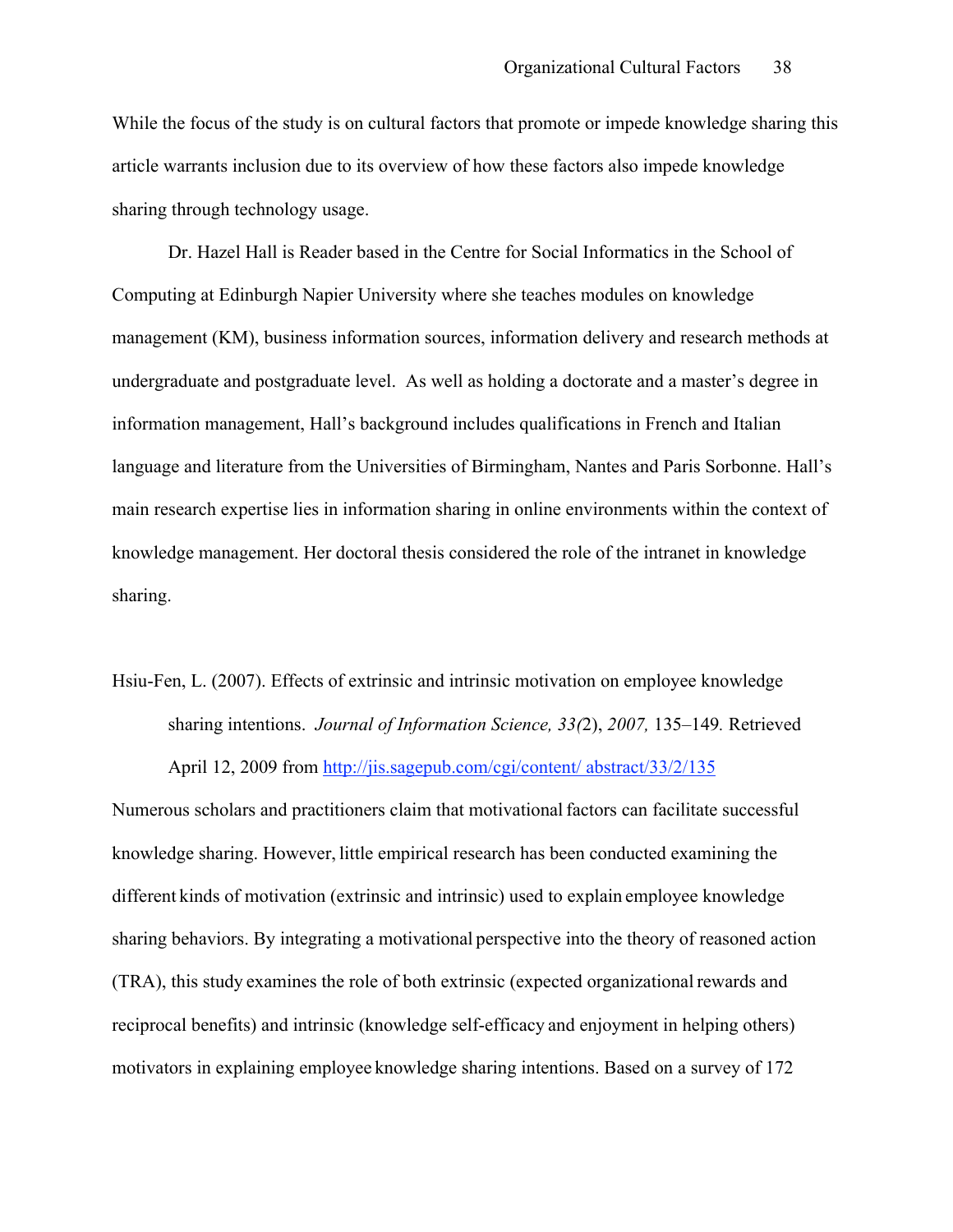employees from 50 large organizations in Taiwan, this study applies the structural equation modeling approach to investigate the research model. The results showed that motivational factors such as reciprocal benefits, knowledge self-efficacy, and enjoyment in helping others were significantly associated with employee knowledge sharing attitudes and intentions. However, expected organizational rewards did not significantly influence employee attitudes and behavior intentions regarding knowledge sharing.Implications for organizations are discussed. The main theme of this article discusses the impact of employee motivation and the types of incentives currently employed to promote knowledge sharing. Motivation is directly impacted by an organizations culture which makes the theme of the article suitable for review and inclusion.

Hsiu-Fen Lin is a professor at the National Taiwan Ocean University and is a regular contributor to the Journal of Information Science. The Journal of Information Science is an international journal of high repute covering topics of interest to all those researching and working in the sciences of information and knowledge management.

Ipe, M. (2004). Knowledge sharing in organizations: an analysis of motivators and inhibitors. *Academy of Human Resource Development International Conference,* 399-406*.* Retrieved May 8, 2009 from http://www.eric.ed.gov/ERICDocs/data/ ericdocs2sql/content\_storage\_01/ 0000019b/80/1b/d9/14.pdf

Knowledge sharing has been identified as critical to the management of knowledge in organizations. However, in practice, problems with knowledge sharing have proved to be a major barrier to the effective management of knowledge. This paper reports on research that identified four motivators and five inhibitors of knowledge sharing within one organizational context. The paper further addresses power and organizational politics as factors impeding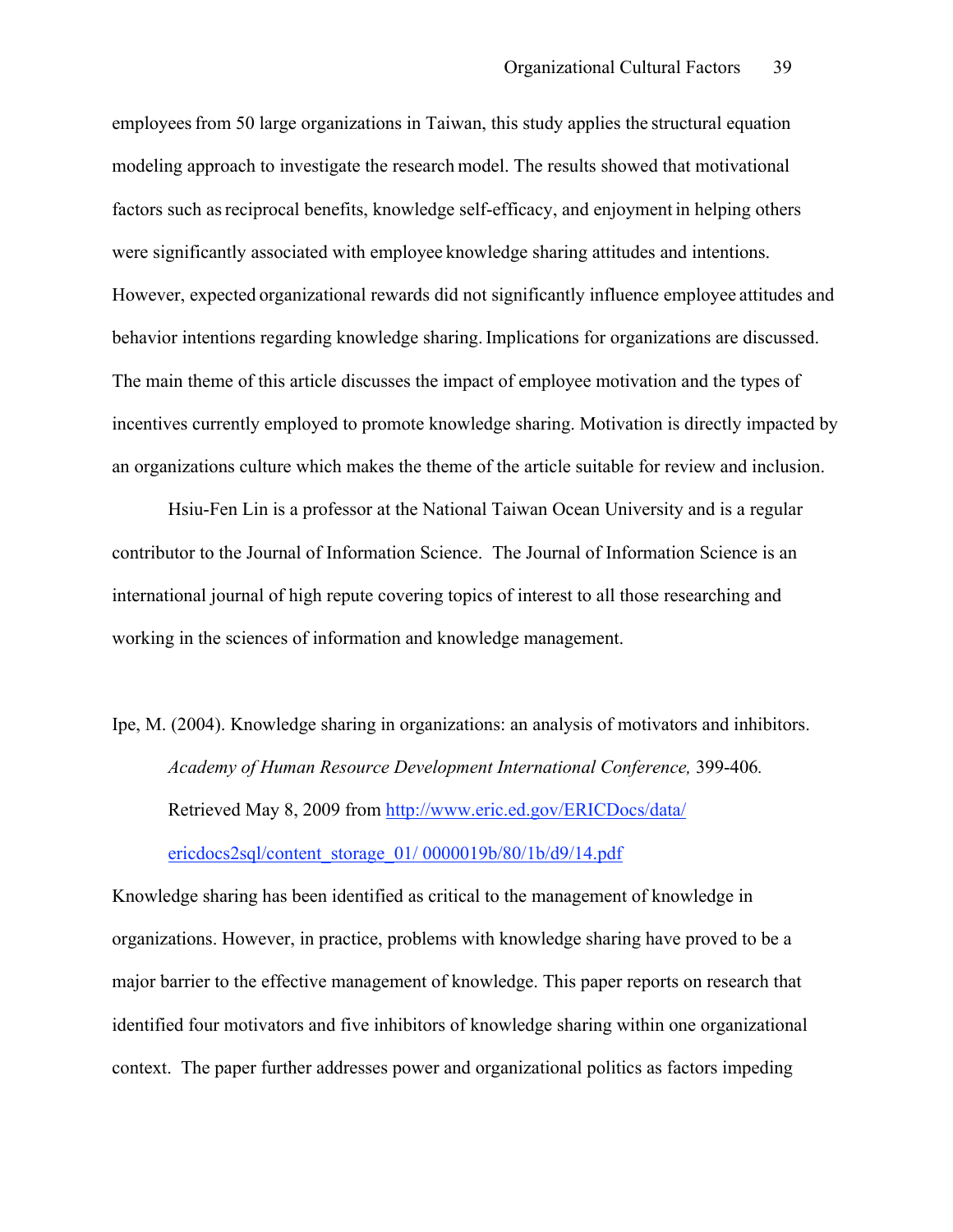knowledge sharing as well as trust, reciprocity, shared language and a host of other factors. In addition, the paper addresses additional research questions pertinent to this review including, individual level factors that impact knowledge sharing, as well as organizational cultural factors that have an impact.

Minu Ipe is a Faculty Associate at the W.P. Carey School of Business and a researcher with the Center for Advancing Business through Information Technology at Arizona State University. She completed her Ph.D. at the University of Minnesota. Her current research interests include examining knowledge intensive business processes and understanding the evolving knowledge needs of organizations as they respond to disruptive influences from the external environment.

Janz, B., & Prasarnphanich, P. (2003). Understanding the antecedents of effective knowledge management: the importance of a knowledge-centered culture. *Decision Sciences, 34*(2), 351 – 383*.* Retrieved May 4, 2009 from http://0-

search.ebscohost.com.janus.uoregon.edu/login.aspx?direct=true&db=buh&AN=1094821 7&site=ehost-live&scope=site

Within the context of knowledge management, little research has been conducted that identifies the antecedents of a knowledge-centered culture—those organizational qualities that encourage knowledge creation and dissemination. In this study, the existing literature on organizational climate, job characteristics, and organizational learning (in the form of cooperative learning theory) are linked with the current thinking and research findings related to knowledge management to develop a theoretical model explaining the relationships among organizational climate, the level of cooperative learning that takes place between knowledge workers, and the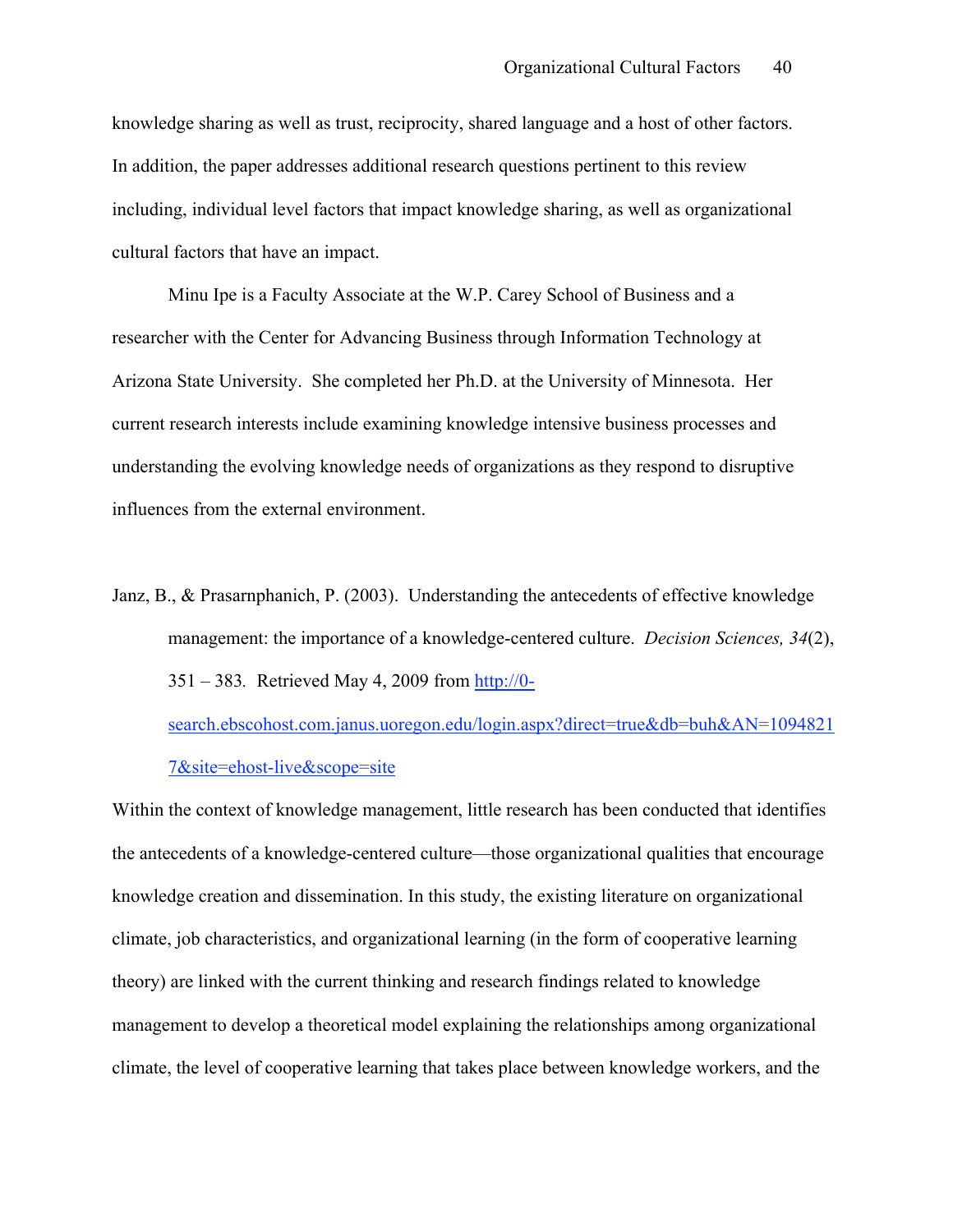resulting level of knowledge created and disseminated as measured by team performance and individual satisfaction levels. The study goes on to empirically test the proposed research model by investigating the climate of organizations, and seeks to understand the linkage between a set of organizational and individual characteristics and knowledge-related activities found in cooperative learning groups and the resulting work outcomes. The hypothesized research model is tested using LISREL with data collected from 203 information systems (IS) professionals engaged in systems development activities. The paper concludes with a discussion of the implications the results have for future research and managerial practice.

The focus on cooperation and autonomy as two important factors in facilitating knowledge sharing is one of the primary themes of this article. Again, the literature review's primary research question is the review of organizational cultural factors that impact knowledge sharing or which cooperation and autonomy are two factors that have been identified within several of the references in the literature reviews data corpus.

Dr. Janz is an Associate Director for the FedEx Center for Supply Chain Management in the FedEx Institute of Technology and Associate Professor of MIS at the Fogelman College of Business & Economics at The University of Memphis. In addition, he is the co-founder of the University's Center for Managing Emerging Technology.

Brian's research has been published in book chapters as well as many academic and practitioner journals as including *MIS Quarterly, Decision Science, Journal of MIS, Personnel Psychology, Journal of Database Management, Journal of Information Technology Management, Information and Management, Journal of Global IT Management, Cycle Time Research, Journal of Strategic Performance Measurement,* and the *Journal of Education for MIS.* In addition, Dr. Janz serves on the editorial review boards of numerous journals.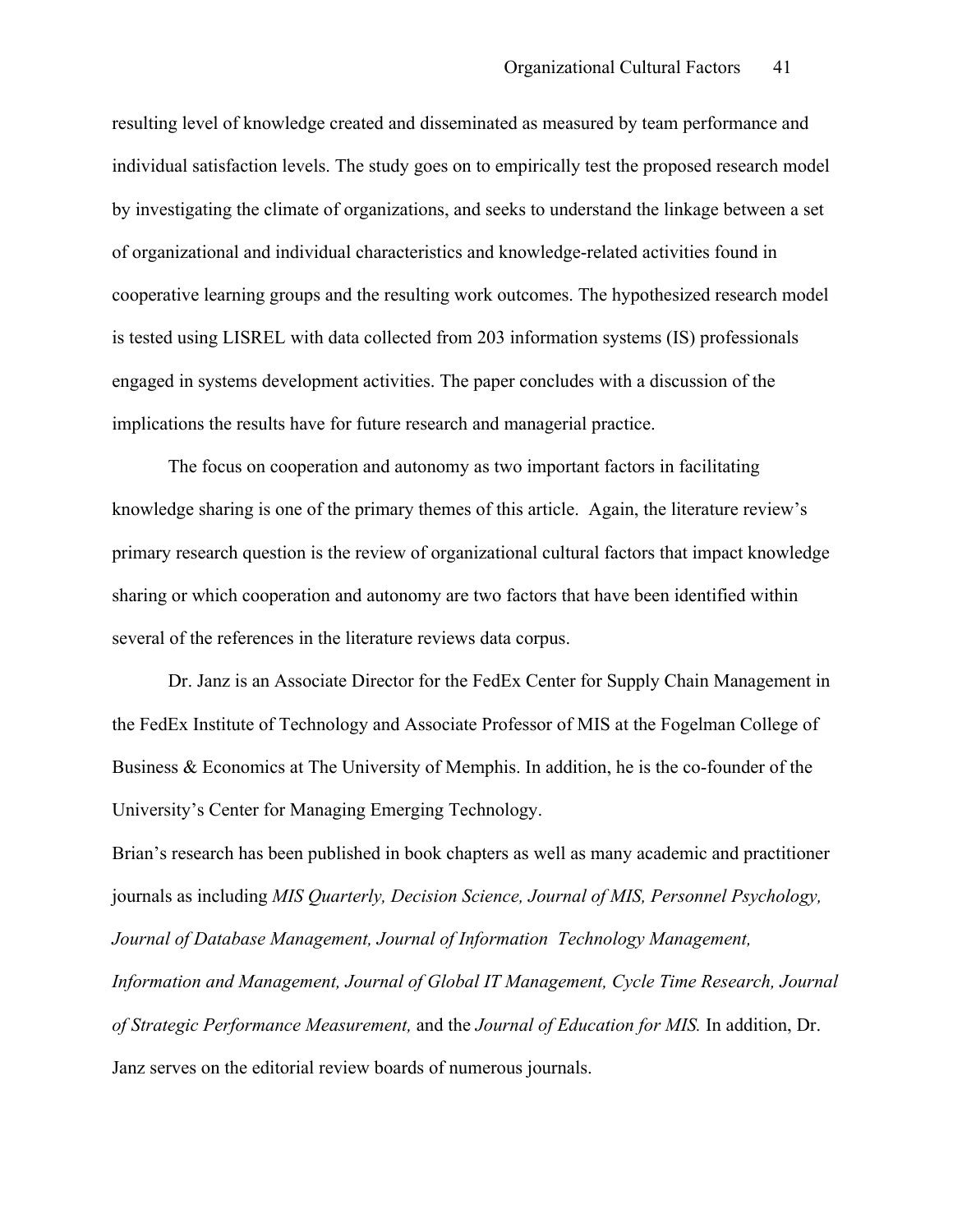Dr. Pattarawan Prasarnphanich is a professor of Management Information Systems at Sasin, one of the top business schools in Southeast Asia. Her research specialty is knowledge management. Dr. Prasarnphanich has authored several journal articles on knowledge management as well as presented at conferences such as the IEEE International Conference on Digital Ecosystems and Technologies. She holds a Ph.D. in Management Information Systems from the University of Memphis, an MBA from the Virginia Commonwealth University and a BS in Statistics from Chulalongkorn University in Thailand.

Kaser, P., & Miles, R. (2001). Knowledge activists: The cultivation of motivation and trust properties of knowledge sharing relationships. *Academy of Management Proceedings,* 1- 6. Retrieved April 12, 2009 from http://0-search.ebscohost.com.janus.uoregon.edu /login.aspx?direct=true&db=buh&AN= 6133693&site=ehost-live&scope=site

In the main, the creation and transfer of knowledge is a voluntary, intrinsically satisfying social process. In firms, new insights about products and processes emerge interactively, usually within trusting, satisfying relationships among organizational members. Increasingly, firms are attempting to gain competitive advantage by employing knowledge activists to facilitate the knowledge creation and transfer process. However, our research suggests that efforts to hierarchically shape knowledge processes and relationships are difficult at best and may be counterproductive. Our research analyzes the outcomes of several knowledge activists' efforts to increase knowledge sharing within various units of three major firms. We analyze these outcomes using a conceptual framework that extends that of Osterloh and Frey (forthcoming) and specifies both the motivation and trust characteristics of alternative knowledge sharing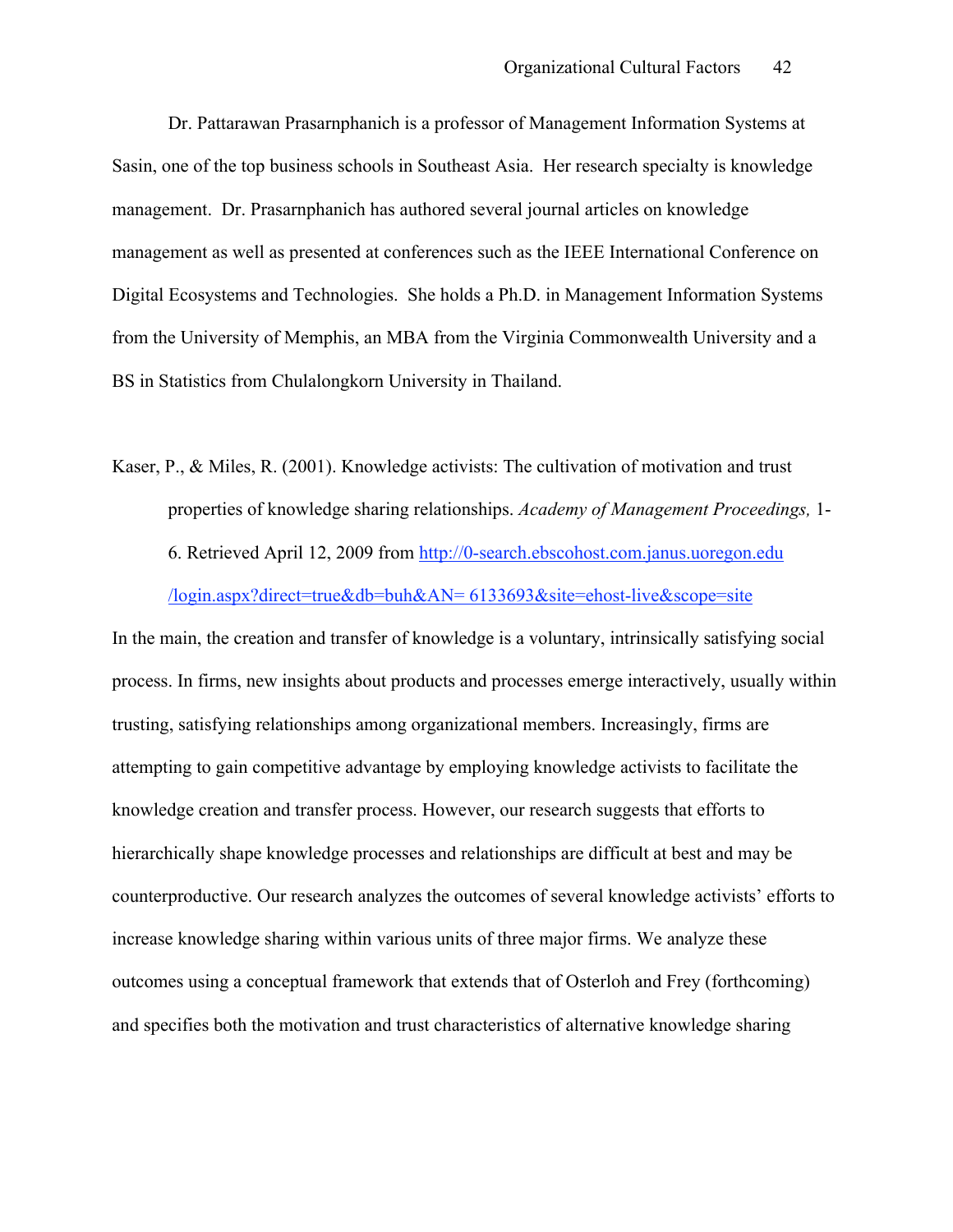relationships. The case studies suggest that the motivation and trust properties essential to knowledge sharing can migrate upward or downward as the result of management actions.

The paper's main theme focuses on the relationship between trust and sharing and that an organization's ability to achieve a high level of knowledge sharing the sharing parties have to be both intrinsically motivated and have a high degree of trust. This focus on trust, motivation, intrinsic and extrinsic incentives provide relevant research into synthesizing the research questions for this literature review.

Philipp Kaser is a professor at the Institute of Management at the University of St. Gallen in Switzerland. Raymond Miles is Professor Emeritus and former Dean of the Hass Organizational Behavior and Industrial Relations Group at the University of California Haas School of Business. Dr. Haas holds a Ph.D. in organizational behavior and industrial relations from Stanford University.

Khalil, N., (n.d.). Knowledge management: does organizational culture matter? Retrieved May 20, 2009 from http://www.fppsm.utm.my/ files/Jurnal/JK08/801.pdf

Individuals and organizations have begun to appreciate the increasingly important role of knowledge in the present competitive environment. For years organizations have coded, stored, and transmitted knowledge. However, the current advancement of information technology has made the tasks much easier to accomplish. Through information technology, the task of capturing, storing, and sharing the organizational knowledge can be done more systematically and efficiently. However, we believe that the utilization of information technology alone in the knowledge management does not guarantee its success. The author argues that the success of knowledge management, in particular the creation and sharing of tacit knowledge is also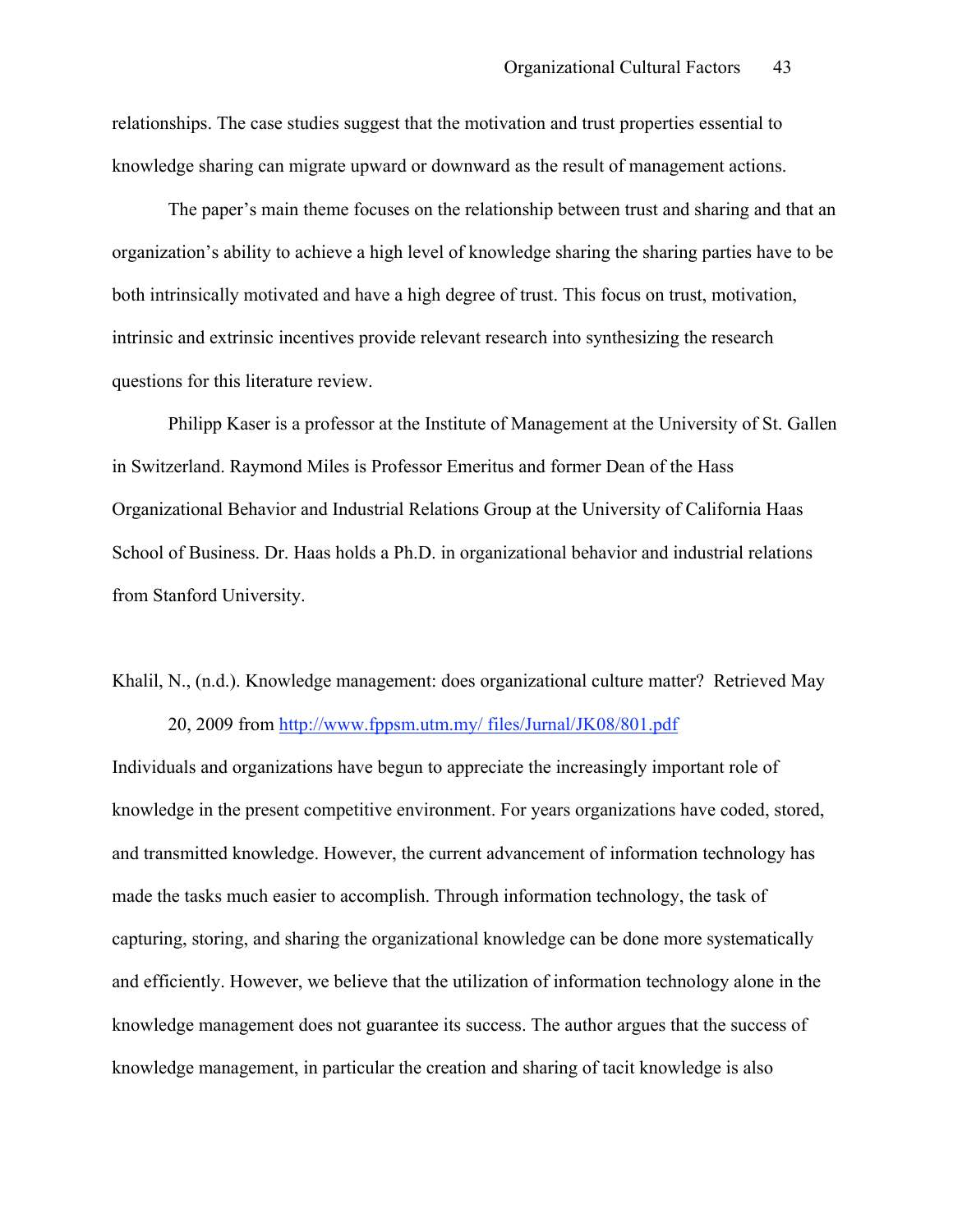influenced by organizational culture. It is hypothesized that certain dimensions of organizational culture encourage the creation and sharing of tacit knowledge. In this paper, the author discusses knowledge, knowledge management, knowledge management system, knowledge sharing and creation, and national and organizational culture. Finally, the author provides four propositions; 1) tacit knowledge sharing is higher in organization's that are collaborative, 2) tacit knowledge sharing is higher in organization's that work well in teams, 3) tacit knowledge creation is higher in organization's that value innovation and 4) tacit knowledge sharing is higher in organization's that value innovation. This paper's exploration of organizational values and their impact on knowledge sharing provides valuable insight into answering the question of organizational values and how they impact knowledge sharing which is relevant to this literature review.

Dr. Khalil holds a BSc. Economics and Industrial Management from Carnegie Mellon, a MSc. In Public Management and Policy from Carnegie Mellon and a Ph.D. Business Administration from Souther Illinois Carbondale.

Kim, E. (2007). An integrated literature review of knowledge sharing through cultural lenses. Retrieved May 8, 2009 from http://www.eric.ed.gov/ERICDocs /data/ericdocs2sql/content\_storage\_01/0000019b/80/43/d5/fb.pdf

This paper presents an integrative review of literature on cultural dimensions that have been suggested as facilitative and inhibitive to knowledge sharing in organizations. Content analysis was conducted on articles related to national, organizational and professional culture and knowledge sharing process. Based on a review of existing literature in this area, this paper presents a conceptual framework that identifies cultural factors that significantly influence knowledge sharing process. This paper describes the impact that organizational cultural factors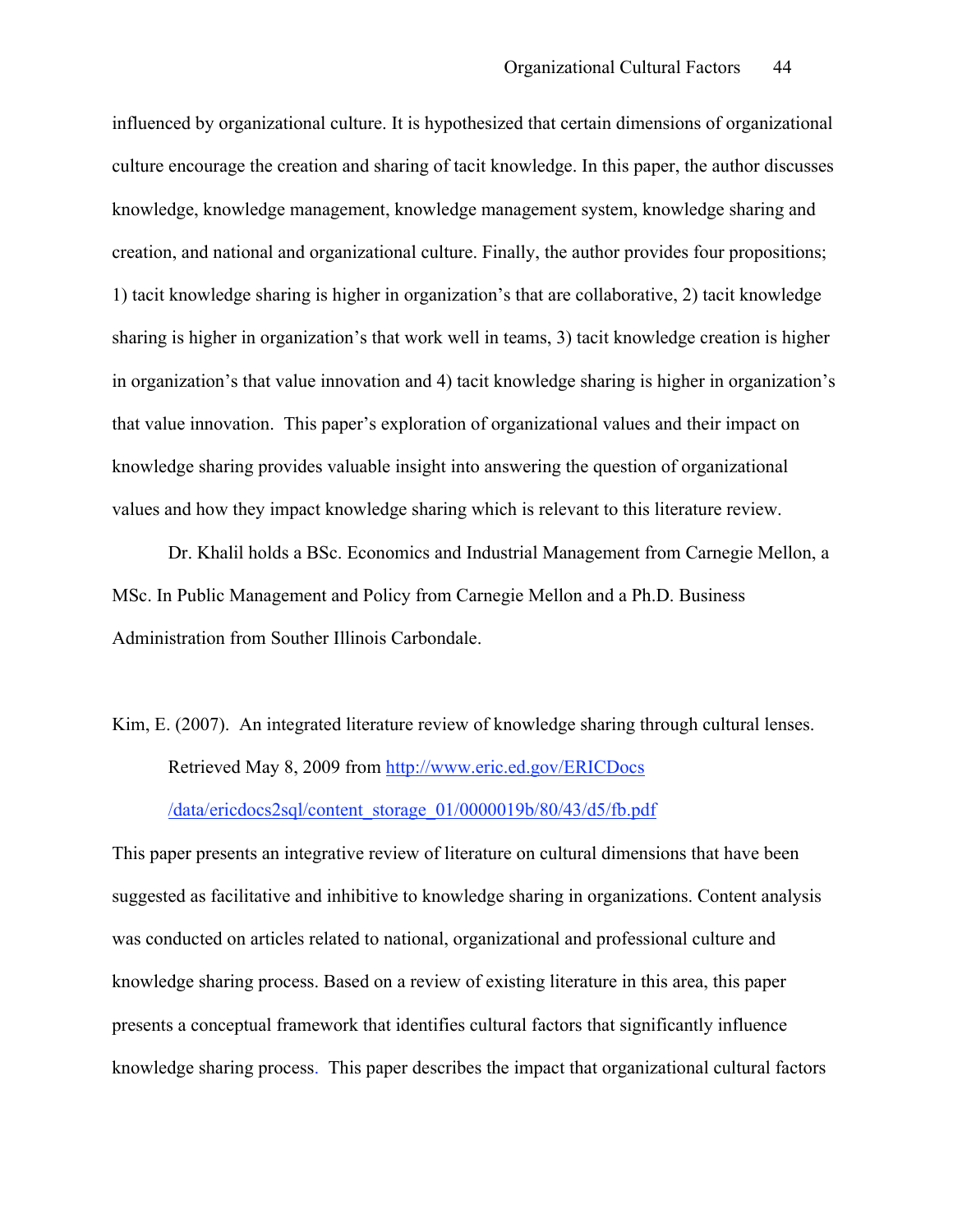have on knowledge sharing. This paper provides support for the hypothesis that organizational culture influences employees, which in turn influence their motivation for creating and sharing knowledge.

Eunjee Kim is a Ph.D. candidate in the Human Resource Development Center at the University of Illinois at Urbana-Champaign.

Li-Fen, L. (2006). A learning organization perspective on knowledge-sharing behavior and firm innovation. *Human Systems Management, 25,* 227-236*.* Retrieved April 13, 2009 from http://0-search.ebscohost.com.janus.uoregon.edu/ login.aspx?

direct=true&db=buh&AN=23065923&site=ehost-live&scope=site

Sharing knowledge and firm innovation are the crucial ways to sustain competitive advantage. This study builds a nested model to test the relationship between learning organization, knowledge-sharing behavior, and firm innovation. Data gathered from 254 employees were used to examine the relationship of the learning organization to employees' knowledge-sharing behavior and firm innovation. The results indicate that open-mindedness, shared vision and trust have positive effects on both knowledge-sharing behavior and firm innovation. While commitment to learning does not shows significant relationship on knowledge-sharing behavior and firm innovation. Communication has significance on firm innovation but not significance on knowledge-sharing behavior.

This paper looks at the roles that trust, shared visions and communication play in knowledge sharing. This paper provides support in identifying factors that influence knowledge sharing and is thus relevant to this study.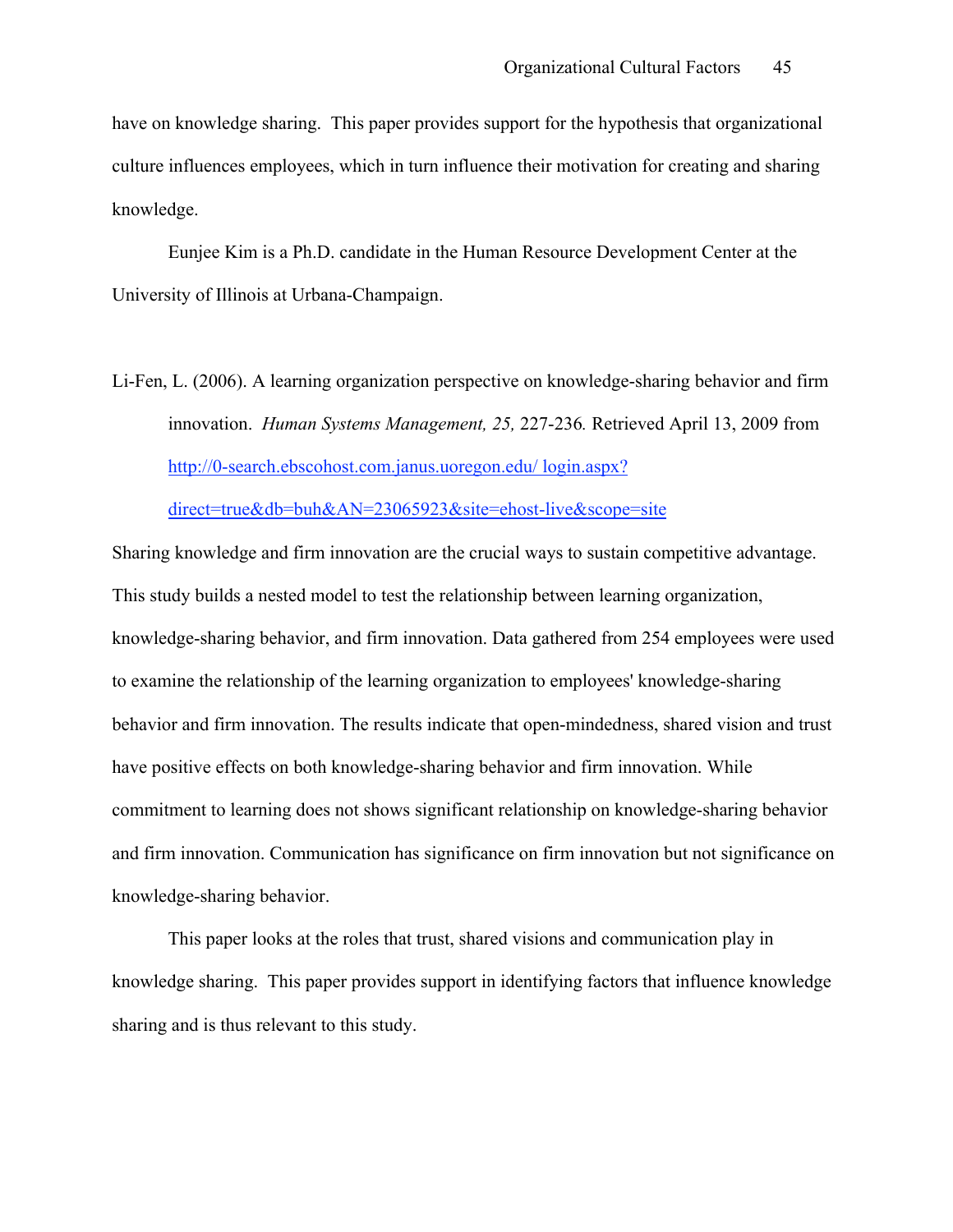Dr. Li-Fen Liao is assistant professor in Information Management at Ching Yun University. Her current research focuses on Knowledge Sharing in R&D Department: According to Social Power and Social Exchange Theories.

Loraas, T., & Wolfe, C. (2008). Knowledge sharing: the effects of incentives, environment, and person. *Journal of Information Systems, 22*(2), 53-76*.* Retrieved April 14, 2009 from http://0-search.ebscohost.com.janus.uoregon.edu/

login.aspx?direct=true&db=buh&AN=34946011&site=ehost-live&scope=site

We study factors that promote knowledge sharing in a professional service firm. We performed two laboratory experiments with MBA students acting as participants. Our results indicate that an incentive must be considered sufficient to promote full knowledge sharing regardless of the incentive's type (monetary or nonmonetary). However, we find that the nonmonetary incentives used in our experiment were not deemed sufficient when participants self-determined incentive sufficiency. Additionally, when the peer environment promoted knowledge hoarding, knowledge sharing dropped the most when incentives were initially deemed sufficient. Finally, we find that competitive individuals are active sharers of valuable, proprietary knowledge only when their competitiveness is team-oriented. To promote knowledge sharing, our results suggest careful monitoring of perceived incentive sufficiency, especially in the case of nonmonetary incentives, and a culture that directs employee competitiveness between teams.

This paper describes the effects incentives have on the promotion of knowledge sharing within a professional organization. The paper does provide support to the challenges faced by organization's wishing to employ incentives to facilitate knowledge sharing.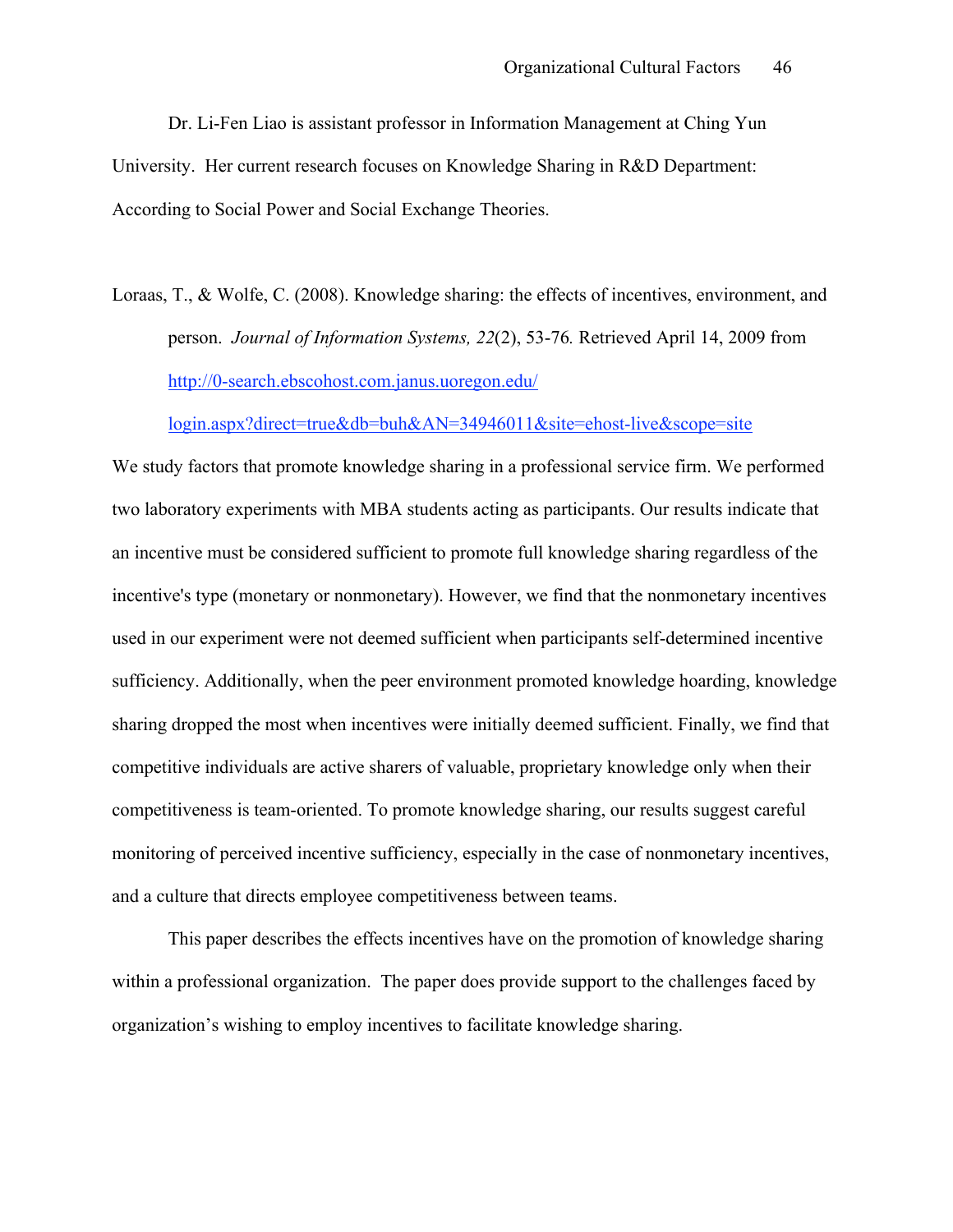Christopher Wolfe is a CPA and holds a Ph.D. in Business Administration and is a professor in the Mays Business School at Texas A&M University. Tina Loraas holds a Ph.D. and is a professor at the School of Accountancy College of Business, Auburn University. Dr. Loraas is a professor of Accounting at Texas A&M University and is President of the American Productivity and Quality Center.

McDermott, R., & O'Dell, C. (2001). Overcoming cultural barriers to sharing knowledge. *Journal of Knowledge Management, 5*(1), 76*.* Retrieved April 14, 2009 from http://0 search.ebscohost.com.janus.uoregon.edu/ login.aspx?direct=true &db=lxh

&AN=5476398&site=ehost-live&scope=site

Culture is often seen as the key inhibitor of effective knowledge sharing. A study of companies where sharing knowledge is built into the culture found that they did not change their culture to match their knowledge management initiatives. They adapted their approach to knowledge management to fit their culture. They did this by: linking sharing knowledge to solving practical business problems; tying sharing knowledge to a pre-existing core value; introducing knowledge management in a way that matches the organization's style; building on existing networks people use in their daily work; and encouraging peers and supervisors to exert pressure to share. Recently a large global company set up a sophisticated web site for employees stationed overseas to share knowledge. It had areas for chat, document storage, and messages from the company's leadership. It was cleverly segmented so you could look up information in many different ways, even browse through different views. When the designers interviewed potential users during the development process, most said a Web site for sharing with their peers was a good idea. The designers expected people to load lots of documents on to the site. But even though it was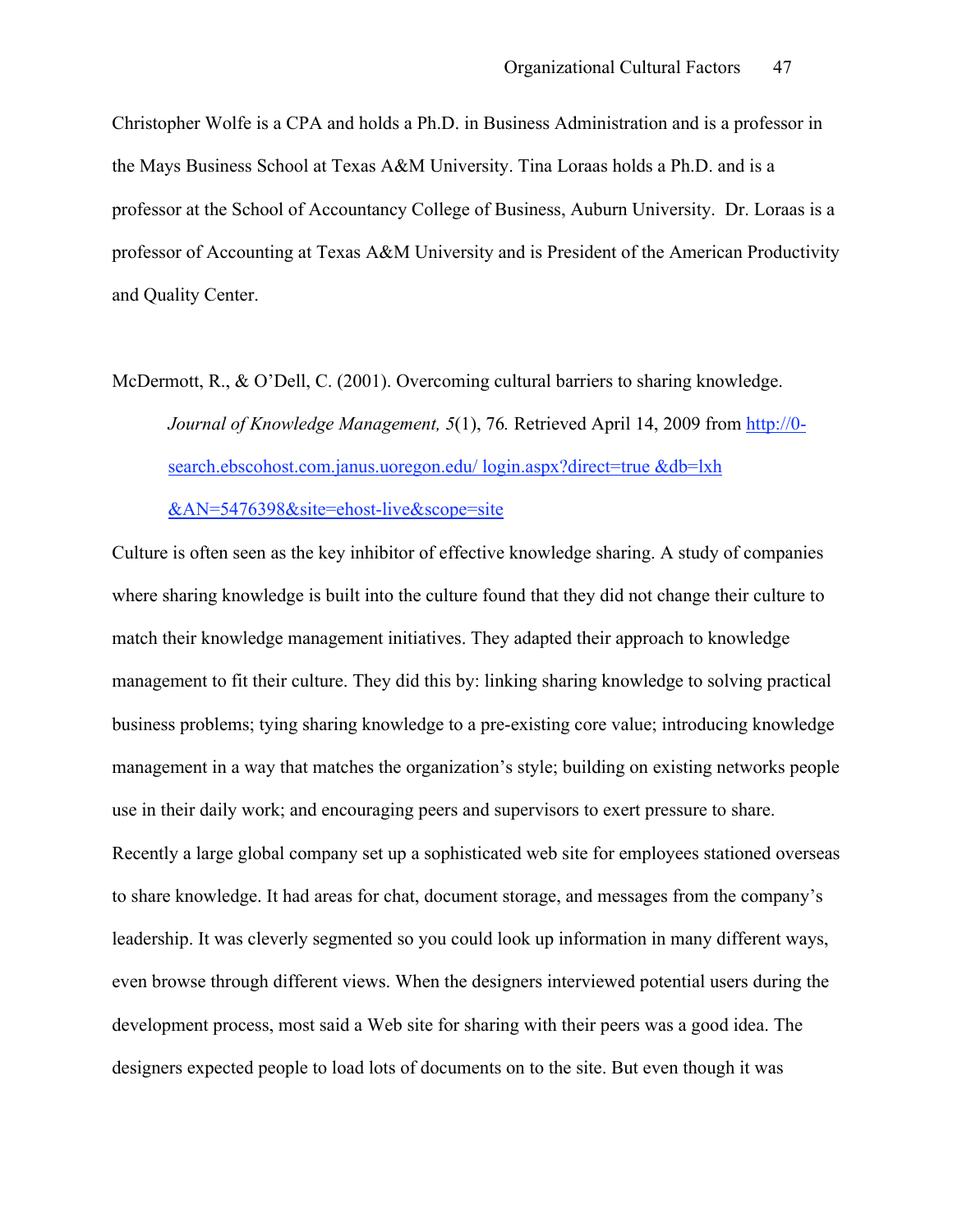interesting, easy to use, and had many features, hardly anyone visited it. Most document areas were empty, except for the seed information the designers entered. Potential users said that they liked it, but just didn't have time for it. The Web site designers felt that they hit the "culture" wall. While there may have been many reasons people did not use the site, the designers, like many facing failed knowledge management efforts, felt that cultural resistance was the primary one. Even though people said sharing was a good idea, the site designers felt that sharing was not built into the culture enough for people to actually take the time to do it.

This paper illustrates that knowledge sharing is directly linked to the core values of the organization and looks at how organizations need to nurture those values that provide a positive and supportive environment for sharing. The paper provides support to the fact that organizational cultural factors impact knowledge sharing.

Richard McDermott is one of the leading thinkers, authors and consultants on designing knowledge organizations and building communities of practice. For nearly two decades, he has worked with engineering, professional service, sales, and manufacturing firms to maximize the productivity of knowledge workers. He was the subject matter expert for two national studies of best practices in knowledge management; one on creating a knowledge-sharing culture and another on institutionalizing communities of practice. He is also a frequent speaker at international conferences. Prior to starting his consulting practice, Richard worked in the Corporate Education department at Polaroid, where he designed career development programs for technical professionals and experienced first-hand the dilemmas of being a knowledge worker. He was a Research Assistant at the Harvard Business School and a faculty member at Lesley College, teaching management, organizational behavior, and organizational change.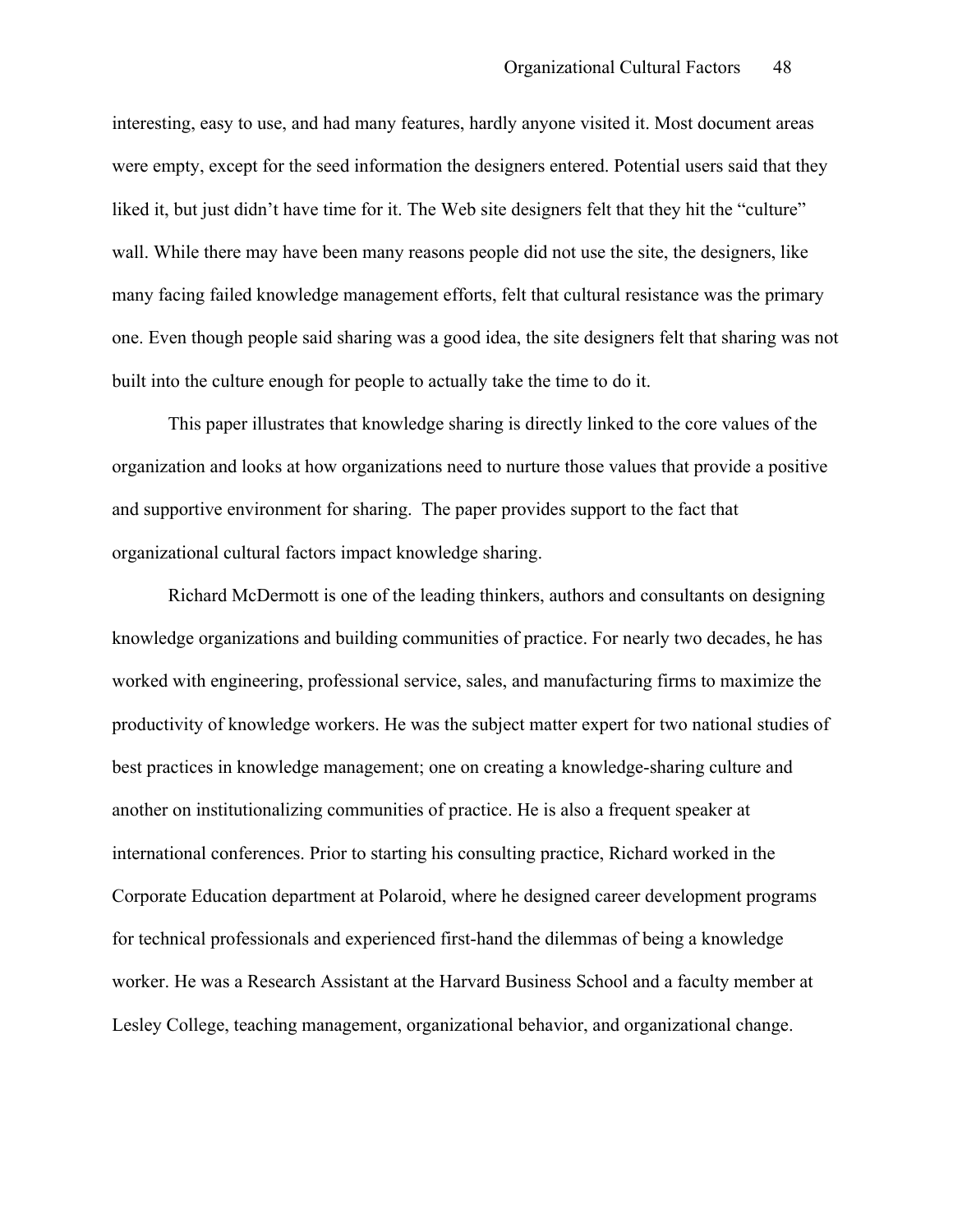Pandya, K., & Soley, M. (2003). Culture as an issue in knowledge sharing: a means of competitive advantage. *Electronic Journal on Knowledge Management, 1*(2), 205-212*.* Retrieved May 7, 2009 from http://www.ejkm.com/volume-1/volume1-issue-2/issue2 art20-soley.pdf

In order for companies to remain competitive they must be able to utilise their knowledge of customers, products, services and resources. This can be instilled in the culture of the organisation, and this becomes paramount when the organisation deals in international markets. This research paper focuses on five main attributes, most pertinent to this study, of culture (identified by Terpstra and Sarathy, and by Gesteland). These attributes are technology and material culture, religion, language, education, and business ethics. The primary data comprised of interviews from six different e-Businesses.

This paper identifies and defines specific organizational cultural factors and how they may be misunderstood thus impacting knowledge sharing in the international business markets. This paper supports the hypothesis that organization's need to mitigate those factors negatively impacting knowledge sharing while nurturing those factors that provide a positive sharing environment.

Mr. Martin Soley and Professor Kaushik Pandya are regular presenters at the European Conference on Knowledge Management.

Schein, E. (1986). What you need to know about organizational culture. *Training and Development Journal,* 30-33*.* Retrieved April 15, 2009 from http://0 search.ebscohost.com.janus.uoregon.edu/ login.aspx? direct=true&db=f5h&AN=9072670&loginpage=Login.asp&site=ehost-live&scope=site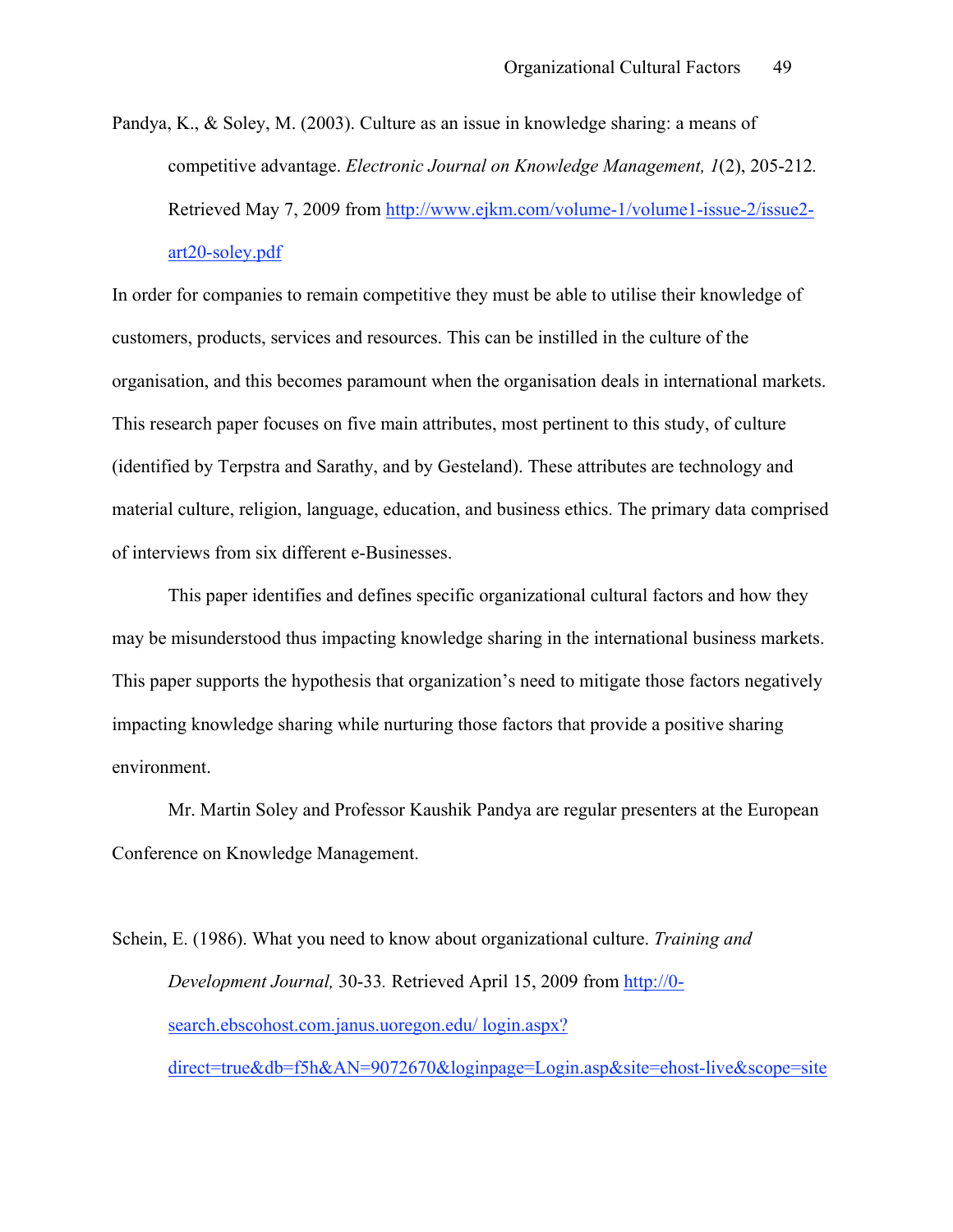The author advises human resource development professionals on how to manage organizational culture in the United States. Diversity in the definition of organizational cultures; Role of culture management in the development of on-the-job training programs; Need for knowledge of human learning.

This paper identifies the many facets of organizational culture and the various roles they play in impacting knowledge creation and sharing. The paper supports the hypothesis that organizations need to better understand those factors that impact knowledge sharing in order to effect long-term changes.

Dr. Schein is a Sloan Fellows professor of management, the Sloan School of Management at the Massachusetts Institute of Technology. He is the author of the book, Organizational Culture and Leadership.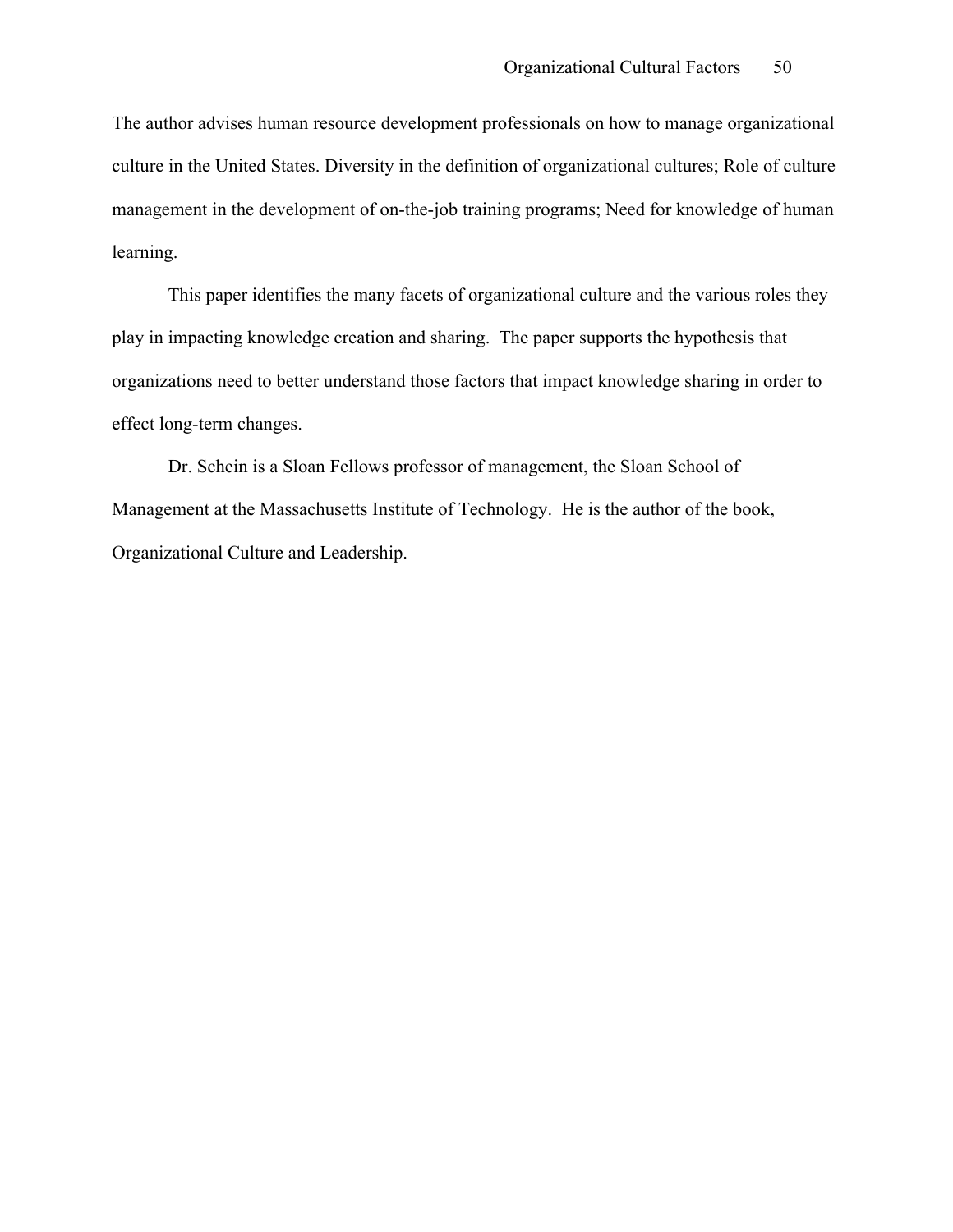#### Review of the Literature

The review of the literature presents a synthesis of collected research focusing on what impact organizational cultural factors have on knowledge sharing. Questions addressed include: (a) What is the relationship between data, information and knowledge and how it impacts knowledge sharing? (b)What is the importance for an organization to create and sustain a knowledge sharing culture? (c) What is culture and how does it impact knowledge sharing? (d) What is organizational culture and what role does it play in knowledge sharing? and (e) What organizational cultural factors (social and motivational) have an impact on knowledge sharing? The Review of the Literature is organized in a thematic model; each theme addresses specific factors that have been identified as having an impact on knowledge sharing.

#### *Theme #1: Defining Data, Information and Knowledge*

*Definitions*. The globalization of the world's economy has accelerated the need for companies to better understand how organizational knowledge is created and shared. (Alazmi & Zairi, 2003). Companies that are able to effectively create, share and manage their knowledge can expect to reap significant benefits (Alavi, Kayworth, & Leidner, 2006). Yet, to understand why knowledge sharing has grown to be so critical for organizations it is important to first understand what knowledge is, and how it differs from information and data.

Data may be defined as the 'raw material', unstructured facts without meaning, often collected in pieces and stored in databases, (Davenport & Prusak, 1998). Information is defined as data that has been 'organized' so that when communicated it has meaning to the recipient. Information is data endowed with relevance and purpose, (Blumentritt & Johnston, 1999). Knowledge is information, originating from the human mind that includes reflection, synthesis and context (Davenport & Prusak, 1998). Knowledge encompasses an individual's experiences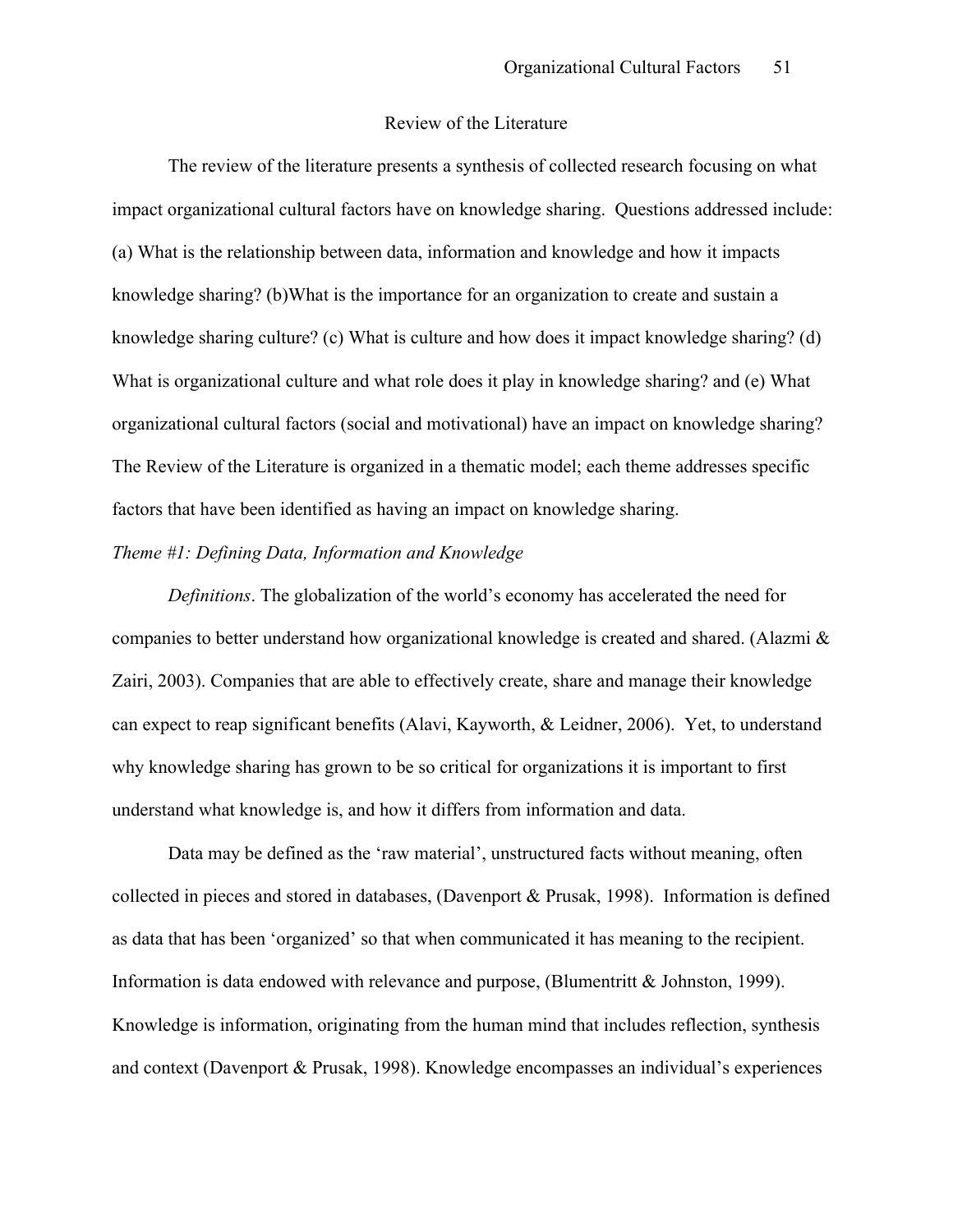and understanding. It is a fluid mix of values, contextual information and expert insight that provides a framework for evaluating and incorporating new experiences and information (Davenport & Prusak, 1998).

*Relationships*. The key to understanding the relationship between data, information and knowledge is to understand where they reside (Liew, 2007). Liew (2007) theorizes that information resides in some type of storage media (database, print, video, etc.) in the form of data, or in the human mind as knowledge. Liew (2007) explains why many use the term data, information and knowledge so interchangeably; data and information, or information and knowledge may occupy different space at the same time. Stewart states, "one man's data can be another man's knowledge, and vice versa, depending on the context" (as cited in Liew, 2007). Ford and Chan (2003) point out companies have long recognized the value in leveraging the data and information created within the organization. Knowledge, they note, is a much more nebulous resource than data and information. Organizations have discovered that information technology alone has not been the answer to harnessing knowledge. Gold et al. note that organizations have not clearly embraced the impact social and motivational factors have on the creation and sharing of knowledge. Companies that better understand social and motivational challenges have the opportunity to create and sustain a knowledge sharing environment and in doing so stand to achieve important competitive gains (as cited in Ford & Chan, 2003). *Theme #2: Knowledge Types: Tacit, Explicit, Individual and Organizational*

Research has shown that an organization's ability to effectively create an environment that is conducive to knowledge sharing is complicated by the fact that knowledge can take several forms. Harris notes that knowledge has been identified as an organizational resource that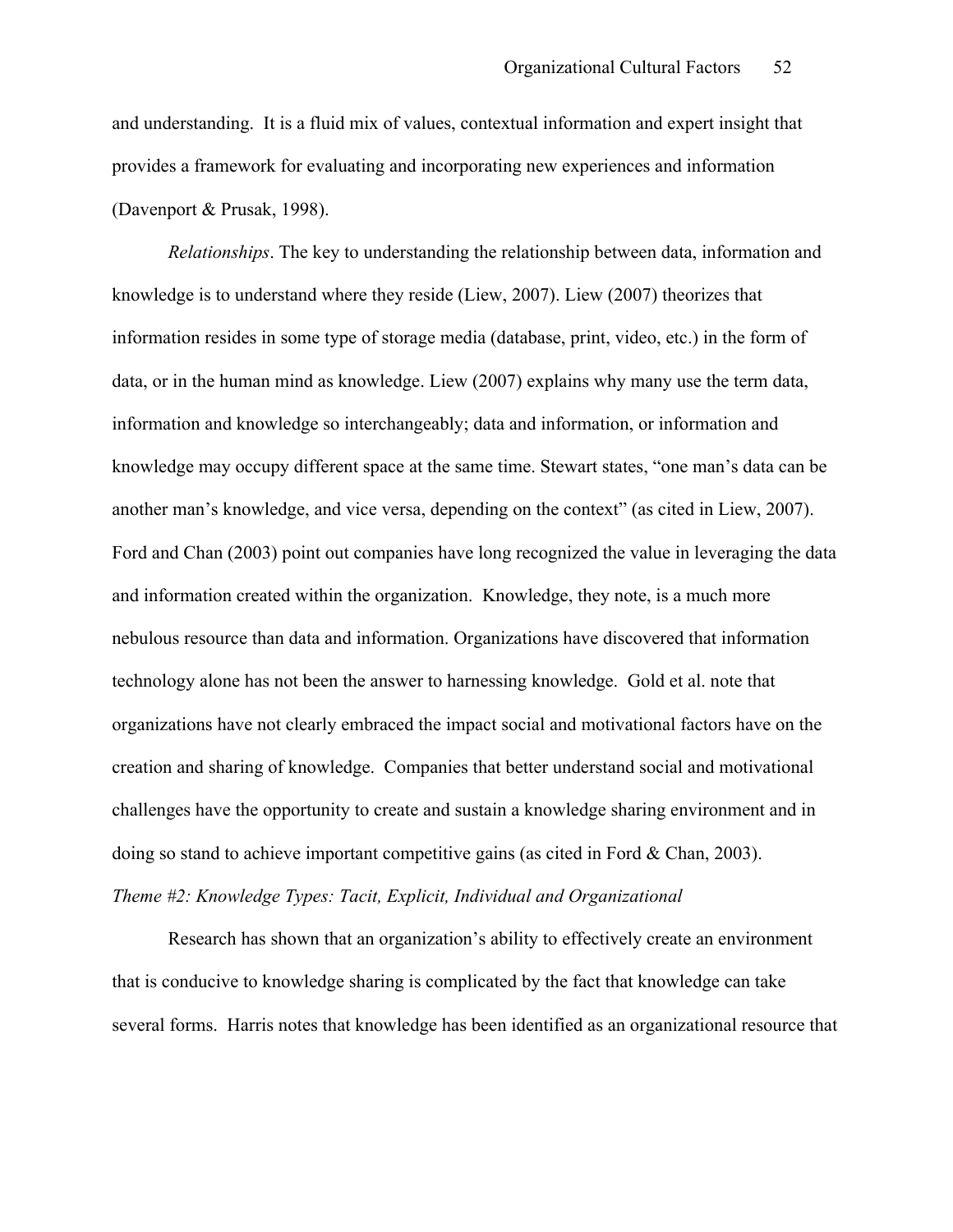when used can enhance not only the value of other capital resources but does not diminish in value over time (as cited in Chan & Ford, 2003).

Employees possess different types of knowledge. Nonaka suggests that there are two primary types of knowledge in an organization; explicit knowledge and tacit knowledge. Explicit knowledge refers to codified knowledge (knowledge that can be expressed in words, numbers, documents, multi-media, etc.) and can be easily articulated. An example of explicit knowledge would be a training manual, which contains knowledge on the procedures to accomplish a particular set of tasks (as cited in Chan & Ford, 2003). Nonaka goes on to explain that tacit knowledge is knowledge that has not been codified but has been gained through experience and as such is not readily articulated or documentable. Nonaka acknowledges that while both types of knowledge are valuable, tacit knowledge is more difficult to capture and share given that it 'lives' within the individual (as cited in Chan & Ford, 2003).

Nonaka identifies two additional types of knowledge that exists within the organization; individual and organizational knowledge (as cited in Chan & Ford, 2003). Organizational knowledge is characterized as being developed and created within groups of individuals (Alavi & Leidner, 2006). This development leads to a gap between the knowledge that an individual has and that of the organization. For the organization to effectively leverage its knowledge, it must first facilitate the sharing of individual knowledge and turn as much of it into organizational knowledge as possible (Chan & Ford, 2003).

# *Theme #3: The Need to Create a Supportive Knowledge Sharing Culture*

Chan and Ford (2003) state there are four processes that characterize effective knowledge management: a) generation, b) codification, c) sharing and d) application. Of these four, they note that knowledge sharing is particularly relevant since it captures the process of disseminating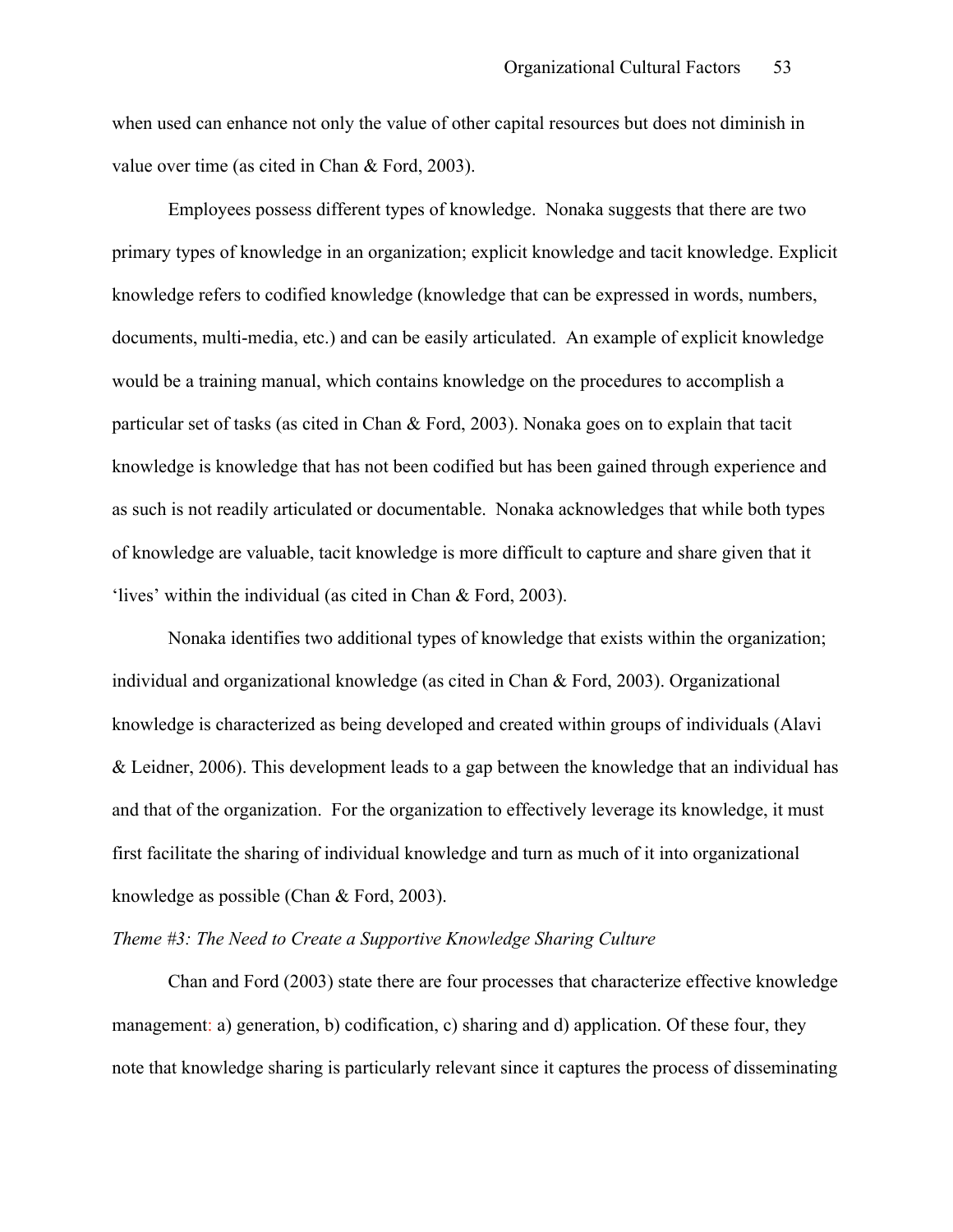knowledge from the individual to the organization. To accomplish this, organizations must create a culture and environment in which knowledge sharing can thrive. Chan and Ford (2003) note that knowledge sharing is one of the most challenging processes for a knowledge-based enterprise to support. Much of the knowledge management literature reviewed in this study focuses on organizational culture as having the greatest impact on knowledge sharing. Yet a greater understanding of this link between knowledge sharing and the various dimensions of culture in general and organizational culture in particular, along with more definition of the factors that impact knowledge sharing, is needed.

As the globalization of the world's economy continues, the complexity of doing business on such a scale has placed a spotlight on the growing importance of knowledge sharing (McDermott & O'Dell, 2001). At its most basic level, Davenport and Prusak (1998) note that knowledge sharing concerns the willingness of individuals within an organization to share with others the knowledge they have acquired through their respective experiences and or have created through their actions and efforts. The phrase, "willingness of individuals" is a key indicator, for organizational knowledge typically lives within the individual. Given that some portion of knowledge within the organization is codified, its exposure is still dependent on the willingness of the knowledge owner to share it (Davenport  $\&$  Prusak, 1998). The environment in which these individuals interface plays a critical role in the facilitation of knowledge sharing. To underscore the importance of environmental conditions and how organizational cultural factors impact knowledge sharing, Nonaka points out that new knowledge, which has been identified as a business-critical need for sustainability, is not created without the existence of an environment that encourages the mutual sharing of knowledge between individuals (as cited in Chan & Ford, 2003). Bhagat states that if the organization loses its capacity to share knowledge, it loses the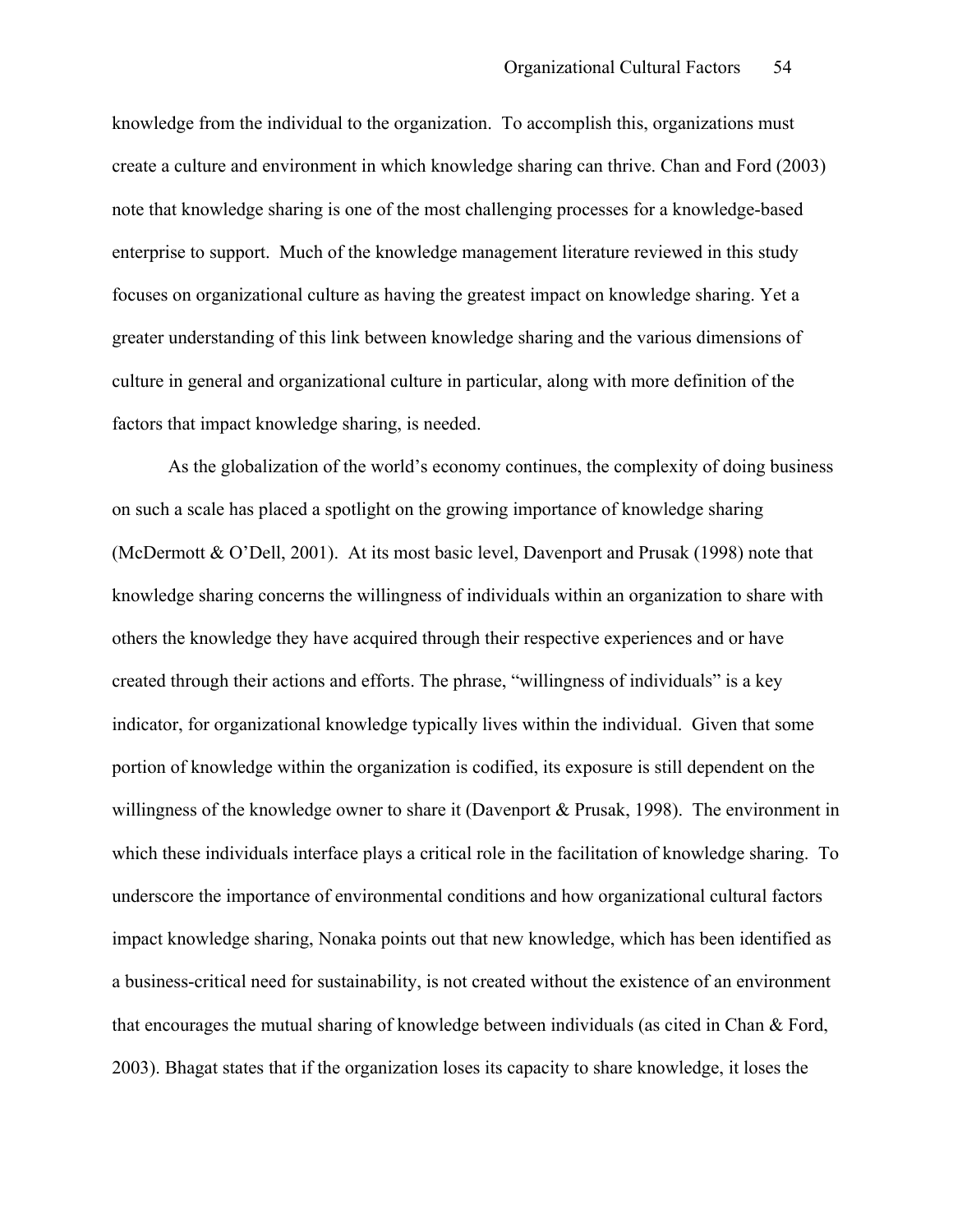opportunity to leverage one of its greatest assets; the specialized talents of its employees (as cited in Kim, 2007).

There are many ways an organization can inculcate a knowledge sharing culture. For example, a study conducted by Liebowitz and Chen for the American Productivity and Quality Center (APQC) found six key areas that facilitate and nurture an environment conducive to knowledge sharing: 1) the alignment of knowledge sharing with the organization's overall business strategy, 2) the role of human networks, 3) the role of the organization's leaders and middle managers, 4) the fit with the overall culture, 5) the relationship between knowledge sharing and the daily work routine of the organization's staff, and 6) the institutionalizing of learning disciplines (as cited in Khalil, n.d.). In a similar study conducted by McDermott and O'Dell, (2001) they concluded that companies can indeed create and sustain a knowledge sharing environment by linking knowledge sharing to practical work objectives, tying knowledge sharing to core values, using and exploiting existing networks and utilizing peers and managers to set an example of knowledge sharing efforts.

## *Theme #4: The Impact of Culture on Knowledge Sharing*

Knowledge sharing, like communication, is carried out within a cultural context (Kuofie & Usoro, 2006). Given the importance of knowledge sharing and the challenges organizations face in creating a sharing environment amidst cultural barriers, a better understanding of what culture is, its complexity and its impact on knowledge sharing is warranted.

Culture seems to play a significant role in the understanding of how knowledge is created and shared as well as its overall value in the organization (Kim, 2007). Schein (1985) defines culture as the interaction of people and their environment, in which the construct of culture consists of a set of underlying norms and values of behavior, shared by a group of people.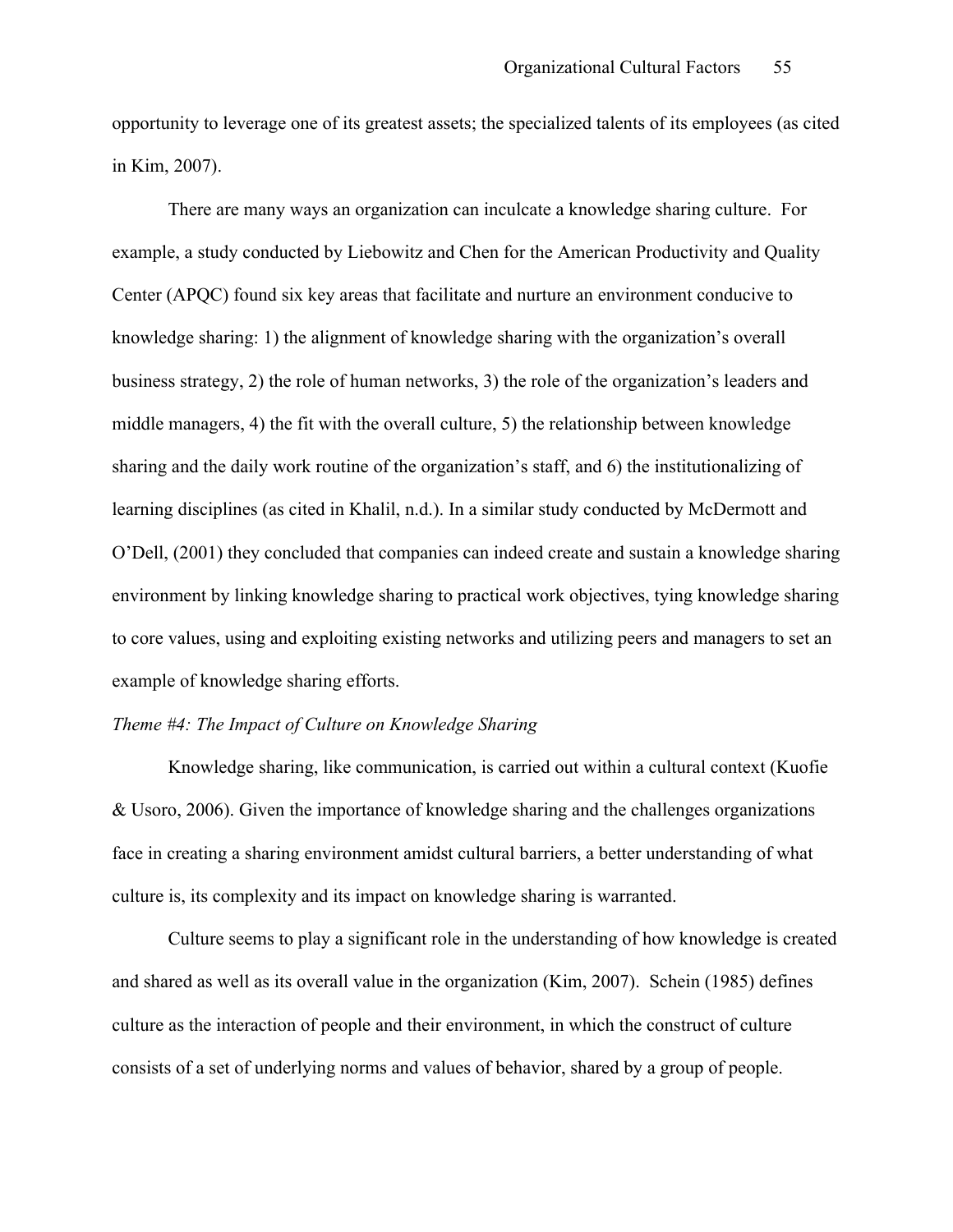Schein (1985) continues with establishing that culture exists at three basic levels: basic assumptions, values, and artifacts. Yet, one of the major challenges to focusing specifically on organizational cultural factors that impact knowledge sharing is the breadth of culture as a subject (Alavi, Kayworth, & Leidner, 2006). For example, cultural theorists have questioned whether organizations have a uniformed, homogenous culture or various mini-cultures each with their own distinctive norms and values (Alavi, Kayworth, & Leidner, 2006). Alavi et al. (2006) conclude this to be a very important question considering there could be either one, large dominant culture or multiple, local cultures at work influencing knowledge sharing practices.

Meyerson and Martin characterized the above question with their perspectives on what they termed, integration and differentiation of culture (as cited in Alavi, Kayworth, & Leidner, 2006). The integration perspective regards an organization's culture as a homogenous collection of values that acts as "social glue," holding the organization's potentially diverse group of employees together. In contrast, the differentiation perspective portrays and organization's culture as a mix of various local cultures with each mini-culture possessing their own set of distinctive values and practices (as cited in Alavi, Kayworth, & Leidner, 2006). According to Meyerson and Martin, this differentiation perspective portrays the organization's culture as an umbrella for a collection of subcultures (as cited in Alavi, Kayworth, & Leidner, 2006). In essence, the knowledge sharing practices of the organization could be significantly influenced by the task or technology used by employees within each mini-society. Regardless of whether an organization's culture is perceived as uniform and homogenous or consisting of many subcultures; the formative role of culture on knowledge sharing requires organizations to better understand the underlying factors that may be impacting its efforts (Kim, 2007).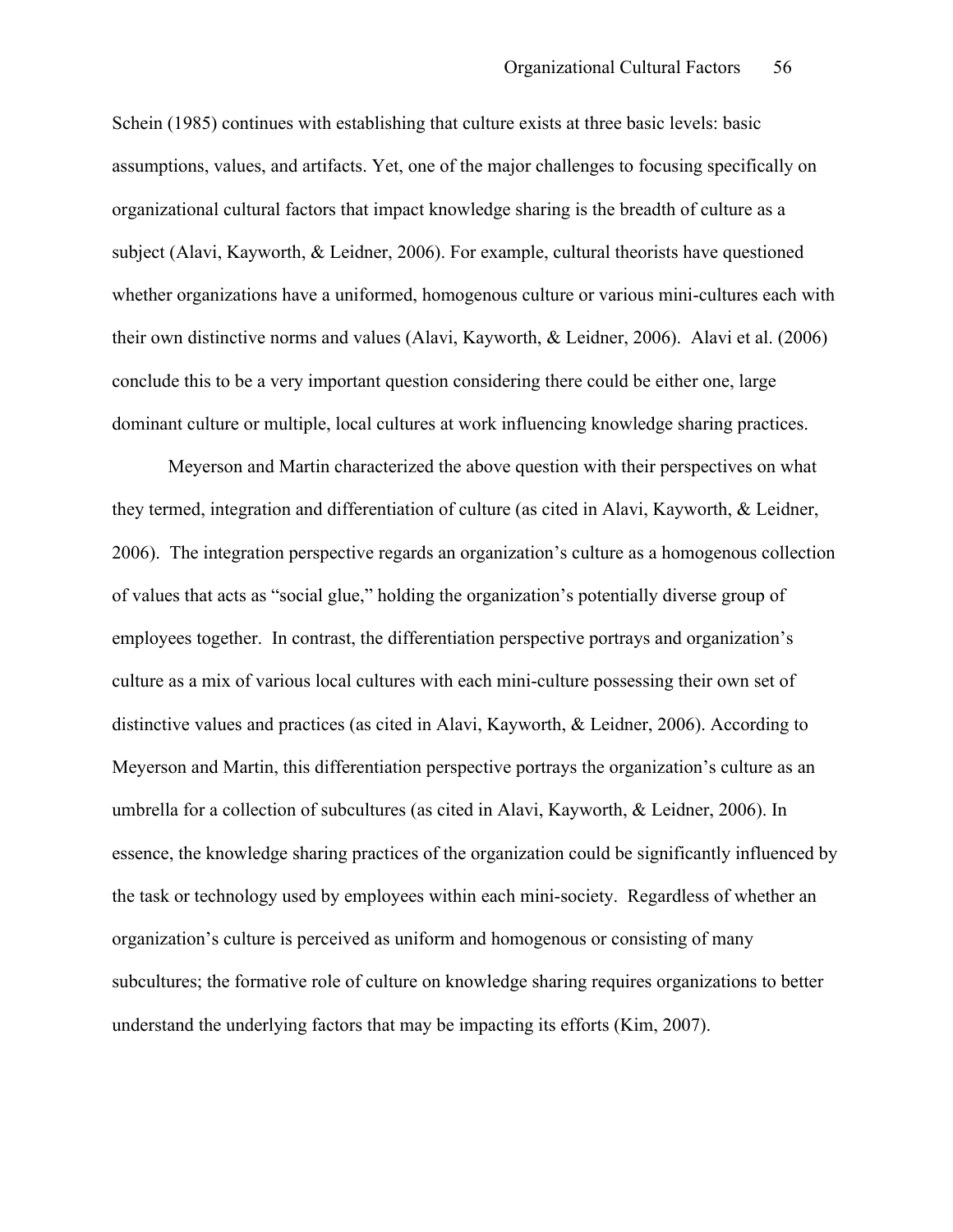# *Theme #5: The Impact of Organizational Culture on Knowledge Sharing*

Before attempting to understand the impact of organizational cultural factors on knowledge sharing, defining organizational culture and its influence on knowledge sharing is necessary. According to Buellens, Kreitner, and Kinicki, organizational culture is, in effect, a byproduct of national culture (as cited by Kim, 2007). Buellens et al. infers that culture affects organizational behavior in two ways. First, employees bring their own individual societal cultures in the form of customs, values and beliefs to the organization and in turn, the organization's culture influences those customs, values and beliefs (as cited by Kim, 2007).

Schein (1985) views organizational culture as the way individuals do things. Core values and assumptions form the foundation of organizational culture. These values in turn directly impact the actions and practices of the individual, including the desire to share knowledge (Kuofie & Usoro, 2006).

De Long and Fahey, (2001) argue that organizational culture is the most frequently cited barrier to leveraging organizational knowledge. They identify three ways organizational culture impacts knowledge sharing. First, organizational culture shapes what knowledge is and what knowledge is worth sharing. Second, organizational culture defines the relationship between the employee and organizational knowledge. This is about the ownership of knowledge. Wasko and Faraj note that if organizations treat knowledge as a private good then reluctance to share increases significantly (as cited in Kim, 2007). Third, organizational culture establishes the context for employee interaction, determining how knowledge should be and will be shared in any particular situation. If this is true, then what specific organizational cultural factors impact knowledge sharing?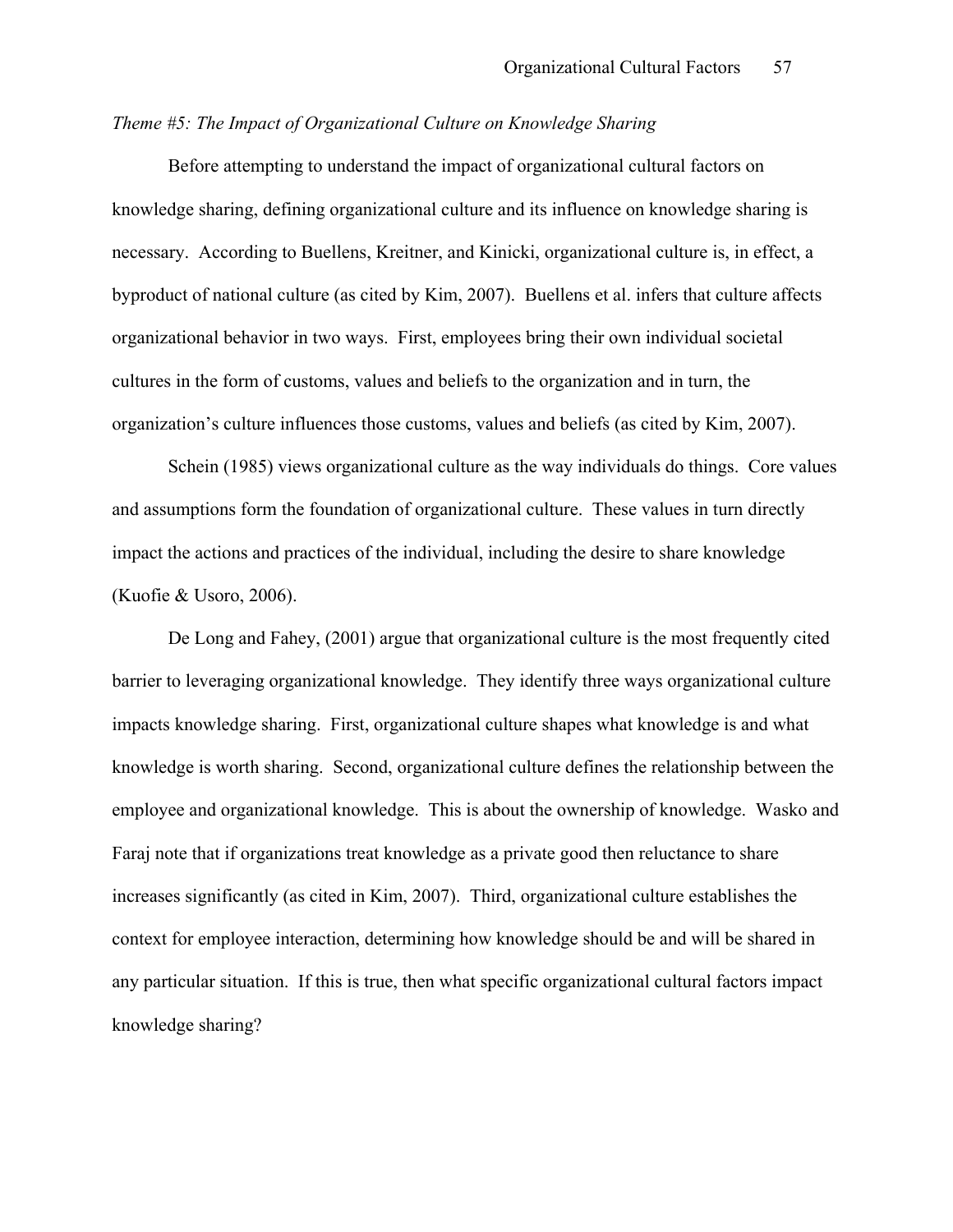The selected literature reveals that there are six key social factors that impact knowledge sharing: trust, autonomy, power politics, care, competence leverage, and collaboration. Each is described below.

*Trust.* Davenport and Prusak (1998) note that hoarding knowledge, as well as looking upon knowledge offered by others as suspect, are natural human tendencies. For an organization to begin creating an environment supportive of knowledge sharing, a climate of mutual *trust* is essential (Hooff & Schipper, 2009). Davis, Mayer, and Schoorman define trust as the willingness of a person to be vulnerable to the actions of another person, with the expectation that the recipient of the trust will perform a particular action that is important to the giver, irrespective of the giver's ability to monitor or control the recipient (as cited in Liao, 2006). Baer and Frese note that successful cooperation requires the existence of a climate in which an employee feels safe in displaying behavior that can potentially put them in a vulnerable position (as cited in Liao, 2006). Delong and Fahey, (2001) note that trust and collaboration lead to a greater willingness among employees to share insights and expertise with each other.

According to Ford and Chan (2003), an employee's possible reluctance to share what they know can be attributed in large part to a lack of trust, or a sense that the knowledge recipient might not have their best interests at heart. Without trust, the guarding of an employee's reputation within the organization becomes of great importance. Not only does an employee choosing to share knowledge within an environment lacking in trust stand to lose their unique standing within the organization but any knowledge they share that is subsequently judged to be irrelevant could potentially damage their reputation (Hooff & Schipper, 2009). Thus, the importance of trust is crucial to knowledge sharing. Trust lays the primary foundation for all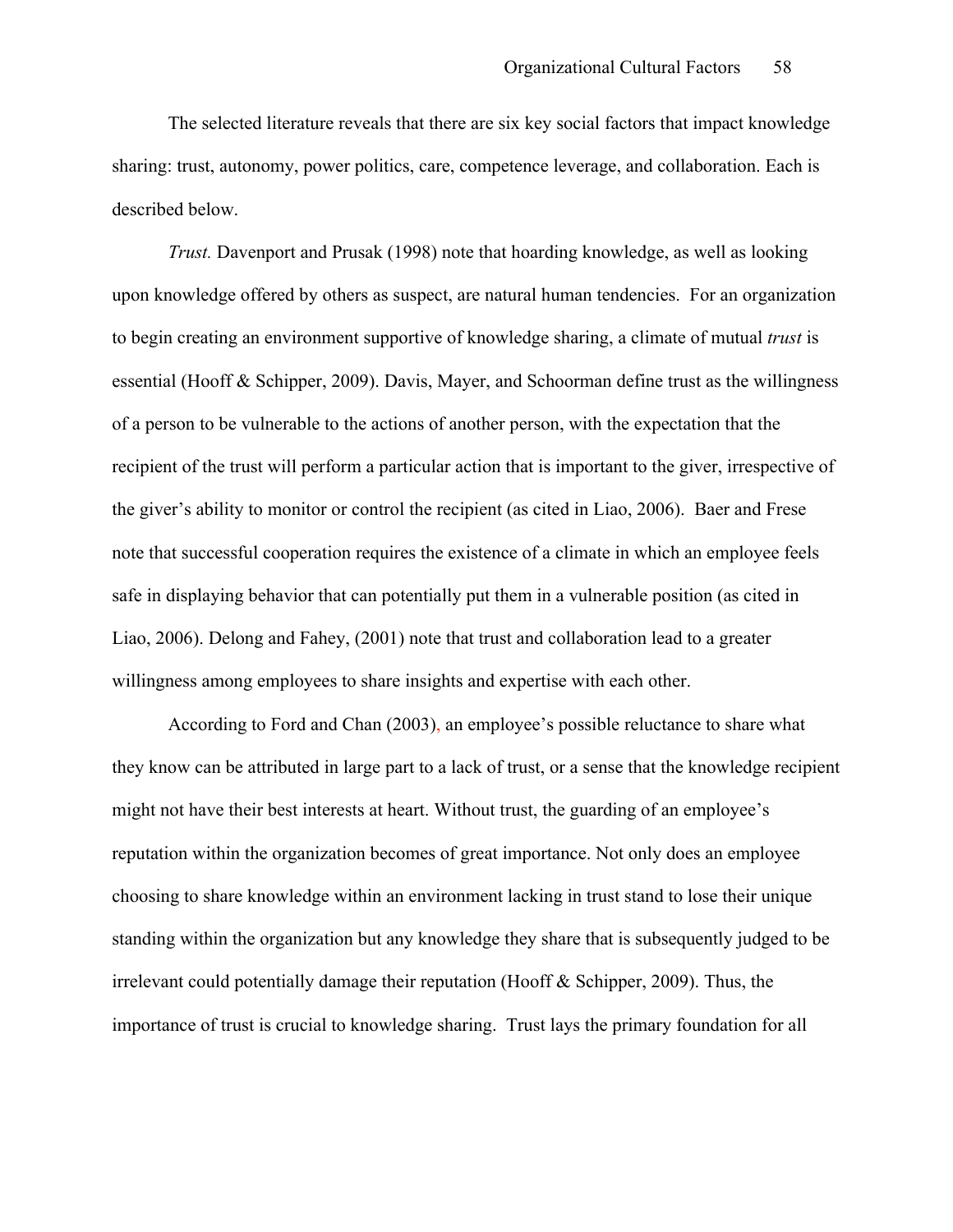social relations and therefore is a necessary requisite for an organization's contingent of knowledge workers to share their ideas, information and knowledge (Brink, 2001).

*Autonomy*. Another social factor that is recognized as crucial to impacting knowledge sharing is *autonomy*. Henderson and Lee define autonomy, also referred as "self-direction," "empowerment," or "self-management," is the extent to which an individual or group of individuals has the freedom, independence and direction to determine what actions are needed to be taken and how best to implement them (as cited in Janz and Prasarnphanich, 2003). Schein and Ulrich believe that employees want and need to be involved in the changes that will affect them (as cited in Brink, 2001). Nonaka believes that an employee's empowerment may improve their motivation to create and share knowledge because an empowered individual strives for personal development (as cited in Brink, 2001).

Cheney, Goldstein and Rockart identify autonomy as the single most desired job characteristic of knowledge workers (as cited in Janz and Prasarnphanich, 2003). Autonomy is viewed as a significant dimension of knowledge sharing, facilitating sharing among individuals and or groups of individuals (Janz & Prasarnphanich, 2003). Miles and Snow note that employees who enjoy an autonomous environment are more willing to share knowledge in order to achieve organizational objectives (as cited in Janz and Prasarnphanich, 2003). As a result, Schulz concludes that an organization may reasonably expect that enhancement of knowledge sharing can be, in part, attributable to higher levels of employee autonomy (as cited in Janz and Prasarnphanich, 2003).

*Power politics.* Another social factor that has proven to impact knowledge sharing is *power politics*. The phrase 'knowledge is power' is used frequently in an organizational setting (Ipe, 2004). Evidence suggests that individuals use knowledge as a means of control and or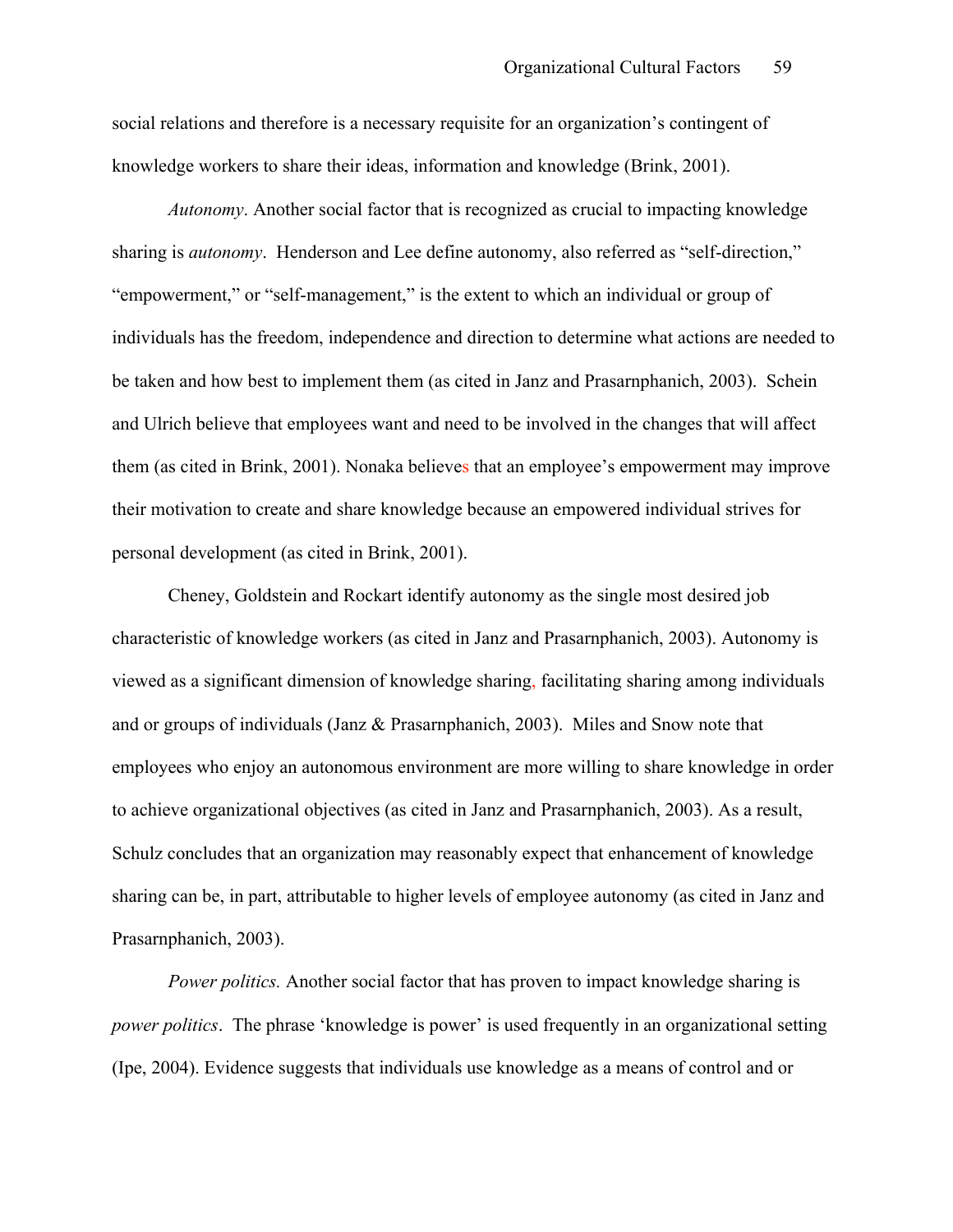defense and if an individual perceives that power comes from knowledge they would be less inclined to share (Ipe, 2004). In organizations that have a more competitive environment, e.g. those in which employees are rewarded for their performance; withholding knowledge can be interpreted as an act of control, or as an effort to distinguish themselves relative to their coworkers (Ipe, 2004). Empson and Weiss note that professionals guard their knowledge intently since they perceive their value to the organization is strictly related to that knowledge (as cited in Ipe, 2004). Ipe (2004) discovered that in this type of environment, enhanced reputation and personal gain is lauded more than knowledge sharing.

*Care*. Krough defines care, in an organizational context, as genuine interest of one employee to another, helping that person whenever needed (as cited in Brink, 2001). He continues that care for another individual provides a platform for knowledge workers to be more open to exchange with each other (as cited in Brink, 2001).

*Competence leverage.* Weggeman defines competence leverage as the ability of an employee to accomplish tasks (as cited in Brink, 2001). He further notes that competence leverage stimulates knowledge sharing because creation of new skills and transfer of knowledge is intentionally encouraged (as cited in Brink, 2001).

*Collaboration*. Jones notes that employees share activities, processes, develop products together and share responsibility (as cited in Brink, 2001). A study conducted by Long indicates that when norms and practices promote collaboration, these interactions are more likely to stimulate new knowledge; the product of employee knowledge sharing (as cited in Brink, 2001).

The selected literature reveals that there are two key motivational factors that impact knowledge sharing: incentives and motivation. Each is described below.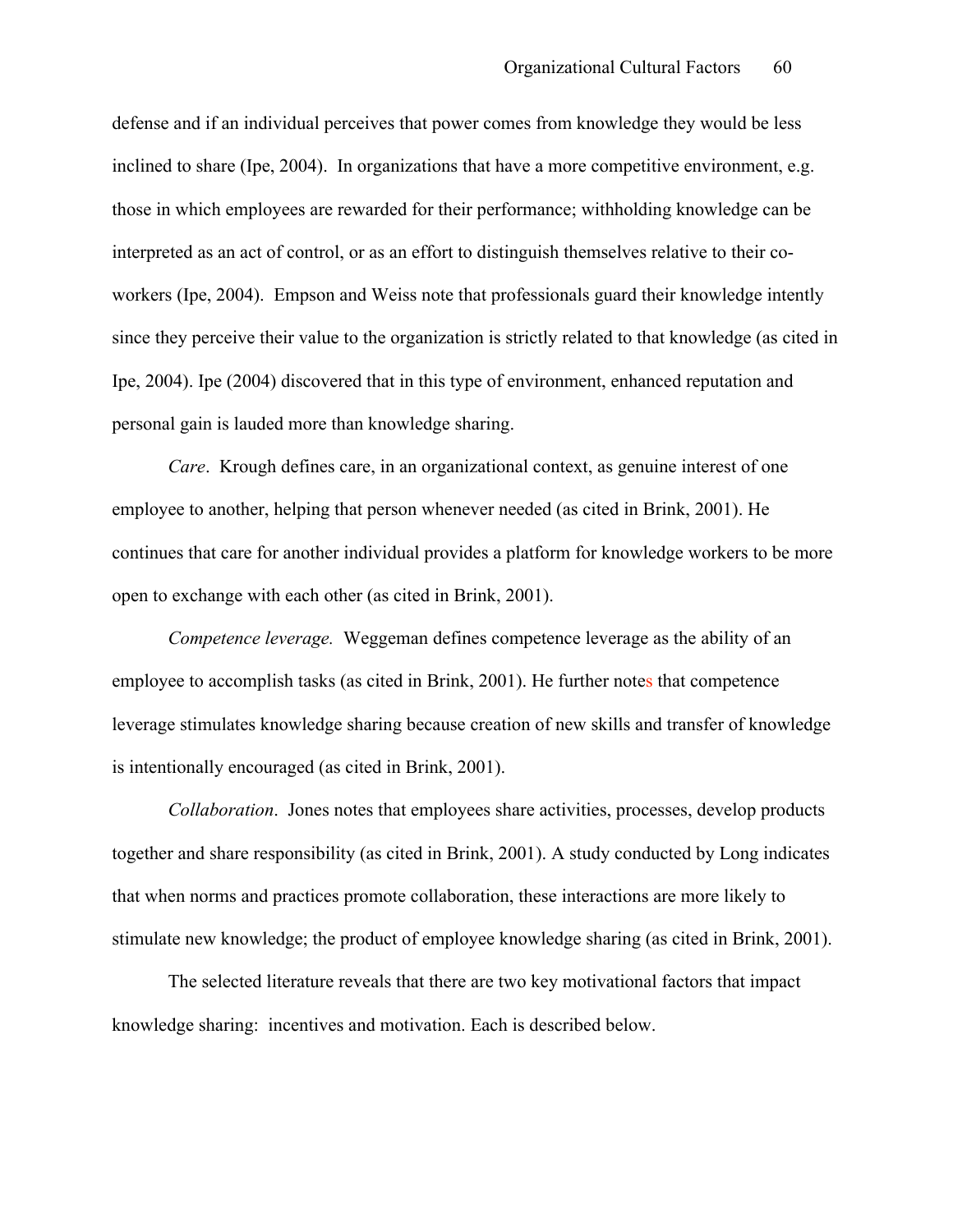*Incentives.* Equating knowledge with power raises the question of how challenging is it to establish a knowledge sharing environment. O'Reilly and Pondy indicate that there is a positive relationship between incentives and knowledge sharing behavior between individuals (as cited in Ipe, 2004). Gupta and Govindarajan and Quinn et al. conducted several studies and discovered there is indeed a link between knowledge sharing and the quality and quantity incentives/rewards available (as cited in Ipe, 2004). Knowledge sharing does not come without participant costs (Gee-Woo, Jae-Nam, Young-Gul, & Zmud, 2005). Personal beliefs that expected benefits will outweigh these costs are important factors in determining knowledge sharing behaviors (Gee-Woo et al., 2005). Gibbert and Krause note that not only does knowledge sharing take time and effort, but doing so in an organization results in what they term as the "public good dilemma;" that is, any knowledge asset contributed for the good of the organization can be used by any other employee without the benefit of having to make a reciprocal contribution (as cited in Gee-Woo et al., 2005). Consequently, the lack of sufficient incentives ,becomes a common barrier to knowledge sharing (Gee-Woo, et al., 2005). Therefore, determining what incentives promote or impede employee tendencies to engage in knowledge sharing behaviors is important.

*Motivation*. Choi and Lee have noted that an organization can successfully promote a knowledge sharing environment by among other things changing employee attitudes and behaviors to promote a willingness and consistency in knowledge sharing (as cited in Hsiu-Fen, 2007). Motivation has been identified as a key determinant of general employee behavior, acceptance of information technology and the primary trigger for knowledge sharing (Hsiu-Fen, 2007). Given the inherent challenge of creating and nurturing a knowledge sharing environment, organizations must find ways to encourage employees to share knowledge. Vroom notes that the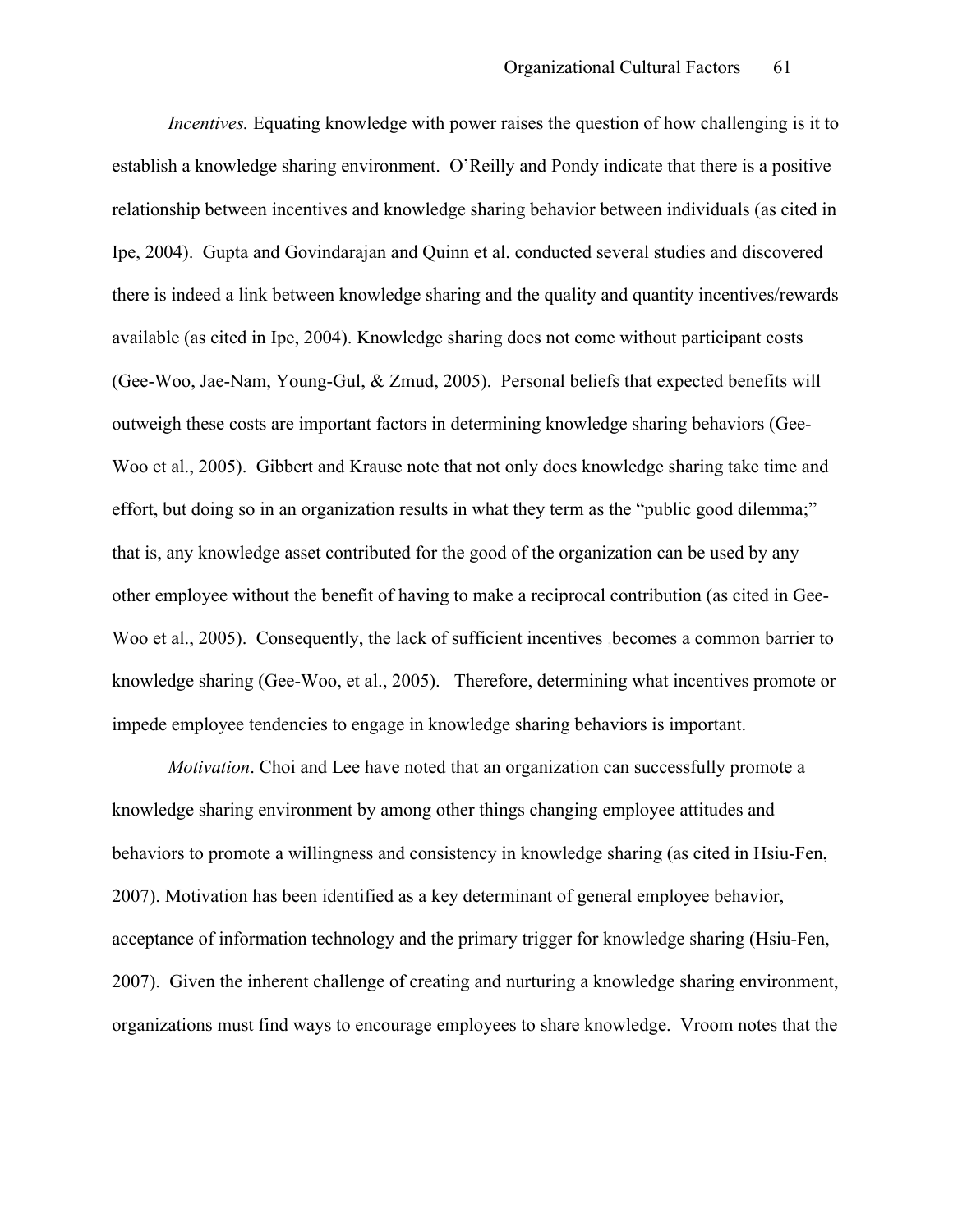more positive outcomes are perceived to be associated with a given action, the more inclined people will be to perform that action (as cited in Hsiu-Fen, 2007).

There are two broad classes of motivation – extrinsic and intrinsic. An employee's extrinsic motivation to share knowledge is based on the perception that the potential benefit (reward) received from sharing outweighs the potential cost (effort, time) involved in the exchange (Hsiu-Fen, 2007). Deci and Ryan reveal that extrinsic motivation focuses on goaldriven reasons, e.g. rewards or benefits earned when performing a task (as cited in Hsiu-Fen,  $2007$ ).

Deci and Ryan explains that employee intrinsic motivation refers to an individual engaging in a knowledge sharing activity for the pleasure and satisfaction derived from the experience (as cited in Hsiu-Fen, 2007). For example, employees who engage in knowledge sharing can be satisfied by the fact that they have helped one of their colleagues or provided knowledge that is useful to the organization. Deci and Ryan note that both extrinsic and intrinsic motivation influences an individual's intention regarding a knowledge sharing activity as well as their actual behaviors (as cited in Hsiu-Fen, 2007).

*Extrinsic motivation*. From an extrinsic motivational perspective, an employee's behavior is driven by the perceived compensation or rewards of the task. Kowal and Fortier as well as Deci and Ryan noted the fundamental goals of an extrinsically motivated employee who shares knowledge are to receive organizational rewards or reciprocal benefits (as cited in Hsiu-Fen, 2007). Davenport and Prusak noted that organizational rewards can range from monetary incentives such as increased salaries and bonuses to non-monetary rewards such as promotions and job security (as cited in Hsiu-Fen, 2007). Blau noted that reciprosity has been highlighted as a benefit of individuals engaged in a knowledge exchange (as cited in Hsiu-Fen, 2007). Kollock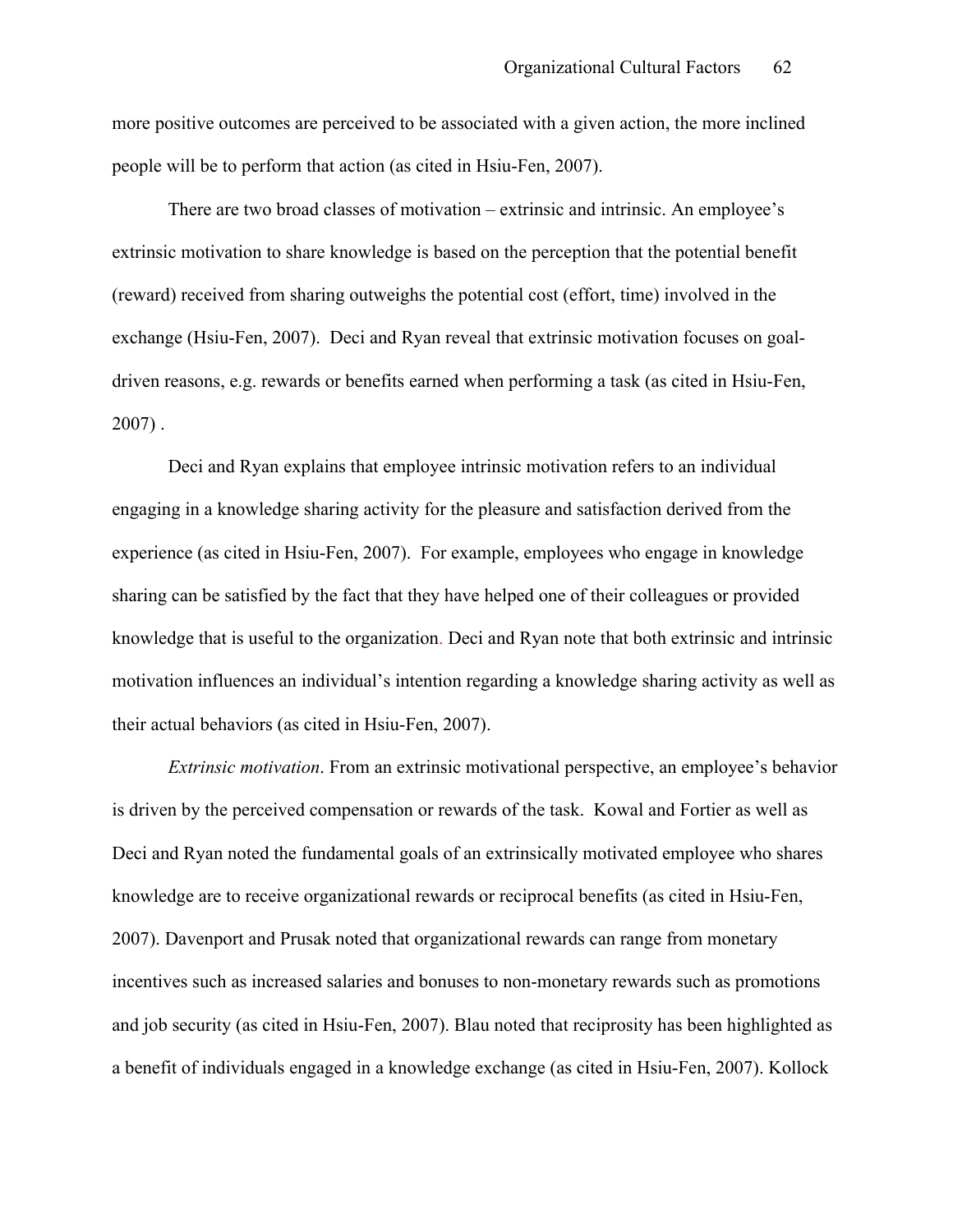explains that the theory behind reciprosity behavior is the creation of a sense of indebtedness, leading for example, the knowledge contributor to expect reciprocal help from others, ensuring ongoing knowledge sharing (as cited in Hsiu-Fen, 2007). Reciprocal benefits may provide effective motivation to facilitate knowledge sharing (Hsiu-Fen, 2007). An organization's employees who believe they can obtain reciprocal benefits from their colleagues by sharing their knowledge then are more likely to look favorably upon knowledge sharing (Hsiu-Fen, 2007).

*Intrinsic motivation*. Deci noted that from an intrinsic motivational perspective, knowledge sharing behavior is evoked by the need for an employee to feel competence in mastering a task and the perceived freedom recognition brings within the organization (as cited in Hsiu-Fen, 2007). It is this competency or self-efficacy that motivates employees to share knowledge with their colleagues. Knowledge self-efficacy typically manifests in employees who believe their knowledge can help solve job-related problems and improve work efficacy. Workers who believe that they can contribute to organizational improvements by sharing their knowledge will ultimately develop more positive attitudes toward sustaining knowledge sharing (Hsiu-Fen, 2007).

Enjoyment in helping others has been identified as an intrinsic motivator (Hsiu-Fen, 2007). Organ noted that enjoyment is derived from the concept of altruism (as cited in Hsiu-Fen, 2007). He defines altruism as including discretionary behaviors that help specific others with organizationally relevant tasks or problems (as cited in Hsiu-Fen, 2007). Constant, Sproull and Kiesler determined that knowledge workers may then be motivated to share and help others within the organization by altruism owing to their sincere desire to help others (as cited in Hsiu-Fen, 2007). Wasko and Faraj concluded that employees are intrinsically motivated to contribute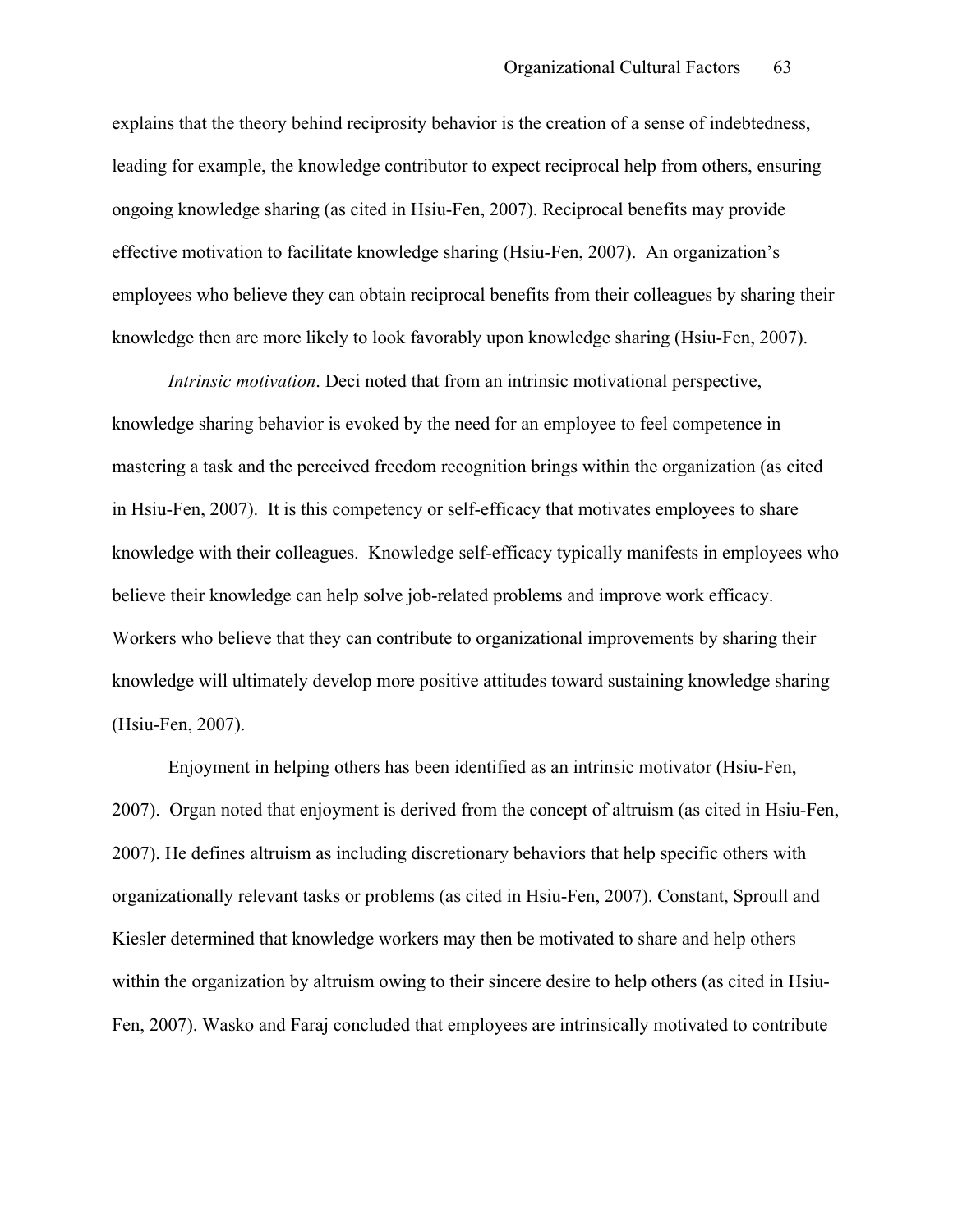knowledge because such actions are challenging, pleasurable and because they help others (as cited in Hsiu-Fen, 2007).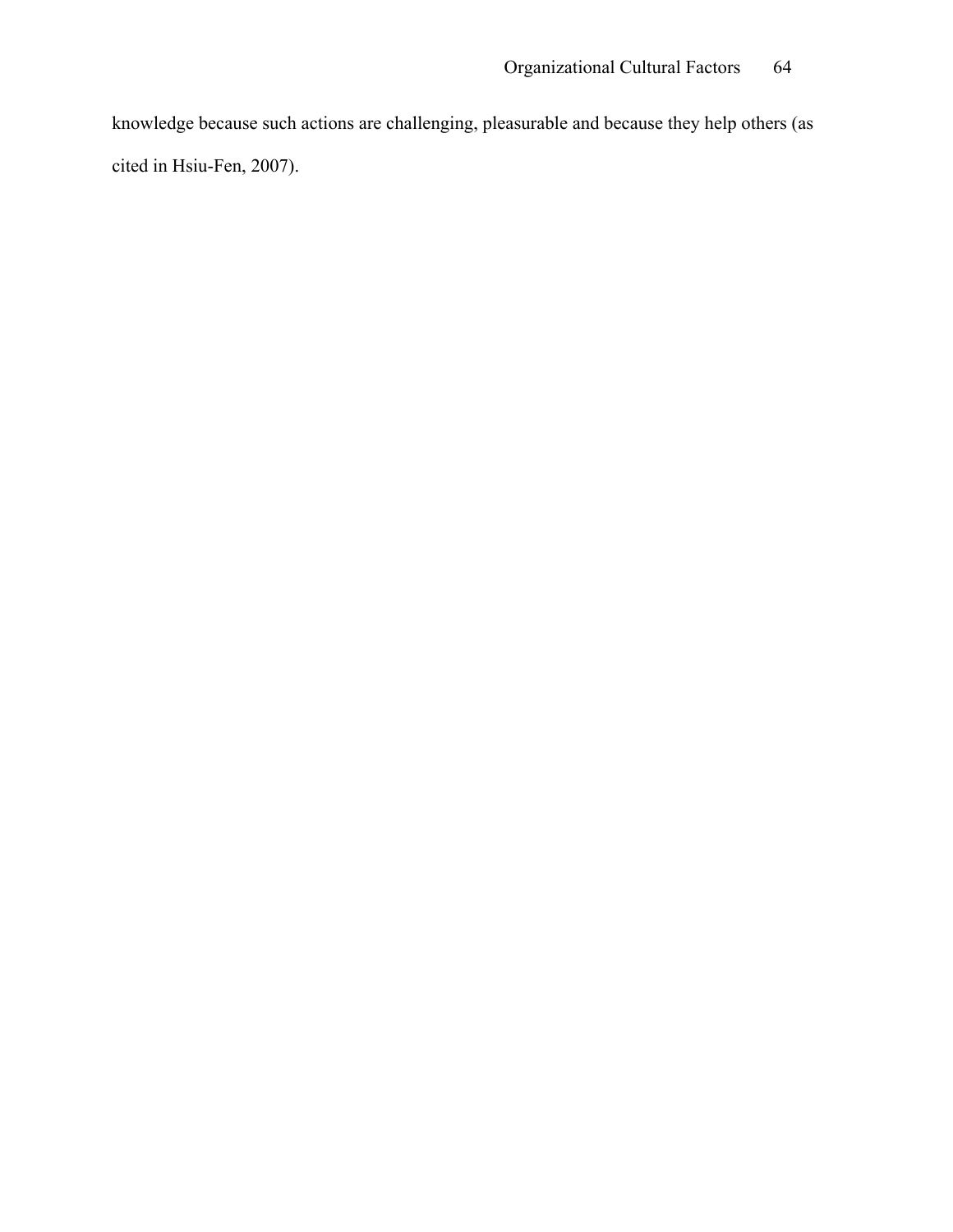# Conclusion

Organizations must compete in an increasingly knowledge-intensive economy, in which knowledge is the most valuable resource. Management is challenged to understand what factors impact knowledge sharing in order to create a sustainable knowledge sharing environment. As Alazmi and Zairi, 2003) note, making knowledge available to the right people at the right time is crucial for an organization to build and sustain competencies. Yet, as the literature presented in this study indicates, for all the importance of establishing and nurturing an environment where knowledge can be easily shared, the factors with the most potential to have the greatest impact are not yet well understood in many organizations.

The purpose of this literature review is to identify organizational cultural factors that have an impact on knowledge sharing. The synthesis of the literature shows that knowledge sharing in an organization is a complex process. Organizations pursuing knowledge management in general and knowledge sharing in particular have traditionally focused on the information technology infrastructure (Davenport, Delong, & Beers, 1998). While information technology is important to the overall knowledge management endeavor, lack of attention to cultural factors in conjunction with information technology has proven to be roadblock to any sustainable success. This researcher has witnessed several deployments of information management and team collaboration solutions that have failed to meet their objective of facilitating consistent information/knowledge exchange. While there are many factors that can be attributed to these deployment failures (e.g. training, application champions, communication and support), the organization neglected to take into account the social and motivational drivers behind why an employee would share what they know regardless of what tool was available.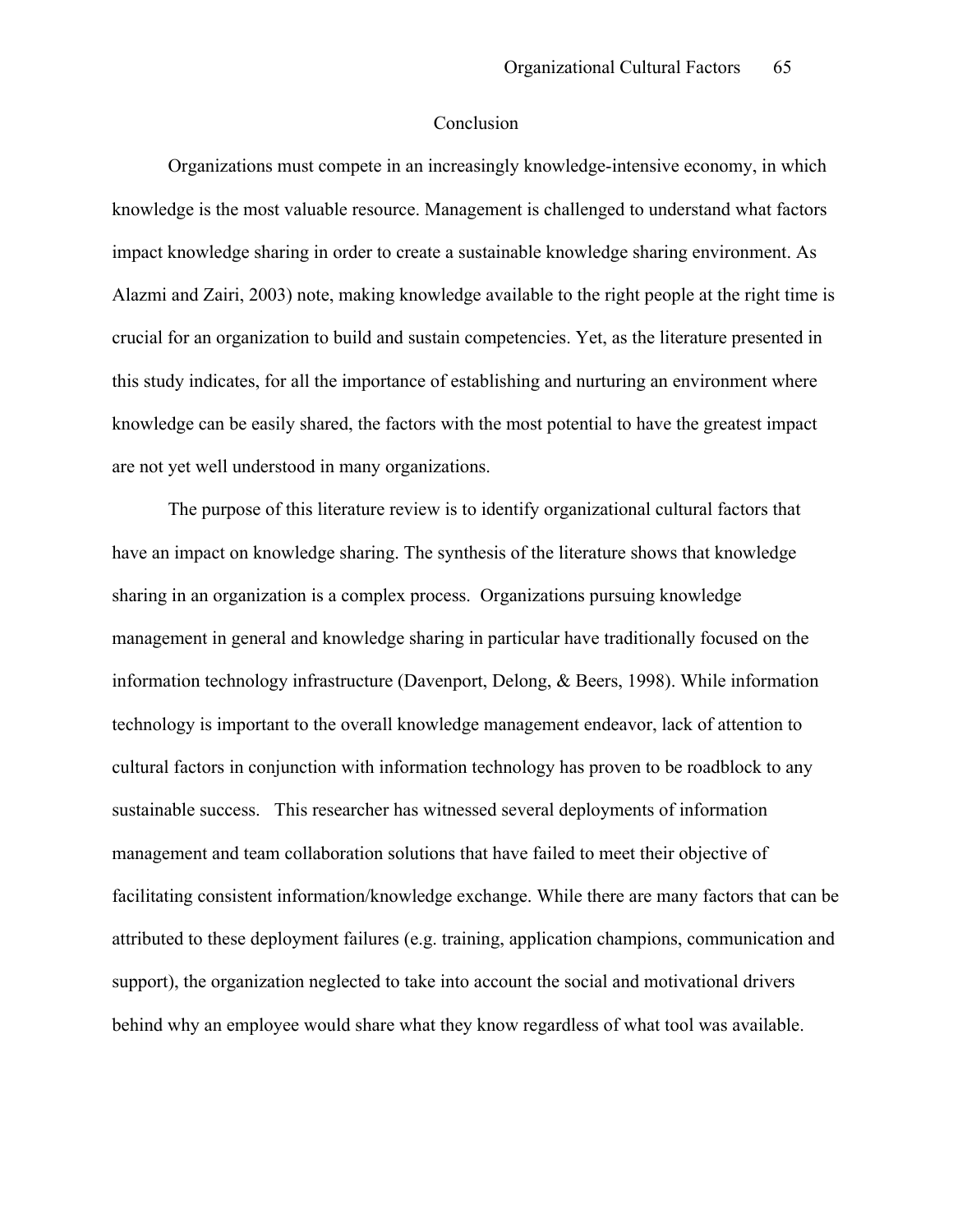The literature indicates focus on three key social factors including trust, autonomy, and power politics is critical. Of these, it can be argued that trust is the most important of all. In addition, the literature indicates the need to focus on two key types of motivational factors; intrinsic and extrinsic.

As noted in the literature, knowledge sharing at its basic level is the willingness of an individual to share with others the knowledge they have (Davenport & Prusak, 1998). Employee willingness to share is crucial for as the literature indicates, there is a "cost" to sharing. This cost comes in many different currencies, most notably time and effort. With employees being challenged to "accomplish more with less", time is an extremely precious commodity; one that individuals may be loath to spend on knowledge sharing.

While the literature paints a challenging picture for any organization to improve their knowledge sharing potential, establishing and sustaining a knowledge sharing environment is not unobtainable. McDermott and O'Dell (2001) point out that organizations that tie knowledge sharing to organizational objectives improve knowledge sharing. This researcher saw focus on improving natural search traffic to our brand sites increase 100% simply by tying this objective to each employee's performance goals. Organizations should recognize that the true value of each employee is not just the amount of work they are capable of completing but rather the knowledge they create in the course of performing their work. Companies that are able to refocus in this way will then be able to create and sustain a knowledge sharing culture.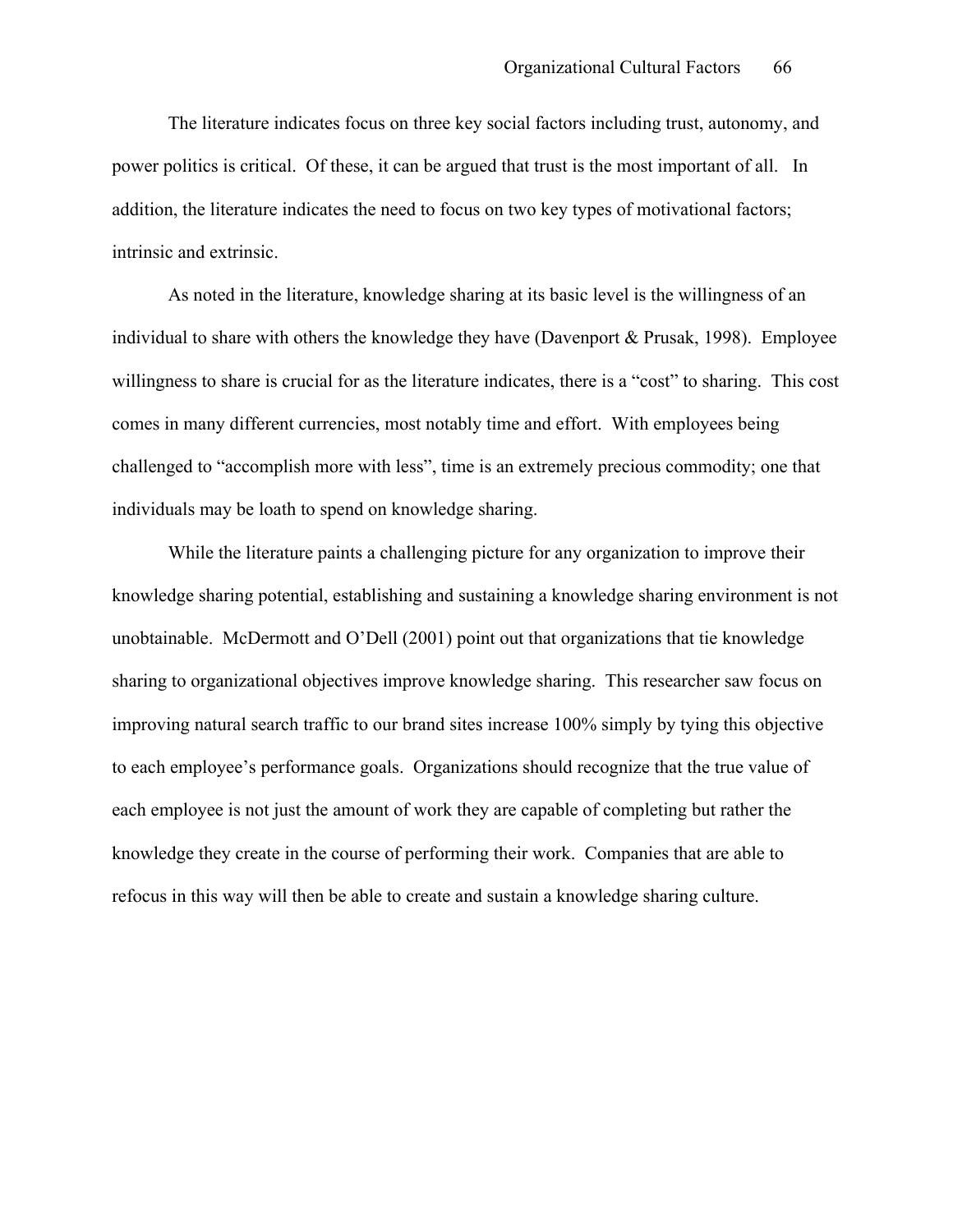#### References

- Alavi, M., Kayworth, T., & Leidner, D. (2006). An empirical examination of the influence or organizational culture on knowledge management practices. *Journal of Management Information Systems,* 22(3), 191-224*. Retrieved May 15, 2009* from http://0 search.ebscohost.com.janus.uoregon.edu/login.aspx? direct=true&db=buh&AN=19675857&site=ehost-live&scope=site
- Alazmi, M., & Zairi, M. (2003). Knowledge management critical success factors. *Total Quality Management,* 14(2), 199-204*.* Retrieved May 7, 2009 from http://0 search.ebscohost.com.janus.uoregon.edu/login.aspx?direct=true&db=buh&AN=1028894 9&site=ehost-live&scope=site
- Alavi, M., Kayworth, T., & Leidner, D. (2006). An empirical examination of the influence of organizational culture on knowledge management practices. *Journal of Management Information Systems,* 22(3), 191-224*.* Retrieved May 14, 2009 from http://0 search.ebscohost.com.janus.uoregon.edu/ login.aspx

?direct=true&db=buh&AN=19675857&site=ehost-live&scope=site

- Amelinckx, A., Wilemon, D., & Zakaria, N. (2004). Working together apart? Building a knowledge sharing culture for global virtual teams. *Creativity and Innovation Management,* 13(1), 15-29*.* Retrieved May 14, 2009 from http://0 search.ebscohost.com.janus.uoregon.edu/login.aspx?direct=true&db=buh&AN=1238988 3&site=ehost-live&scope=site
- Anthony, W., & Brockmann, E. (2002). Tacit knowledge and strategic decision making. *Group and Organization Management,* 27(4), 436-456*.* Retrieved April 14, 2009 from http://0-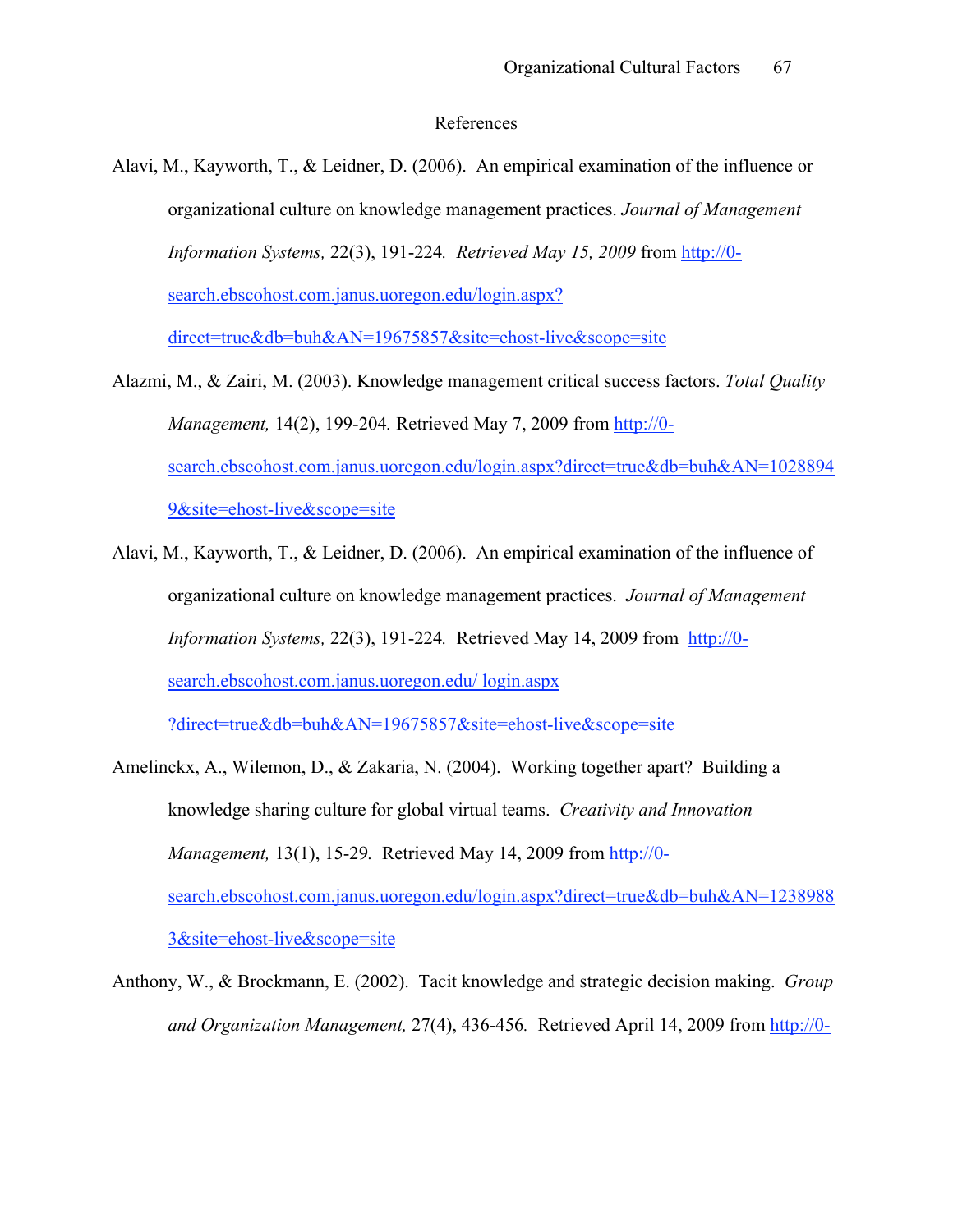search.ebscohost.com.janus.uoregon.edu/ login.aspx?

direct=true&db=buh&AN=8624828&site=ehost-live&scope=site

Blumentritt, R., & Johnston, R. (1999). Towards a strategy for knowledge management. *Technology Analysis & Strategic Management,* 11(3), 287-300. Retrieved April 14, 2009 from http://0-search.ebscohost.com.janus.uoregon.edu

/login.aspx?direct=true&db=aph&AN=2401003&site=ehost-live&scope=site

Gee-Woo, B., Jae-Nam, L., Gul-Young, K., & Zmud, R., (2005). Behavioral intention formation in knowledge sharing; examining the roles of extrinsic motivators, social-psychological forces and organizational climate. *MIS Quarterly,* 29(1), 87-111. Retrieved April 14, 2009 from http://0-

search.ebscohost.com.janus.uoregon.edu/login.aspx?direct=true&db=aph&AN=1631336 6&loginpage=Login.asp&site=ehost-live&scope=site

Braun, V., & Clarke, V. (2006). Using thematic analysis in psychology. *Qualitative Research in Psychology,* 3, 77-101*.* Retrieved May 12, 2009 from

http://science.uwe.ac.uk/psychology/DrVictoriaClarke\_files/ThematicAnalysis%20.pdf

- Brink, P. (2001). Measurement of conditions for knowledge sharing. *Proceedings of 2nd European Conference on Knowledge Management,* 1-16*.* Retrieved May 7, 2009 from http://www.onthebrink.nl/documenten/ measurement\_conditions\_ks.pdf
- Bures, V. (2003). Cultural barriers in knowledge sharing. *E+M Ekonomics and Management, Liberec,* 6*,* 57-62*.* Retrieved May 7, 2009 from

http://lide.uhk.cz/fim/ucitel/buresvl1/publications/CulturalBarriers.pdf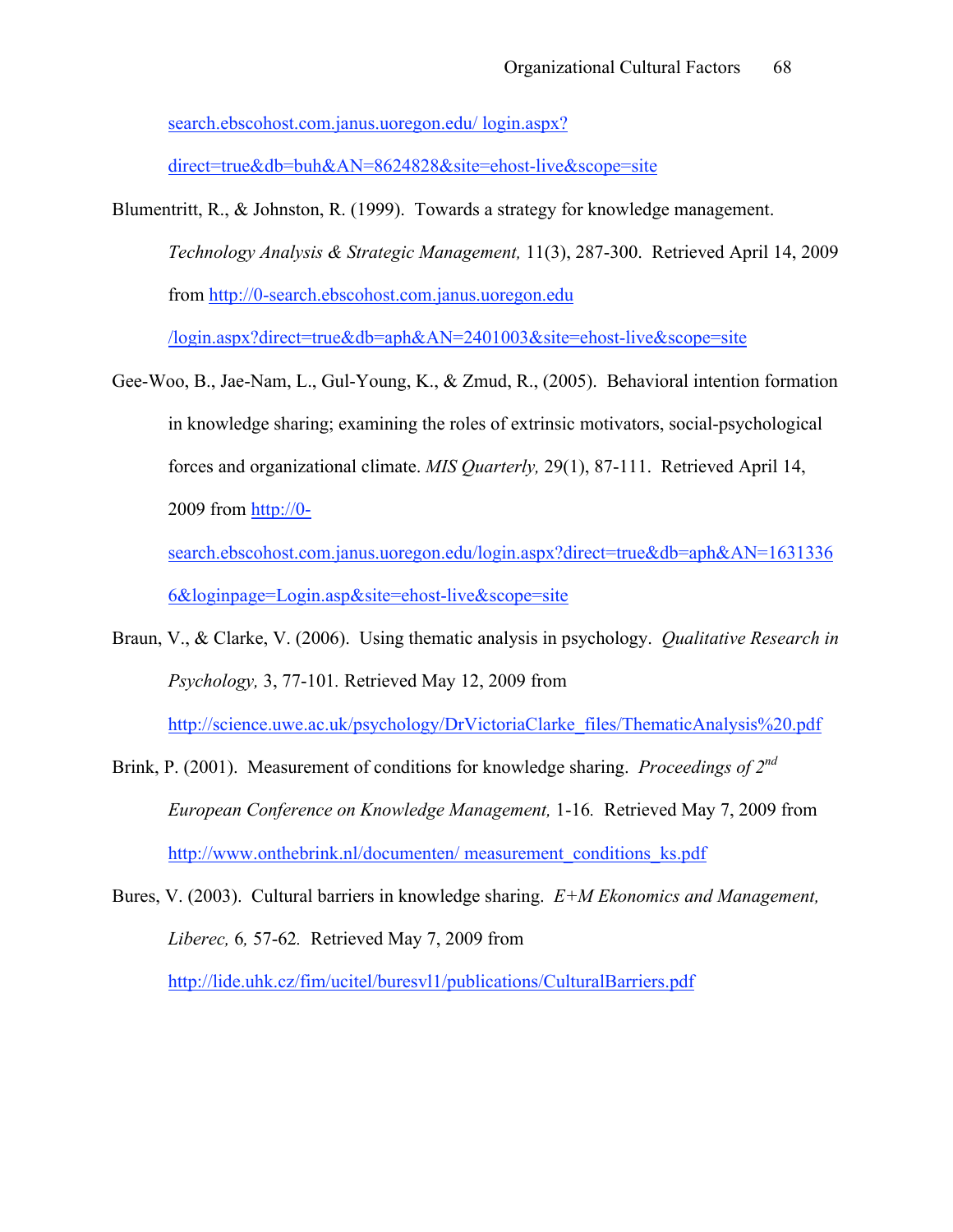- Busch, C., De Maret, P., Flynn, T., Kellum, R., Meyers, B., Saunders, M., et al. (2005). Content analysis. Writing@CSU. Colorado State University Department of English. Retrieved May 12, 2009 from http://writing.colostate.edu/guides/ research/content/
- Chan, Y., & Ford, P. (2003). Knowledge sharing in a multi-cultural setting: a case study. *Knowledge Management Research and Practice*, 1*,* 11-27*.* Retrieved May 7, 2009 from http://www.palgrave-journals.com/kmrp/journal/v1/n1/ pdf/8499999a.pdf
- Chen, L.,  $\&$  Yang, C. (2007). Can organizational knowledge capabilities affect knowledge sharing behavior? *Journal of Information Science,* 33(1), 95-109*. Retrieved May 14, 2009* from http://0-

search.ebscohost.com.janus.uoregon.edu/login.aspx?direct=true&db=aph&AN=2514237 1&site=ehost-live&scope=site

Davenport, T., De Long, D., & Beers, M. (1998). Successful knowledge management. *Sloan Management Review,* 39(2), 43-57. Retrieved April 14, 2009 from http://0 search.ebscohost.com.janus.uoregon.edu/

login.aspx?direct=true&db=buh&AN=159474&site=ehost-live&scope=site

Davenport, T., & Prusak, L. (1998). Working knowledge: how organizations manage what they know. Retrieved April 14, 2009 from http://www.acm.org/ubiquity/book/t\_davenport\_1.html

De Long, D., & Fahey, L. (2000). Diagnosing cultural barriers to knowledge management. *Academy of Management Executives,* 14(4), 113-127*.* Retrieved April 14, 2009 from http://management.uta.edu/Casper/5323/DeLong%20&%20 Fahey%20AME%202000.pdf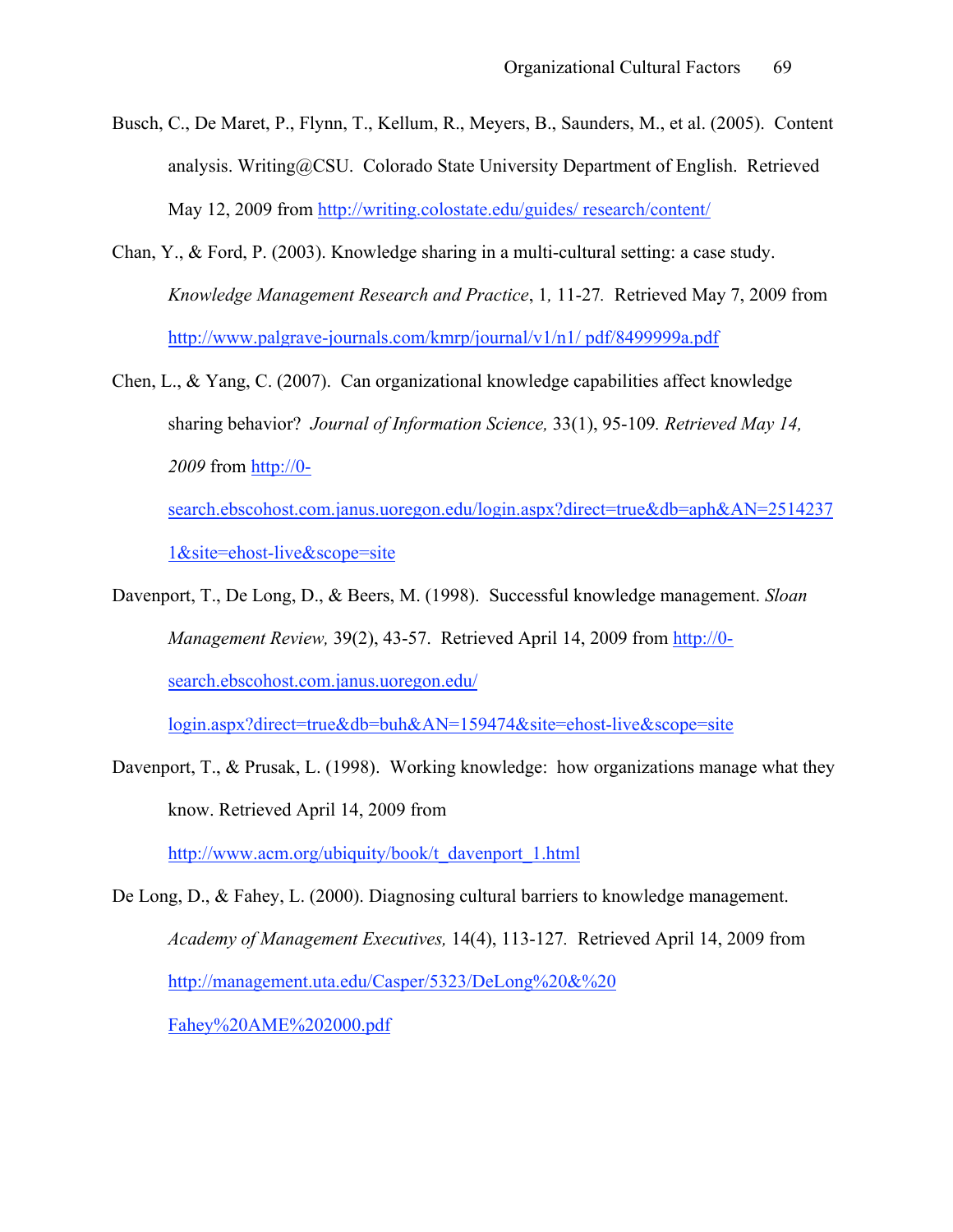Desouza, K. (2003). Facilitating tacit knowledge exchange. *Communications of the ACM,* 46(6), *85-88.* Retrieved April 14, 2009 from http://0 search.ebscohost.com.janus.uoregon.edu/login.aspx?direct= true&db =aph&AN =11872560&site=ehost-live&scope=site

Doyle, D., & Du Toit, A. (1998). Knowledge-based enterprises: an overview. *South African Journal of Library & Information Science,* 66(3), 90-108*.* Retrieved April 14, 2009 from http://0-search.ebscohost.com.janus.uoregon.edu

/login.aspx?direct=true&db=aph&AN=1361229&site=ehost-live&scope=site

- Dyer, J., & Nobeoka, K. (1998). Creating and managing a high performance knowledge sharing network: the Toyota case. Retrieved April 18, 2009 from http://imvp.mit.edu/papers/98/147b.pdf
- Ek, S., Ginman, M., Perttila, R., Sodergard, P., Totterman, A., & Widen-Wulff, G. (2008). Information behaviour meets social capital: a conceptual model. *Journal of Information Science,* 34(3), 346-355*.* Retrieved April 13, 2009 from http://0-

search.ebscohost.com.janus.uoregon.edu/

login.aspx?direct=true&db=lxh&AN=32594900&site=ehost-live&scope=site

Ericksen, G. (1996). Creating value by managing your organization's information and knowledge. *Directorship; Summer 96 Supplement Entrepreneur,* 22(6)*,* 1-4*.* Retrieved April 10, 2009 from http://0-web.ebscohost.com.janus.uoregon.edu/ ehost/detail?vid=29&hid=106&sid=906a40f4-7a66-4ccb-a47658fc2cbe5c2% 40sessionmgr102&bdata= JnNpdGU9ZWhvc3QtbGl2ZSZzY29wZT1zaXRl#db =buh&AN=9610165001#b=buh&AN=9610165001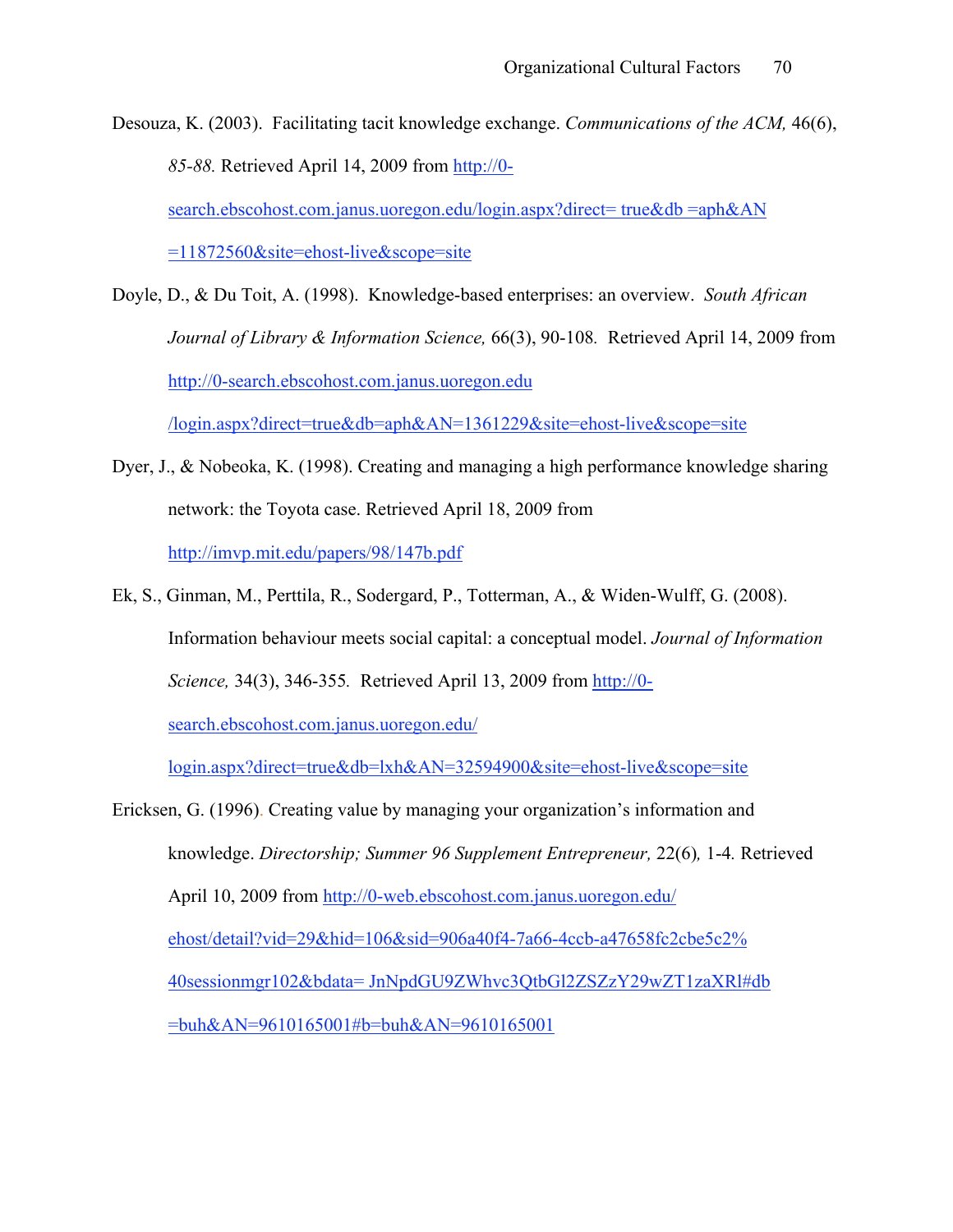Gee-Woo, B., Jae-Nam, L., Young-Gul, K., & Zmud, R. (2005). Behavioral intention formation in knowledge sharing: examining the roles of extrinsic motivators, social-psychological forces, and organizational climate. *MIS Quarterly,* 29(1), 87-111*.* Retrieved April 14, 2009 from http://0-search.ebscohost.com.

janus.uoregon.edu/login.aspx?direct=true&db=buh&AN=16313366&site=ehostlive&scope=site

- Goody, M., & Hall, H. (2007). KM, culture and compromise: interventions to promote knowledge sharing supported by technology in corporate environments. *Journal of Information Science,* 33(2), 181-188*.* Retrieved April 18, 2009 from http://0 search.ebscohost.com.janus.uoregon.edu/login.aspx?direct=true&db= aph&AN=25291982&site=ehost-live&scope=site
- Gottschalk, P., & Karlsen, J. (2004). Factors affecting knowledge transfer in IT projects. *Engineering Management Journal,* 16(1), 3-10. Retrieved April 14, 2009 from http://0 search.ebscohost.com.janus.uoregon.edu/ login.aspx?

direct=true&db=aph&AN=14073723&site=ehost-live&scope=site

Greengard, S. (1998). Will your culture support km? *Workforce,* 77(10), 93-98*.* Retrieved May 7, 2009 from http://0-search.ebscohost.com.janus.uoregon.edu/

login.aspx?direct=true&db=f5h&AN=1181726&site=ehost-live&scope=site

Gurteen, D. (1999). Creating a knowledge sharing culture. *Knowledge Management Magazine,*  2(5), 1-4. Retrieved May 12, 2009 from http://www.providersedge.com/docs/km\_articles/Creating\_a\_K-Sharing\_Culture\_-\_Gurteen.pdf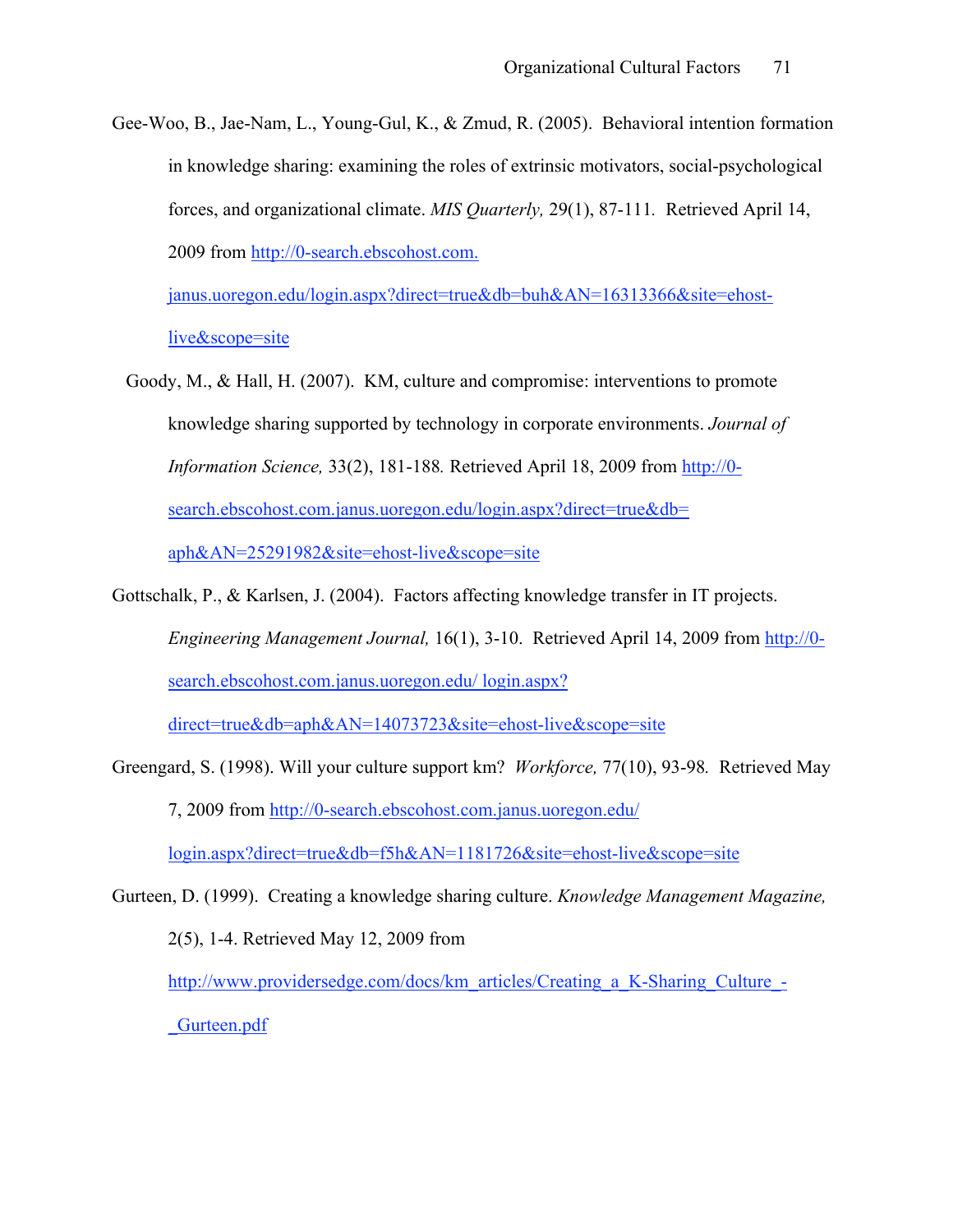- Hall, H. (2001). Input-friendliness: Motivating knowledge sharing across intranets. *Journal of Information Science,* 27(3), 139–146*.* Retrieved April 13, 2009 from http://jis.sagepub.com/cgi/content/abstract/27/3/139
- Hatch, J. (n.d.). Defining organizational knowledge. Retrieved April 8, 2009 from http://knol.google.com/k/jamie-hatch/defining-organizationalknowledge/1pcw8flfr6sz5/2#
- Hsiu-Fen, L. (2007). Effects of extrinsic and intrinsic motivation on employee knowledge sharing intentions. *Journal of Information Science,* 33(2), *2007,* 135–149*.* Retrieved April 12, 2009 from http://jis.sagepub.com/cgi/content/ abstract/33/2/135
- Ipe, M. (2004). Knowledge sharing in organizations: an analysis of motivators and inhibitors. *Academy of Human Resource Development International Conference,* 399-406*.* Retrieved May 8, 2009 from http://www.eric.ed.gov/ERICDocs/data/ ericdocs2sql/content\_storage\_01/ 0000019b/80/1b/d9/14.pdf
- Janz, B., & Prasarnphanich, P. (2003). Understanding the antecedents of effective knowledge management: the importance of a knowledge-centered culture. *Decision Sciences,* 34(2), 351 – 383*.* Retrieved May 4, 2009 from http://0 search.ebscohost.com.janus.uoregon.edu/login.aspx?direct=true&db=buh&AN=1094821 7&site=ehost-live&scope=site
- Jones, O. (2006). Developing absorptive capacity in mature organizations: The change agent's role. *Management Learning 2006, 37,* 355 – 376*.* Retrieved April 20, 2009 from http://mlq.sagepub.com/cgi/content/abstract/37/3/355
- Kaser, P., & Miles, R. (2001). Knowledge activists: The cultivation of motivation and trust properties of knowledge sharing relationships. *Academy of Management Proceedings, 1-*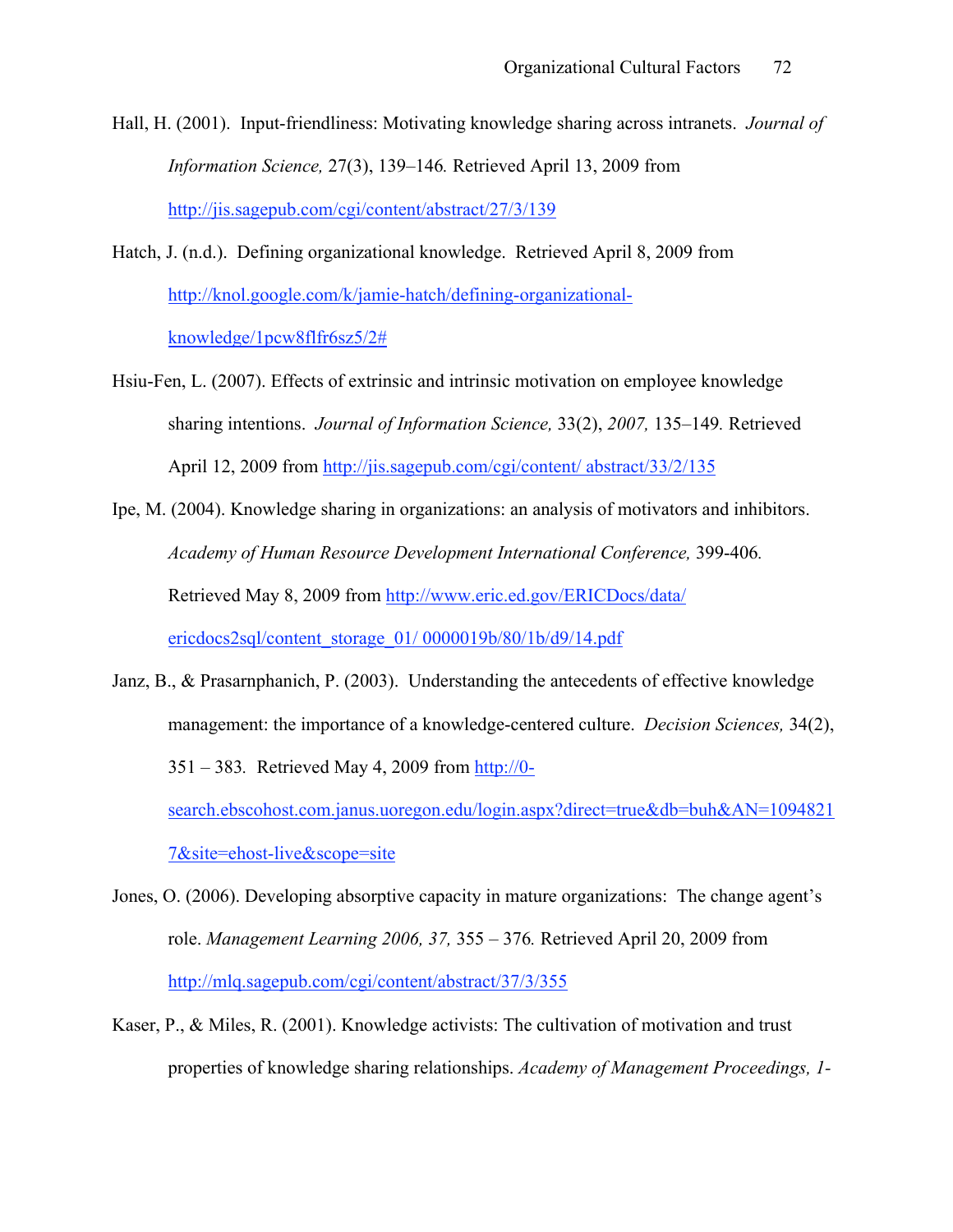*6.* Retrieved April 12, 2009 from http://0-search.ebscohost.com.janus.uoregon.edu

/login.aspx?direct=true&db=buh&AN= 6133693&site=ehost-live&scope=site

- Khalil, N., (n.d.). Knowledge management: does organizational culture matter? Retrieved May 20, 2009 from http://www.fppsm.utm.my/ files/Jurnal/JK08/801.pdf
- Kim, E. (2007). An integrated literature review of knowledge sharing through cultural lenses. Retrieved May 8, 2009 from http://www.eric.ed.gov/ERICDocs /data/ericdocs2sql/content\_storage\_01/0000019b/80/43/d5/fb.pdf
- Kuofie, M., & Usoro, A. (2006). Conceptualisation of cultural dimensions as a major influence on knowledge sharing. *International Journal of Knowledge Management,* 2(2), 16-25*.*  Retrieved April 17, 2009 from http://www.infoscijournals.com/downloadPDF/pdf/ITJ3137\_AUEK1PP5DV.pdf
- Leedy, P., & Ormrod, J. (2005). *Practical research: Planning and design.* Merrill Prentice Hall.
- Liew, A. (2007). Understanding data, information, knowledge and their inter-relationships. *Journal of Knowledge Management,* 8(2), *June 2007*. Retrieved June 16, 2009 from http://www.tlainc.com/articl134.htm
- Li-Fen, L. (2006). A learning organization perspective on knowledge-sharing behavior and firm innovation. *Human Systems Management, 25,* 227-236. Retrieved April 13, 2009 from http://0-search.ebscohost.com.janus.uoregon.edu/ login.aspx? direct=true&db=buh&AN=23065923&site=ehost-live&scope=site

Loraas, T., & Wolfe, C. (2008). Knowledge sharing: the effects of incentives, environment, and person. *Journal of Information Systems,* 22(2), 53-76*.* Retrieved April 14, 2009 from http://0-search.ebscohost.com.janus.uoregon.edu/

login.aspx?direct=true&db=buh&AN=34946011&site=ehost-live&scope=site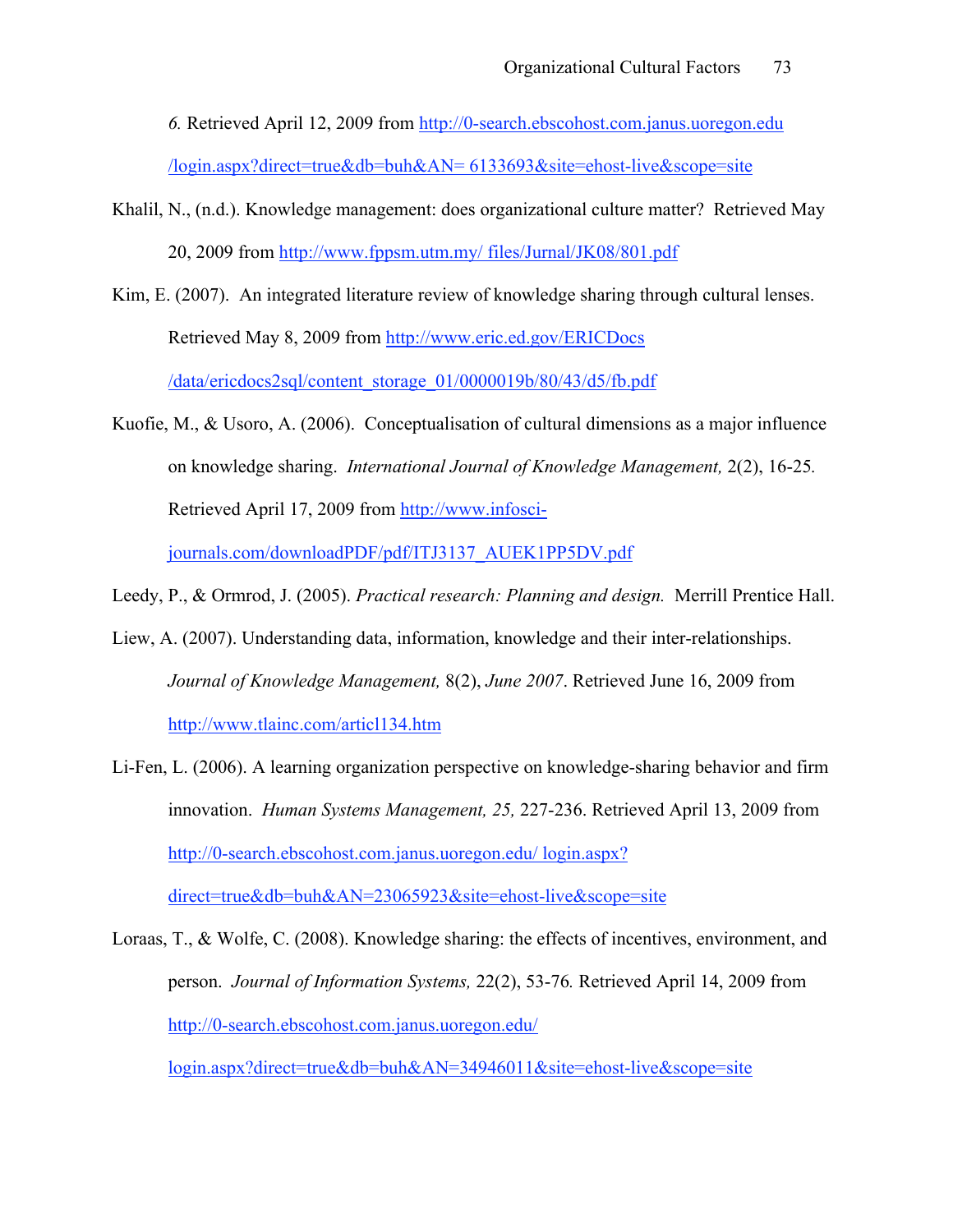McDermott, R., & O'Dell, C. (2001). Overcoming cultural barriers to sharing knowledge. *Journal of Knowledge Management,* 5(1), 76. Retrieved April 14, 2009 from http://0 search.ebscohost.com.janus.uoregon.edu/ login.aspx?direct=true &db=lxh &AN=5476398&site=ehost-live&scope=site

- McKeen, J., & Smith, H. (1998). Knowledge management: the role of I/S. *IT Management Forum,* 8(4), 1-12.
- Nichols, F. (2000). The knowledge in knowledge management. *Knowledge Management Yearbook.* Retrieved April 10, 2009 from http://home.att.net/~nickols/ Knowledge\_in\_KM.htm
- Nonaka, I. (1991). The knowledge-creating company. *Harvard Business Review,* 69, 6, 96-104*.*
- Pandya, K., & Soley, M. (2003). Culture as an issue in knowledge sharing: a means of competitive advantage. *Electronic Journal on Knowledge Management,* 1(2),205-212*.* Retrieved May 7, 2009 from http://www.ejkm.com/volume-1/volume1-issue-2/issue2 art20-soley.pdf
- Porter, M. E. (1985a). Competitive advantage: Creating and sustaining superior performance. New York: Free Press. Retrieved May 6, 2009 from http://books.google.com/books?hl=en&lr=&id=H9ReAijCK8cC&oi=fnd&pg=PR15&dq =Competitive+advantage:+Creating+and+sustaining+superior+performance&ots=p65BR I8T6M&sig=PUTrrXqI9dQQ\_IoRW7fZMlDdPY0

Schein, E. (1986). What you need to know about organizational culture. *Training and Development Journal,* 30-33*.* Retrieved April 15, 2009 from http://0 search.ebscohost.com.janus.uoregon.edu/ login.aspx?

direct=true&db=f5h&AN=9072670&loginpage=Login.asp&site=ehost-live&scope=site